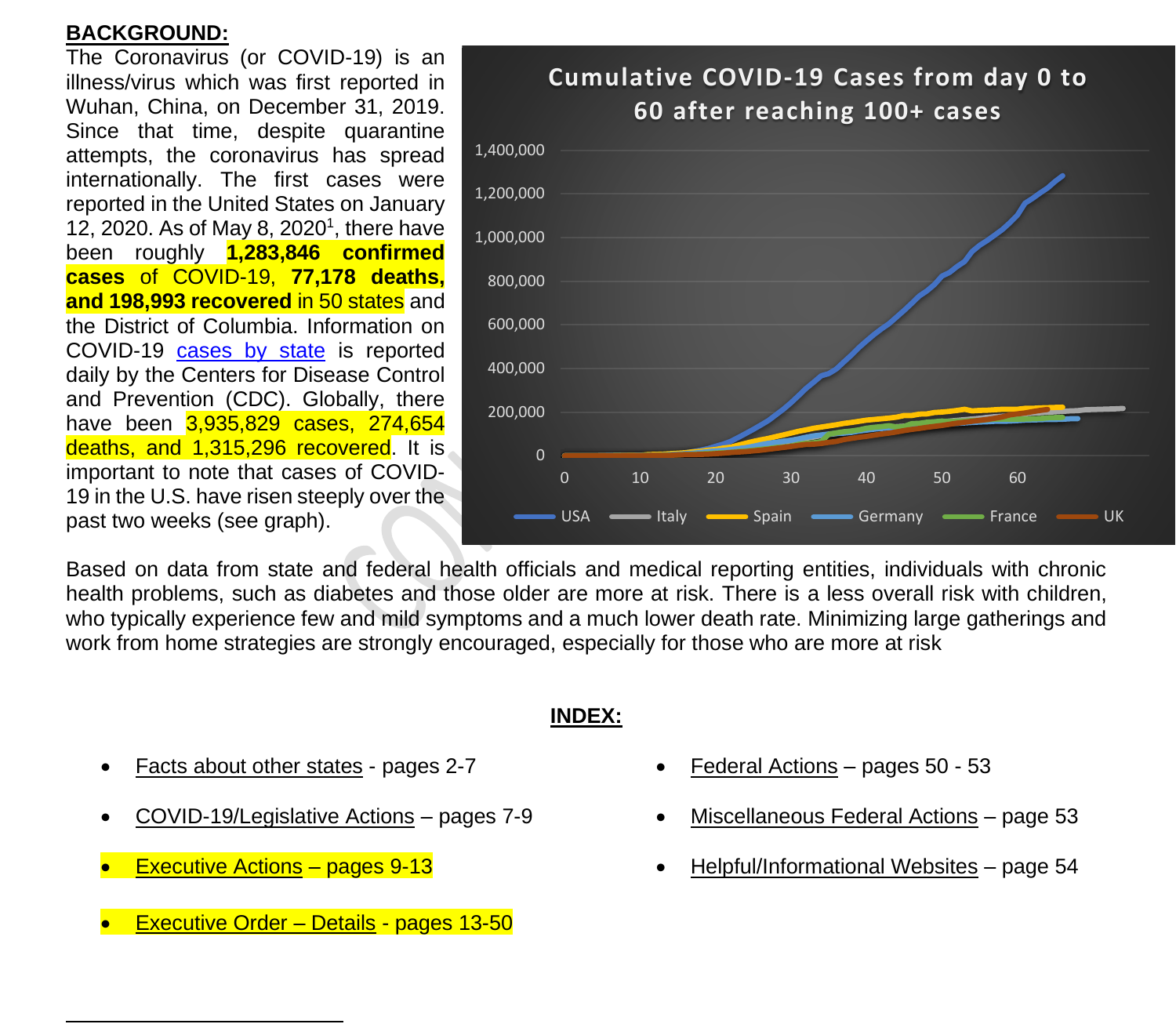# **FACTS ABOUT OTHER STATES:**

Below is an outline of some of the actions taken in other states in the U.S. and data related to cases and mortality rates.

#### **Cases & Deaths:**

Michigan is #7 in number of cases and #4 in number of deaths.

#### Ranked by case count:

| <b>State</b>     | Cases   | Deaths |
|------------------|---------|--------|
| 1. New York      | 330,407 | 21,045 |
| 2. New Jersey    | 135,454 | 8,952  |
| 3. Massachusetts | 75,333  | 4,702  |
| 4. Illinois      | 73,760  | 3,241  |
| 5. California    | 62,512  | 2,585  |
| 6. Pennsylvania  | 54,238  | 3,616  |
| 7. Michigan      | 46,326  | 4,393  |
| 8. Florida       | 39,199  | 1,669  |

| Ranked by death count: |                         |         |        |  |  |
|------------------------|-------------------------|---------|--------|--|--|
|                        | <b>State</b>            | Cases   | Deaths |  |  |
|                        | 1. New York             | 330,407 | 21,045 |  |  |
|                        | 2. New Jersey           | 135,454 | 8,952  |  |  |
|                        | 3. Massachusetts 75,333 |         | 4,702  |  |  |
|                        | 4. Michigan             | 46,326  | 4,393  |  |  |
|                        | 5. Pennsylvania         | 54,238  | 3,616  |  |  |

#### **Funding:**

A comparison of state funding appropriations (not included federal resources) is below. Out of 29 states that have finalized state funding for their coronavirus outbreak response Michigan has appropriated the sixth-largest amount for assistance related to the coronavirus based upon research conducted by the House Republican Policy Office.

| <b>States</b>    | <b>Funding</b> |
|------------------|----------------|
| California       | \$1.3 B        |
| Minnesota        | \$380 M        |
| Missouri         | \$254 M        |
| <b>Tennessee</b> | \$238 M        |
| Washington       | \$200 M        |
| Michigan         | \$150 M        |
| Georgia          | \$130 M        |
| Arizona          | \$105 M        |
| Alaska           | \$100.6 M      |
| Nebraska         | \$83.6 M       |
| Kansas           | \$65 M         |

| Maryland       | \$60 M    |
|----------------|-----------|
| District of    |           |
| Columbia       | \$53.15 M |
| Florida        | \$52.8 M  |
| Pennsylvania   | \$50 M    |
| South Carolina | \$45 M    |
| New York       | \$40 M    |
| Arkansas       | \$30 M    |
| Utah           | \$24 M    |
| lowa           | \$20.5 M  |
| Massachusetts  | \$20.1 M  |
| Montana        | \$16 M    |

| Maine         | \$12 M    |
|---------------|-----------|
| New Jersey    | \$10 M    |
| Nevada        | \$6.25 M  |
| Alabama       | \$5 M     |
| Oregon        | \$5 M     |
| Kentucky      | \$2.2 M   |
| Idaho         | \$2 M     |
| New Hampshire | \$2 M     |
| West Virginia | \$2 M     |
| Vermont       | \$450,000 |

# **School Closures:**

Most states have announced that students will not be returning to the classroom this year, and have implemented remote learning to finish out the school year.

| <b>States</b>               | <b>Status</b> | <b>Closed</b><br>through |                                                                                                      |
|-----------------------------|---------------|--------------------------|------------------------------------------------------------------------------------------------------|
| Alabama                     | <b>CLOSED</b> | Indefinitely             | Implementing<br>remote learning<br>plans                                                             |
| Alaska                      | <b>CLOSED</b> | Indefinitely             | Implementing<br>remote learning<br>plans                                                             |
| Arizona                     | <b>CLOSED</b> | indefinitely             |                                                                                                      |
| Arkansas                    | <b>CLOSED</b> | Indefinitely             | Expand use of<br>Alternative<br>Methods of<br><b>Instruction Days</b><br>from 10 days to 25<br>days. |
| <b>CLOSED</b><br>California |               | Indefinitely             | Implementing<br>remote learning<br>plans                                                             |

| Colorado                | <b>CLOSED</b> | Indefinitely | Implementing<br>remote learning<br>plans                                                    |
|-------------------------|---------------|--------------|---------------------------------------------------------------------------------------------|
| Connecticut             | <b>CLOSED</b> | 5/20         | Likely closing for<br>the year.<br>Suspended year-<br>end assessments.                      |
| Delaware                | <b>CLOSED</b> | 5/15         | Implementing<br>distance learning<br>programs. School<br>calendar likely to<br>be extended. |
| District of<br>Columbia | <b>CLOSED</b> | Indefinitely | Implementing<br>remote learning<br>plans                                                    |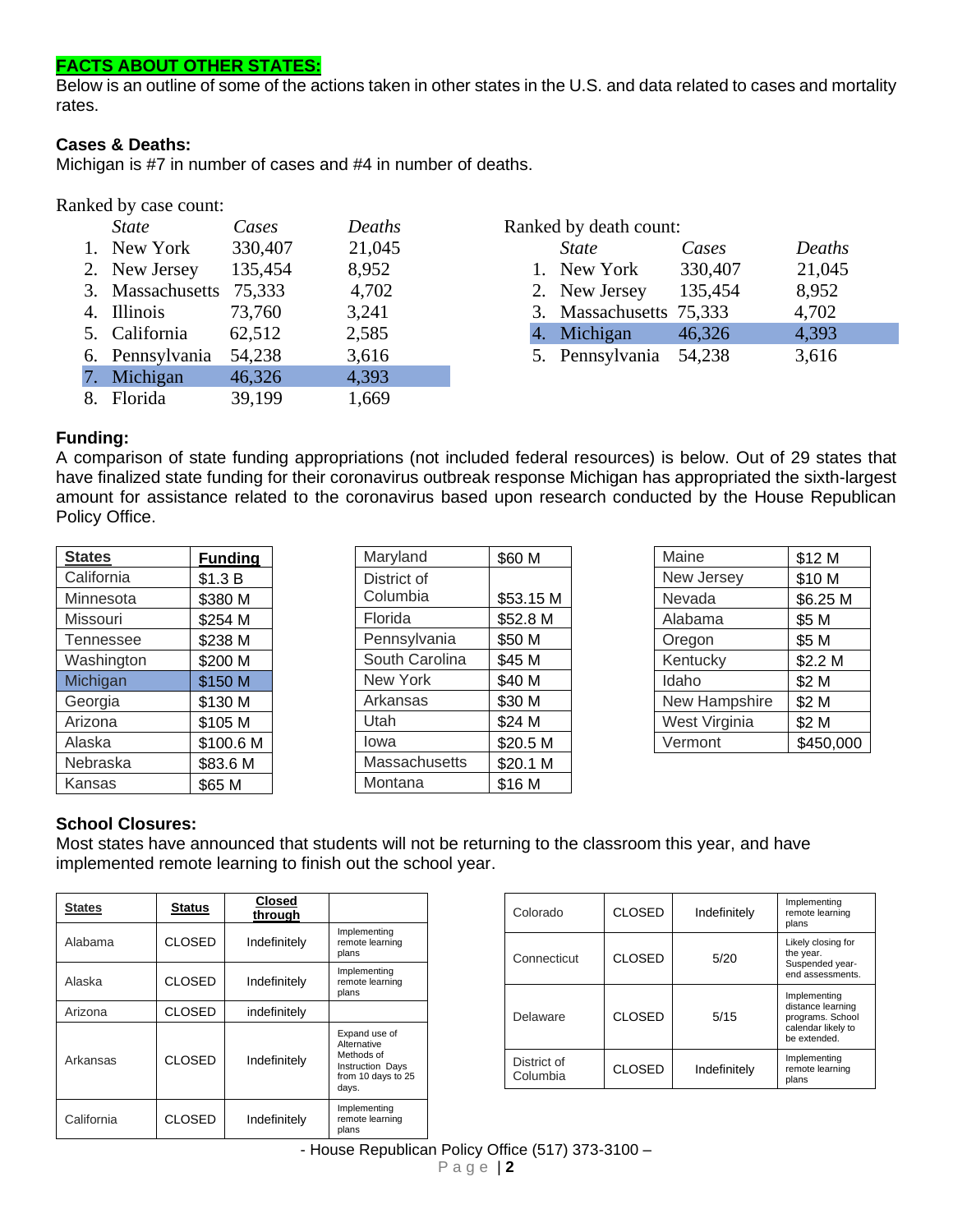| Florida                    | <b>CLOSED</b> | Indefinitely | Department<br>recommends<br>closure until 5/1.<br>Some districts<br>have implemented<br>virtual learning.     |
|----------------------------|---------------|--------------|---------------------------------------------------------------------------------------------------------------|
| Georgia                    | CLOSED        | Indefinitely |                                                                                                               |
| Hawaii                     | CI OSED       | Indefinitely |                                                                                                               |
| Idaho                      | <b>CLOSED</b> | Indefinitely | Implementing<br>remote learning<br>plans. Also,<br>developing<br>plan/criteria for<br>potential<br>reopening. |
| <b>Illinois</b>            | <b>CLOSED</b> | Indefinitely | Has permitted<br>distance/remote<br>learning                                                                  |
| Indiana                    | <b>CLOSED</b> | Indefinitely | Implementing<br>remote learning<br>plans                                                                      |
| lowa                       | <b>CLOSED</b> | Indefinitely | Promoting distance<br>learning.                                                                               |
| Kansas                     | <b>CLOSED</b> | Indefinitely | Implementing<br>remote learning<br>plans                                                                      |
| Kentucky                   | <b>CLOSED</b> | Indefinitely | Legislature passed<br>a bill allowing for<br>unlimited Non-<br>Traditional<br>Instruction Days.               |
| Louisiana                  | CLOSED        | Indefinitely | Recommending<br>closure for the year                                                                          |
| Maine                      | CLOSED        | 5/1          | Implementing<br>remote learning<br>plans                                                                      |
| Maryland                   | CLOSED        | 5/15         |                                                                                                               |
| Massachusetts              | CLOSED        | Indefinitely | Moving to<br>distance/remote<br>learning                                                                      |
| Michigan                   | CLOSED        | Indefinitely | Implementing<br>remote learning<br>plans                                                                      |
| Minnesota                  | <b>CLOSED</b> | Indefinitely | Moving to<br>distance/remote<br>learning. Likely<br>closing for the year                                      |
| Mississippi                | <b>CLOSED</b> | Indefinitely |                                                                                                               |
| Missouri<br><b>CLOSED</b>  |               | Indefinitely | Some districts<br>have started to<br>extend closures.                                                         |
| Montana<br>CLOSED          |               | 5/7          | Letting local school<br>boards decide if<br>they come back<br>after 5/7                                       |
| Nebraska                   | CLOSED        |              | Implementing<br>remote learning<br>plans                                                                      |
| Nevada                     | <b>CLOSED</b> | Indefinitely |                                                                                                               |
| New<br>CLOSED<br>Hampshire |               | Indefinitely | Moving to<br>distance/remote<br>learning.<br>Canceled<br>standardized tests<br>for the year                   |

|                                 | <b>CLOSED</b>                 |                                                                               |                                                                                                                  |
|---------------------------------|-------------------------------|-------------------------------------------------------------------------------|------------------------------------------------------------------------------------------------------------------|
| New Jersey                      |                               | Indefinitely                                                                  |                                                                                                                  |
| <b>New Mexico</b>               | <b>CLOSED</b>                 | Indefinitely                                                                  | Moving to<br>distance/remote<br>learning                                                                         |
| New York                        | <b>CLOSED</b>                 | Indefinitely                                                                  | Implementing<br>remote learning<br>plans                                                                         |
| North Carolina                  | <b>CLOSED</b>                 | 5/15                                                                          |                                                                                                                  |
| North Dakota                    | <b>CLOSED</b>                 | Indefinitely                                                                  | Moving to<br>distance/remote<br>learning                                                                         |
| Ohio                            | <b>CLOSED</b>                 | Indefinitely                                                                  | Implementing<br>remote learning<br>plans                                                                         |
| Oklahoma                        | CLOSED                        | Indefinitely                                                                  | Moving to<br>distance/remote<br>learning                                                                         |
| Oregon                          | CLOSED                        | Indefinitely                                                                  | Moving to<br>distance/remote<br>learning                                                                         |
| Pennsylvania                    | CLOSED                        |                                                                               | Moving to<br>distance/remote<br>learning                                                                         |
| Rhode Island                    | <b>CLOSED</b>                 | Indefinitely                                                                  | To start remote<br>learning 3/20                                                                                 |
| South Carolina<br><b>CLOSED</b> |                               | Indefinitely                                                                  | Implementing<br>remote learning<br>plans                                                                         |
| South Dakota                    | <b>CLOSED</b>                 | Indefinitely                                                                  |                                                                                                                  |
| Tennessee                       | <b>CLOSED</b>                 | Recommending<br>closure for the<br>rest of the year                           | Implementing<br>remote learning<br>plans                                                                         |
| Texas                           | <b>CLOSED</b><br>Indefinitely |                                                                               | Implementing<br>remote learning<br>plans                                                                         |
| Utah                            | <b>CLOSED</b>                 | Indefinitely                                                                  | Implementing<br>remote learning<br>plans                                                                         |
| Vermont                         | <b>CLOSED</b>                 | Indefinitely                                                                  | Moving to<br>distance/remote<br>learning by 4/13                                                                 |
| Virginia                        | <b>CLOSED</b>                 |                                                                               |                                                                                                                  |
| <b>CLOSED</b><br>Washington     |                               | Indefinitely                                                                  | Implementing<br>remote learning<br>plans                                                                         |
| West Virginia                   | CLOSED                        | Indefinitely                                                                  |                                                                                                                  |
| Wisconsin                       | <b>CLOSED</b>                 | Indefinitely                                                                  |                                                                                                                  |
| Wyoming                         | <b>CLOSED</b>                 | 4/30/2020 OR<br>permitting<br>remote learning<br>for remainder of<br>the year | Implementing<br>remote learning<br>plans. Are allowing<br>schools to remote<br>learn for the rest of<br>the year |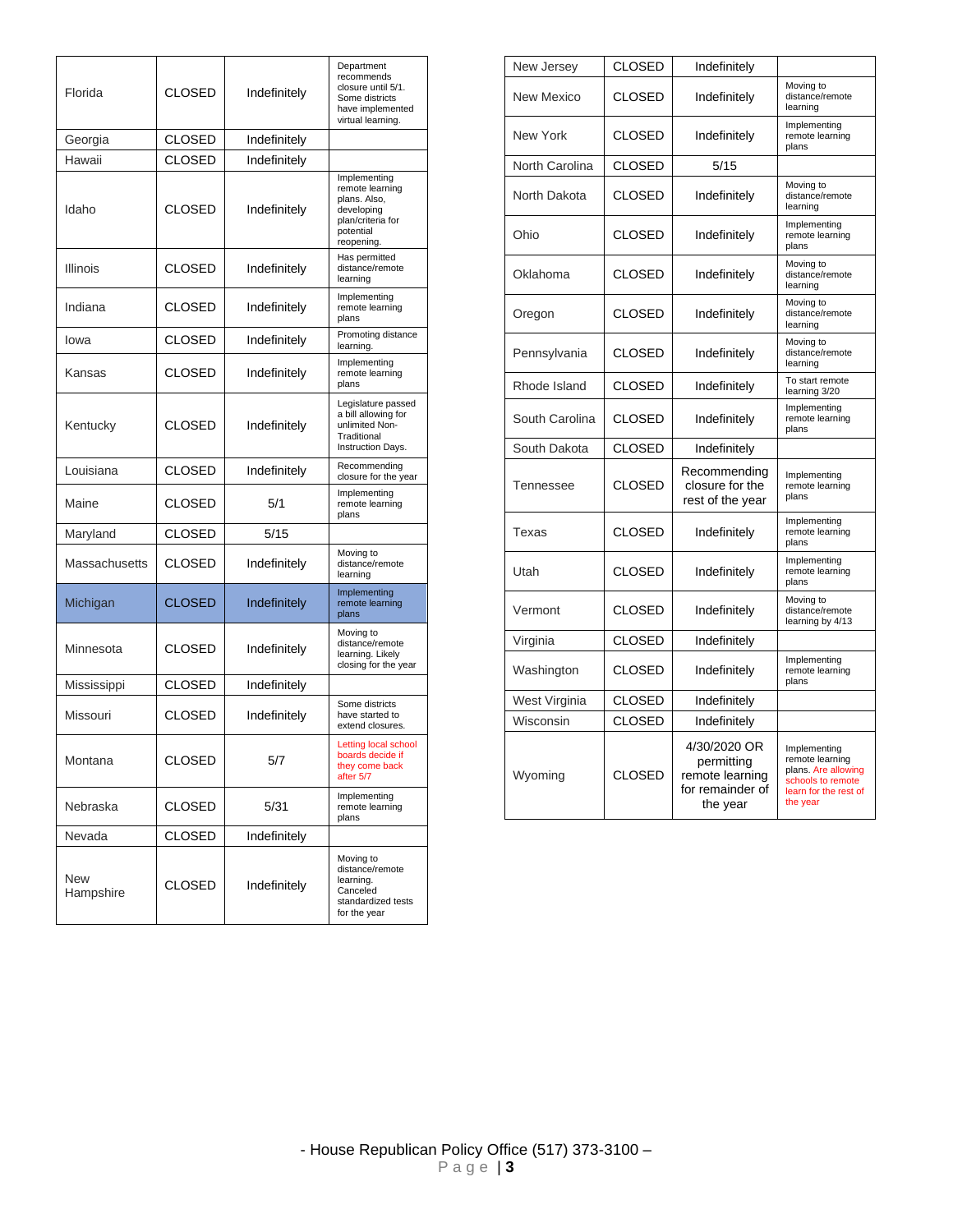# **Shelter-in-Place and Gathering Limits:**

There are 22 states and Washington DC which still have statewide "Stay at Home" orders in place. 7 states have no gathering limit, and 21 states have eliminated their Stay at Home Orders and have a gathering limit. As outlined below, there are multiple states are beginning to implement phased in re-openings of business.

| <b>States</b>  | Gathering<br>Limits | <b>Ends</b><br>on | <b>Re-opening Plans</b>                                                                                                                                                                                         |
|----------------|---------------------|-------------------|-----------------------------------------------------------------------------------------------------------------------------------------------------------------------------------------------------------------|
| Alaska         | 50                  | <b>TBD</b>        | 5/8 - Began Phase 2 of "Re-open Alaska Responsibly" plan. All businesses, restaurants and<br>recreational venues open with limited capacity.                                                                    |
| Indiana        | 25                  | 5/23              | Began Phase 2 of "Roadmap to Reopen Indiana." Three counties put on slower plan. All<br>individuals must adhere to social distancing measures.                                                                  |
| Pennsylvania   | 25                  | <b>TBD</b>        | 5/8 - Beginning Phase 2 of "Process to Reopen Pennsylvania." Regionally driven.                                                                                                                                 |
| West Virginia  | 25                  | <b>TBD</b>        | Restaurants open for outdoor service. Berbers and Cosmetologists may open with strict<br>occupancy limits.                                                                                                      |
| Utah           | 20                  | 5/15              | May 1 - Began phase 2 of reopening plan. Restaurants, businesses and recreational venues<br>open with limited capacity and strict distancing.                                                                   |
| Alabama        | 10                  | 5/15              | 4/30 - Began to phase out the stay-at-home order.                                                                                                                                                               |
| Arkansas       | 10                  | 6/22              | May - Began Phase 1 of the President's Re-open plan. Fitness Centers and personal care<br>establishments allowed to open. Restaurants may open for dine-in on 5/11.                                             |
| Colorado       | 10                  | 5/27              | 4/27 - Began "Safer at Home" social distancing phase-out measures. Not yet re-opening<br>businesses.                                                                                                            |
| Florida        | 10                  |                   | May 4 - Began Phase 1 of President's Re-opening plan. Southern counties still ordered to<br>Stay-At-Home.                                                                                                       |
| Georgia        | 10                  | 6/12              | Elderly and vulnerable still SAH                                                                                                                                                                                |
| Iowa           | 10                  | 5/15              | May 1 - Began Phase 1 of President's Re-open plan. Excludes Northeast region where the<br>majority of cases currently are. Businesses may open to 50% occupancy. Fitness centers open<br>for appointments only. |
| Kansas         | 10                  | <b>TBD</b>        | May - Began phase 1 of "Plan to Reopen Kansas." Restaurants allowed to open to dine-in with<br>strict social distancing requirements.                                                                           |
| Massachusetts  | 10                  | 5/18              |                                                                                                                                                                                                                 |
| Mississippi    | 10                  | 5/11              | Restaurants and bars (with food services) allowed to open for dine-in with 50% capacity. Parks<br>open with limited hours and distancing requirements.                                                          |
| Montana        | 10                  | <b>TBD</b>        | 4/26 - Began Phased Reopening of Montana." Allows restaurants, bars and casinos to open as<br>long as strict social distancing guidelines are in place (may require occupancy limitations).                     |
| Nebraska       | 10                  | 5/31              | 5/4 - Began regional opening of certain businesses and restaurants.                                                                                                                                             |
| North Carolina | 10                  | 5/22              | 5/8 - Beginning Phase One of Re-opening Plan. Allows retail stores to open to 50% capacity.<br>Restaurants must still only allow take-out and delivery.                                                         |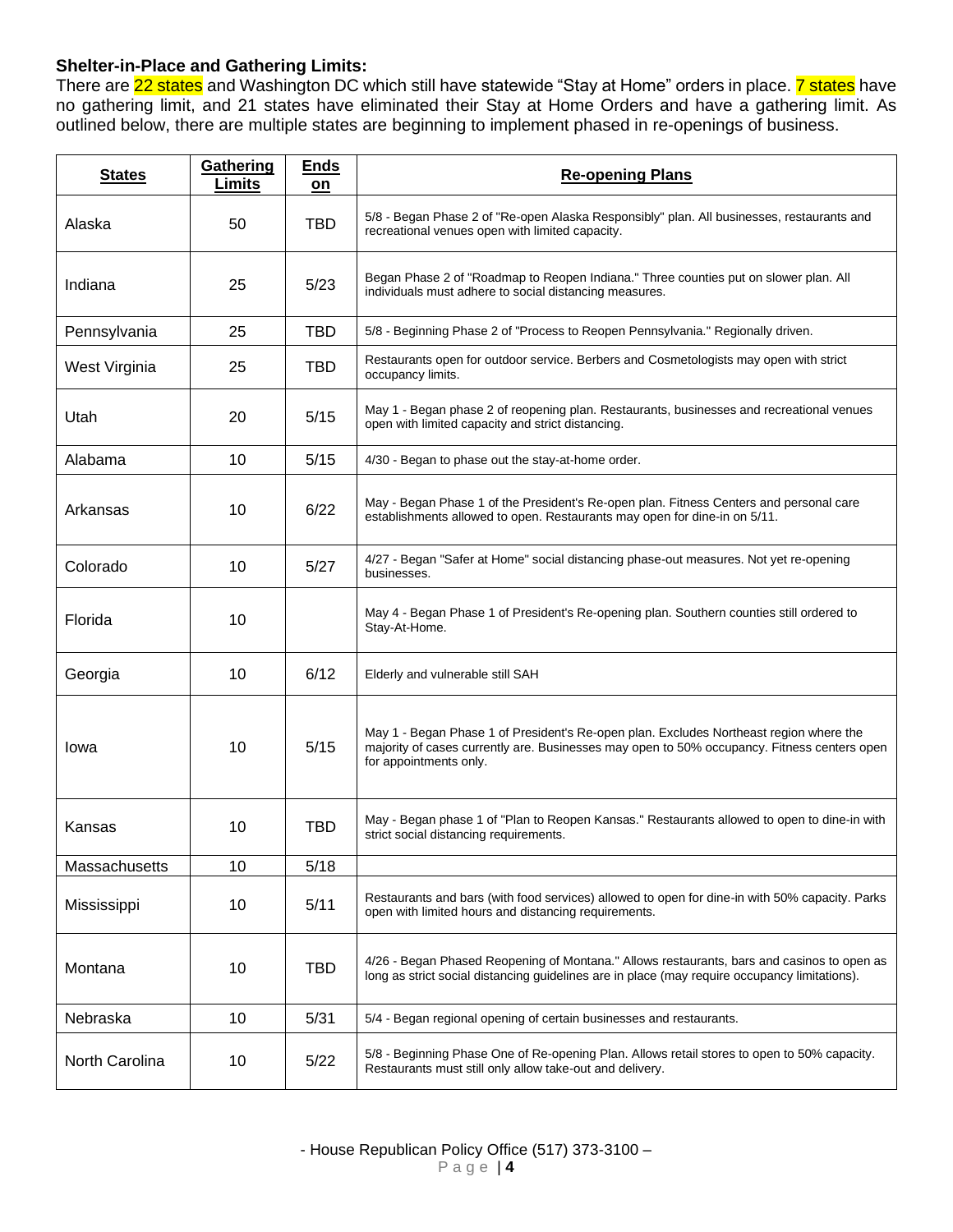| Tennessee               | 10                             | 5/29       | Restaurants, businesses, fitness centers, personal care and indoor recreation facilities open<br>with capacity limits (50% occupancy).                                                                                      |
|-------------------------|--------------------------------|------------|-----------------------------------------------------------------------------------------------------------------------------------------------------------------------------------------------------------------------------|
| Vermont                 | 10                             | 5/15       | 4/27 - Began phase 2 to phase-out the "stay at home" order. Those who largely work outdoors<br>may resume operations. Most other businesses must do call-in or pre-order services. Phases 3<br>and 4 to start 5/7 and 5/11. |
| Wyoming                 | 10                             | 5/15       | May 1 - Personal care services allowed to open under strict guidelines. Gyms allowed to order<br>with limitations.                                                                                                          |
| Rhode Island            | 5                              | <b>TBD</b> | Non-critical retail open with capacity limits. State parks open with limited parking.                                                                                                                                       |
| Kentucky                | All non<br>essential<br>closed | <b>TBD</b> | 4/27 - Began Phased in Re-opening Plan with Health Care Practitioners and Facilities to open<br>(with limitations). More businesses to open on 5/11                                                                         |
| Arizona                 | Stay at<br>home                | 5/15       | Elective surgeries to resume on 5/1. Extended the SAH order but is slowly opening up some<br>businesses.                                                                                                                    |
| California              | Stay at<br>home                | TBD        |                                                                                                                                                                                                                             |
| Connecticut             | Stay at<br>home                | 5/20       | The hope is to start opening restaurants and outdoor recreation areas on 5/20. Gatherings of<br>up to 5 people allowed.                                                                                                     |
| Delaware                | Stay at<br>home                | 5/15       | 5/8 - Slowly opening businesses.                                                                                                                                                                                            |
| District of<br>Columbia | Stay at<br>home                | 5/15       |                                                                                                                                                                                                                             |
| Hawaii                  | Stay at<br>home                | 5/31       |                                                                                                                                                                                                                             |
| Illinois                | Stay at<br>home                | 5/30       |                                                                                                                                                                                                                             |
| Louisiana               | Stay at<br>home                | 5/15       | Extended SAH but have started lifting some restrictions.                                                                                                                                                                    |
| Maine                   | Stay at<br>home                | 5/31       | May - Beginning "Restarting Plan" by identifying which businesses can safely reopen. No<br>businesses specified as of yet.                                                                                                  |
| Maryland                | Stay at<br>home                | <b>TBD</b> | 5/7 - Outdoor recreation allowed (golf, shooting ranges, marinas, campgrounds). 10 person<br>gathering outdoors allowed.                                                                                                    |
| Michigan                | Stay at<br>home                | 5/28       |                                                                                                                                                                                                                             |
| Minnesota               | Stay at<br>home                | 5/17       | 4/27 - Gov allowing workers to industrial, manufacturing and office settings that are not<br>customer-facing to return to work.                                                                                             |
| Nevada                  | Stay at<br>home                | 5/15       | May 1 - Non-essential businesses open for curbside or home delivery. Golf, tennis and<br>pickleball activities may resume with social distancing measures.                                                                  |
| New Hampshire           | Stay at<br>home                | 5/31       |                                                                                                                                                                                                                             |
| New Jersey              | Stay at<br>home                | <b>TBD</b> | Golf courses and certain areas of State Parks allowed to open.                                                                                                                                                              |
| <b>New Mexico</b>       | Stay at<br>home                | 5/15       |                                                                                                                                                                                                                             |
| New York                | Stay at<br>home                | 5/15       |                                                                                                                                                                                                                             |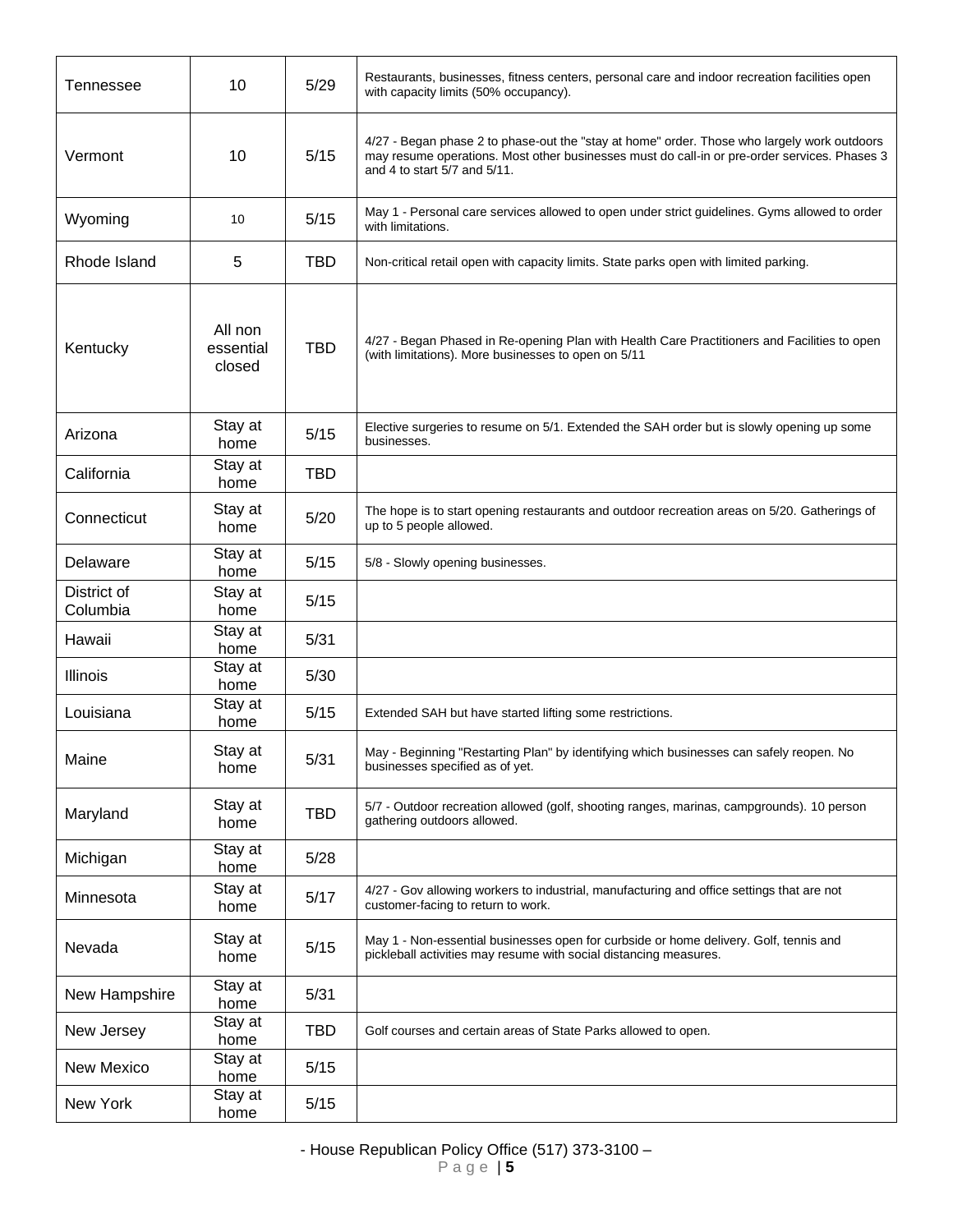| Ohio           | Stay at<br>home | 5/29       | Has issued a plan to open many businesses slowly but is still prohibiting public and private<br>gatherings unless an exemption exists.                                                                    |
|----------------|-----------------|------------|-----------------------------------------------------------------------------------------------------------------------------------------------------------------------------------------------------------|
| Oregon         | Stay at<br>home | <b>TBD</b> | Gov announced 5/2 that counties with zero cases could open 5/15                                                                                                                                           |
| Virginia       | Stay at<br>home | 6/10       |                                                                                                                                                                                                           |
| Washington     | Stay at<br>home | 5/31       | 5/4 - Began phase 1 of reopening plan with few changes to current orders.                                                                                                                                 |
| Wisconsin      | Stay at<br>home | 5/26       | Phase-in reopening plan in place.                                                                                                                                                                         |
| Idaho          | No Order        | <b>TBD</b> | May 1 - Began Phase 1 of "Idaho Rebounds" phased-reopening plan. Businesses preparing to<br>reopen in Phase 2.                                                                                            |
| Missouri       | No Order        | 5/31       | May - Began "Show Me Strong Recovery" reopening plan. All businesses can reopen as long<br>as they adhere to occupancy limitations and social distancing measures.                                        |
| North Dakota   | No Order        |            | May - Beginning reopening process. Most businesses, restaurants and bars reopen.<br>Recreational, music and sports venues remain closed.                                                                  |
| Oklahoma       | No Order        | 5/24       | 4/24 - Began "Open Up & Recover Safely" plan. Very similar to President's plan.                                                                                                                           |
| South Carolina | No Order        |            | 5/4 - Allowing restaurants to provide outdoor dining.                                                                                                                                                     |
| South Dakota   | No Order        |            |                                                                                                                                                                                                           |
| Texas          | No Order        |            | May - Began phase 1 of plan to reopen Texas. Restaurants, retail stores, movie theaters and<br>malls can reopen providing they limit capacity by 25%. New set of checklists available on 5/8<br>and 5/18. |

# **Travel-related Quarantine:**

**19** states have implemented some sort of mandated quarantine following travel. Most of these include exemptions for travel exclusively related to essential services like military or health care.

- 1. Alaska
- 2. Arizona
- 3. Delaware
- 4. Florida
- 5. Hawaii\*\*
- 6. Kansas
- 7. Kentucky\*
- 8. Maine
- 9. Maryland
- 10. New Mexico
- 11. North Dakota
- 12. Ohio
- 13. Oklahoma
- 14. Rhode Island

\*Kentucky's order restricts KY residents from leaving the state unless absolutely necessary (medical help, required by employment, etc) and requires any KY resident returning to the state to self-quarantine for 14 days.

\*\*Hawaii has ordered 14-day self-quarantine for anyone coming into their state **and** now is mandating anyone traveling from island to island to self-quarantine for 14 days.

- 15. South Carolina
- 16. Texas
- 17. Vermont
- 18. West Virginia
- 19. Wyoming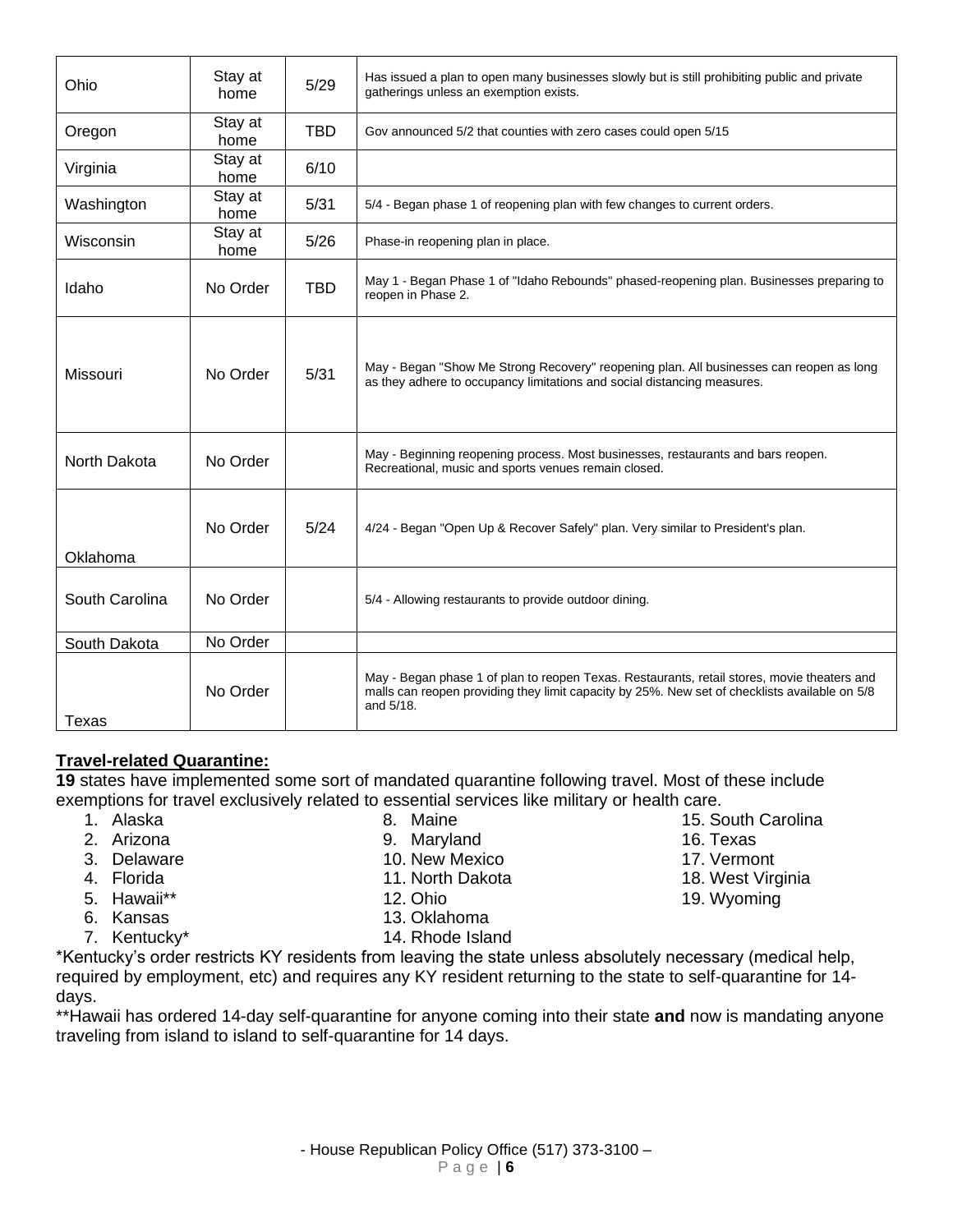# **Requiring Face Masks**

The following states require face masks in certain settings:

| State                   | Face Mask<br>Regmt? | <b>Notes</b>                                                                                                                          |
|-------------------------|---------------------|---------------------------------------------------------------------------------------------------------------------------------------|
| Connecticut             | Yes                 | Anywhere close contact is<br>unavoidable                                                                                              |
| Delaware                | Yes                 | Anyone in a public place                                                                                                              |
| District of<br>Columbia | Yes                 | Hotel workers and guests,<br>taxi/rideshare/private<br>transportation riders and<br>workers, grocery stores and<br>customers.         |
| Hawaii                  | Yes                 | All employees at a business that<br>open and then public while<br>waiting to enter and while at an<br>essential business or operation |
| Illinois                | Yes                 | All persons when in a public<br>place where they can't maintain<br>a six-foot social distance                                         |
| Maryland                | Yes                 | Any retail establishment and<br>public transportation; employees<br>and customers                                                     |

| Michigan     | Yes | Employees at all essential<br>businesses and anyone in a<br>public place that is inside                                            |
|--------------|-----|------------------------------------------------------------------------------------------------------------------------------------|
| New Jersey   | Yes | Grocery stores or any other<br>essential retail. Employees and<br>customers                                                        |
| New York     | Yes | "Whenever social distancing is<br>not possible" - public transit, a<br>crowded sidewalk, or inside a<br>grocery store.             |
| Ohio         | Yes | Employees and customers at<br>businesses                                                                                           |
| Pennsylvania | Yes | All employees at essential<br>businesses are required to wear<br>face coverings while on the job<br>and public when in a business. |
| Rhode Island | Yes | Any customer-facing business.<br>Employees required, and<br>businesses must "take steps to<br>ensure customers wear them<br>too"   |

#### **COVID-19 IN MICHIGAN:**

As of May 8, 2020, **46,326 tests have come back positive, 4,393 deaths have been reported, and 15,659 recovered. This represents an increase of 547 (or 1%) in positive tests and an increase of 29 (or 1%) in reported deaths since yesterday.** Information and updates on specific Michigan testing results are reported daily. It is likely estimated that Michigan will continue to see an increase in confirmed cases, but this doesn't necessarily mean the virus is rapidly spreading.

In response to the confirmed cases in Michigan, the governor has taken several executive actions, orders, and directives (*see executive actions taken section*). These orders include closing all public and private K-12 school buildings from Monday, March 16, 2020, until Sunday, April 5, 2020, restricting public access to critical health facilities, prohibiting gatherings greater than 50 people, and closing restaurants and bars. The CDC has also recommended for the next eight weeks, organizers cancel or postpone in-person events that consist of 50 people or more throughout the United States.

In addition, every university in Michigan has suspended in-person classes and are holding online courses. Private businesses across the state have also implemented preventative measures to reduce exposure by limiting access to large venues and or encouraging work from home policies for employees. The Michigan Legislature has also implemented similar best practices.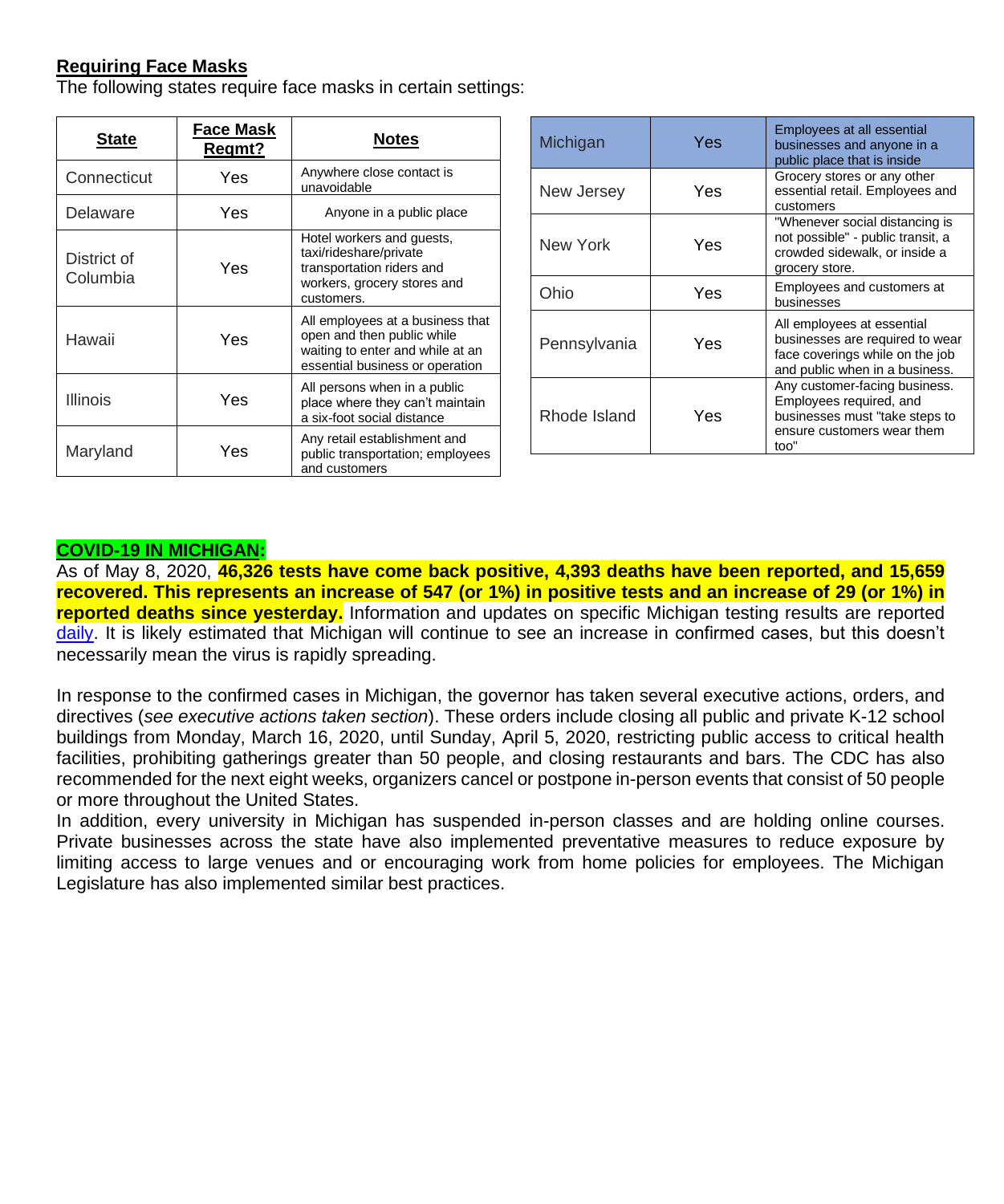# **COVID-19 Case Data:**





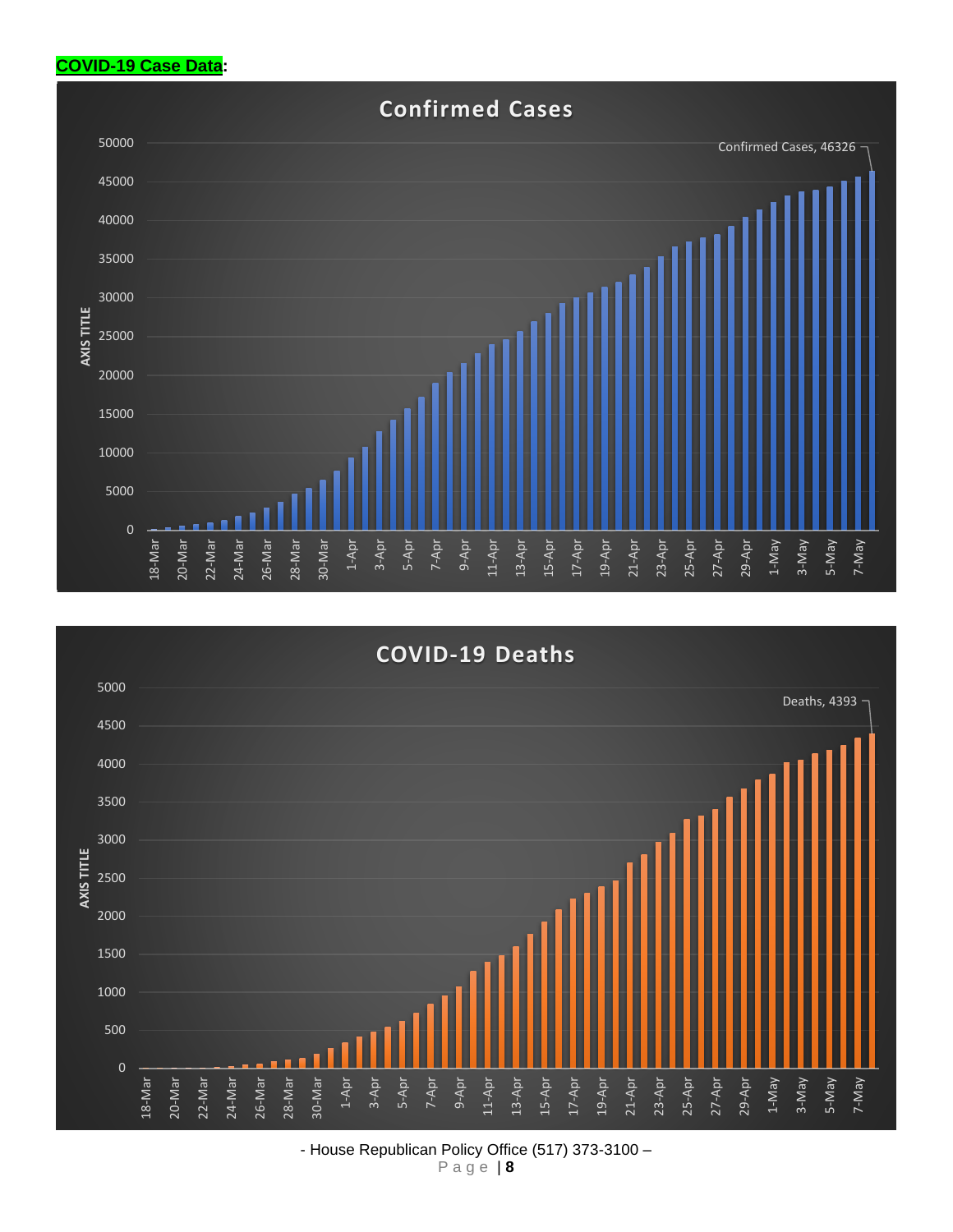The Department of Health and Human Services COVID-19 website report, includes the following data:

- Cases of COVID-19 by county
- Testing reported by region here
- Age Data of overall deceased
- Cases by gender
- Cases by race
- Cases by age
- Cases by ethnicity
- Daily cases by region here

The full information can be at this link – Michigan Coronavirus

Information regarding hospital bed usage, ventilator usage and Personal Protection Equipment supplies can be found here. New data reported by hospital was added to the website as of 4/23. This data includes Personnel Protection Equipment (PPE), and COVID-19 patients by hospital, in the ICU, and bed occupancy, by hospital.

## **LEGISLATIVE ACTION TAKEN IN MICHIGAN:**

*State Appropriation for COVID-19:* On March 12, 2020, the Michigan Legislature passed **\$25 million** in response to the coronavirus public health emergency. The supplemental appropriation provides \$10 million in general funds to be utilized for critical state and local preparedness and response activities for coronavirus. Proper use of the funds includes but is not limited to, "*coronavirus monitoring, lab testing, contact tracing, infection control and continuation of critical state government functions."* An additional \$15 million in general funds will be deposited into the Coronavirus Response Fund and may be utilized upon direct appropriation or transfer by the Legislature.

On March 17, 2020, the Michigan Legislature passed an additional **\$125 million** in general funds to support the ongoing emergency response efforts. The funds are to be utilized to provide for immediate needs such as virus monitoring and testing (\$50 million), critical health care capacity expansion for coronavirus response (\$50 million), and funds to the Coronavirus Response Fund for use when necessary and upon legislative appropriation (\$50 million). The additional funding brings the legislature's dedication of funds for the coronavirus to **\$150 million.**

*Approval of Federal Funding:* Additionally, the Michigan Legislature also approved **unlimited** authorization for the use of federal funds that have been approved by Congress to state and local agencies for preparedness and to combat the coronavirus. The use of federal funds will be audited by the state auditor general to ensure the funds were used properly.

*School Aid Supplemental:* On March 12, 2020, the Michigan House of Representatives passed a School Aid Fund supplemental appropriation that serves as a mechanism to assist schools with financial needs and or the granting of additional calendar days, which could be exempt from academic instruction because of health-related issues. This bill is now pending in the Michigan Senate.

### **EXECUTIVE ACTIONS TAKEN:**

In addition to the Legislature's actions, as part of Michigan's efforts to combat the spread of COVID-19, Governor Whitmer has created four task forces:

- 1. The COVID-19 Task Force on State Operations, covering all aspects of state operations, including employment and facilities.
- 2. The COVID-19 Task Force on Health and Human Services, covering the provision of medical and human services, including protecting the healthcare workforce.
- 3. The COVID-19 Task Force on Education, covering K-12 public schools and universities and colleges.
- 4. The COVID-19 Task Force on Economy/Workforce, covering general economic impact, workforce, supply chain, business continuity, and related issues.

The governor has also announced that the Michigan Medicaid Program will waive all copays/cost-sharing for COVID-19 testing. Further, the Michigan Department of Health and Human Services (DHHS) activated the Community Health Emergency Coordination Center and has been coordinating with county health departments, hospitals, and other medical providers throughout the state.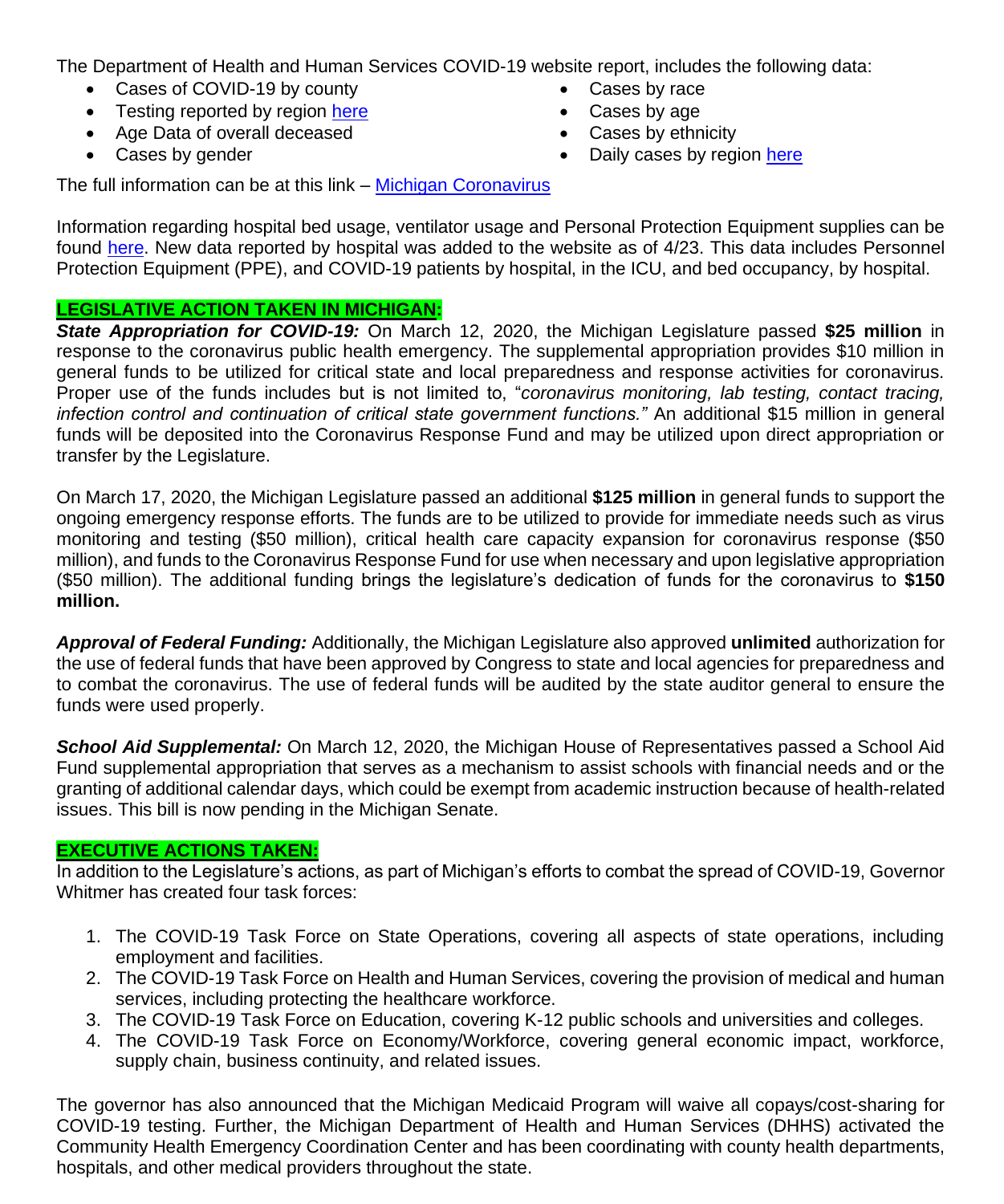Lastly, the Governor has issued multiple Executive Orders and Directives related to the Coronavirus, which are outlined below.

- Executive Order 2020-4 *No longer effective*
- Executive Order 2020-5 *Revised by EO 2020-11*
- Executive Directive 2020-2 *Revised under EO 2020-15*
- Executive Order 2020-7 *No longer effective*
- Executive Order 2020-8 *No longer effective*
- Executive Order 2020-9 *No longer effective*
- Executive Order 2020-10 *No longer effective*
- Executive Order 2020-11 *No longer effective*
- Executive Order 2020-12 *No longer effective*
- Executive Order 2020-13 *This order is rescinded by EO 49*
- Executive Order 2020-14 extends the redemption period for abandoned and tax-delinquent property.
- Executive Order 2020-15 *This order is rescinded by EO 2020-48*
- Executive Order 2020-16 *This order is rescinded by EO 2020-51*
- Executive Order 2020-17 limits non-essential medical and dental procedures.
- Executive Order 2020-18 *This order is rescinded by EO 53*
- Executive Order 2020-19 *This order is rescinded by EO 54*
- Executive Order 2020-20 *This order is rescinded by EO 43.*
- Executive Order 2020-21 *This order is rescinded by EO 42.*
- Executive Order 2020-22 revises the county board of canvassers deadline from March  $24<sup>th</sup>$  to March  $30<sup>th</sup>$ The executive order also extends these dates one month to April  $24<sup>th</sup>$  and April  $30<sup>th</sup>$ respectively. The order is retroactive to yesterday, March 24<sup>th</sup>.
- Executive Order 2020-23 *This order is rescinded by EO 45*
- Executive Oder 2020-24 *This order is rescinded by EO 57*
- Pharmacists Executive Order 2020-25 *This order is rescinded by EO 56*
- Tax Filing Deadline Extension Executive Order 2020-26 extends the deadline for filing and paying state and city income tax from April 15, 2020 to July 15, 2020. This aligns with the extension for federal income tax filings and payments.
- May  $5<sup>th</sup>$  Election Executive Order 2020-27 calls for the May  $5<sup>th</sup>$  election to be conducted by absent voter (AV) ballots to the greatest extent possible. However, each jurisdiction must maintain at least one location on election day where electors may vote in person if they so choose. Clerks are to begin preparing postage prepaid AV return envelopes.
- Water Service Executive Order 2020-28 requires public water supplies to restore water service to occupied residences across the state that have been shut off due to past due bills, or other reasons.
- MDOC & County Jails Executive Order 2020-29 *This order is rescinded by EO 62*
- Medical Professional and Health Facility Licensing Executive Order 2020-30 *This order is rescinded by EO 61*
- Motor Fuel Blend Extension Executive Order 31 On March 30, 2020, Governor Whitmer issued Executive Order 2020-31. The purpose of this EO is to allow the continued sale of winter-blend gasoline by temporarily suspending certain vapor pressure requirements.
- Executive Order 2020-32 *Revised and rescinded by EO 2020-34.*
- Emergency Declaration Extension: Executive Order 2020-33 Governor Whitmer issued Executive Order (EO) 2020-33 declare a state of emergency and the state of disaster across the state of Michigan.
- Non-Essential Veterinary Procedures Executive Order 2020-34 is issued April 2<sup>nd</sup> and rescinds EO 32. Executive Order 2020-34 limits non-essential veterinary services on ANIMALS, which would include livestock and farm animals raised for food or fiber.
- School Closure Executive Order 2020-35 *This order is rescinded by EO 65*
- Employee Protections Executive Order 2020-36 Prevents an employer from taking disciplinary action against an employee that elects to stay home from work because they are more likely to have the COVID-19 virus. An individual is more likely to have the virus if they have tested positive for COVID-19, have one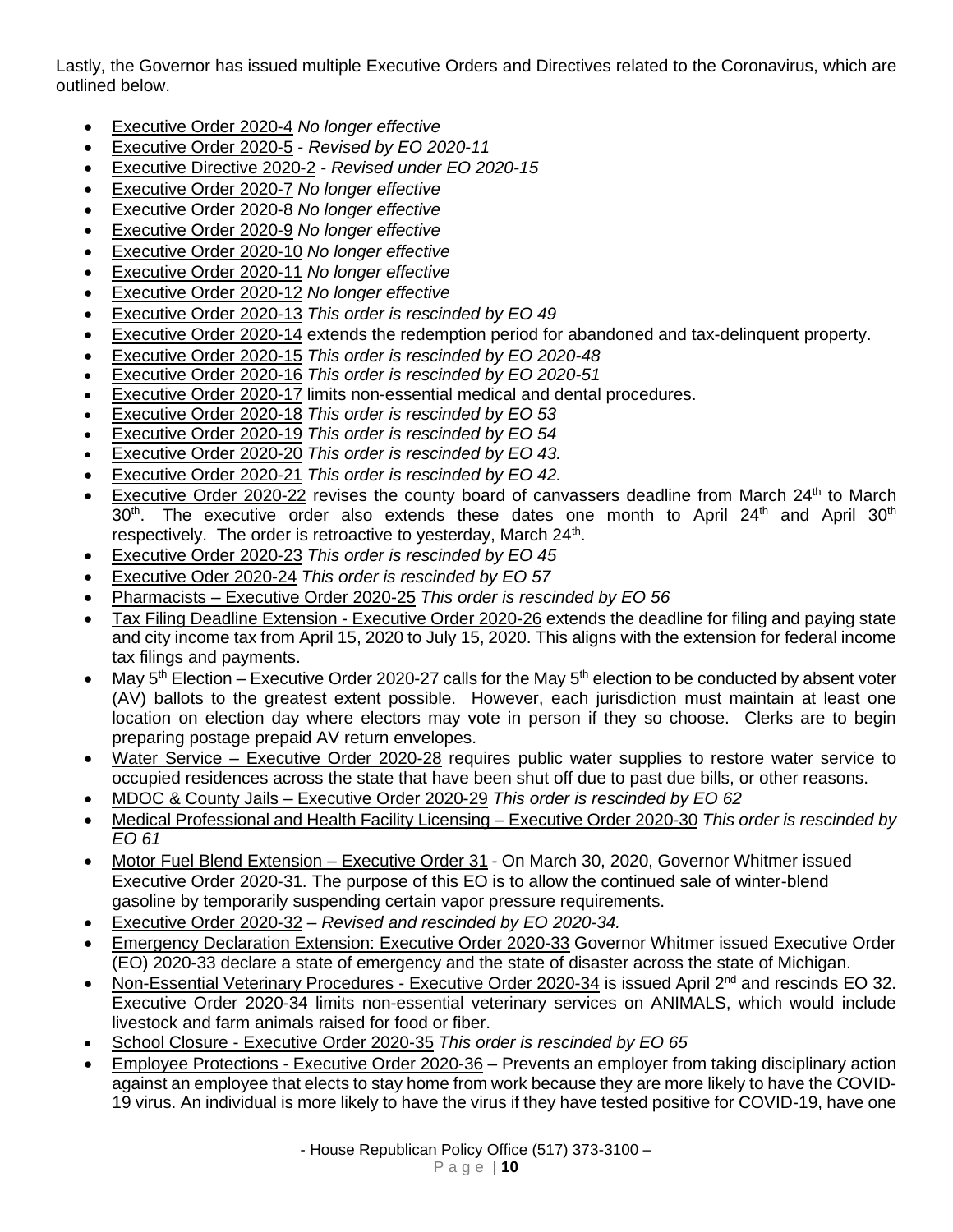or more symptoms of COVID-19, were in close contact with an individual that tested positive for COVID-19, or were in close contact with someone displaying symptoms of COVID-19.

- Visitation Restrictions Executive Order 2020-37 *This order is rescinded by EO 72*
- Freedom of Information Act (FOIA) Executive Order 2020-38 **-** Effective immediately, the EO suspends certain procedures regarding public bodies' responsibilities in responding to requests for public records. It also states that it is the public policy of this state during the COVID-19 emergency that "public bodies continue to respond to requests for public records as expeditiously as possible and, to the extent practicable, by using electronic means."
- EMS Executive Order 2020-39 On March 7, 2020, Governor Whitmer issued Executive Order 2020- 39. The purpose of this EO is to relax certain licensing and regulation requirements for emergency medical services and providers as continuously increased staff and efficiency is needed during the COVID-19 pandemic.
- Motor Carrier Fuel Tax Licensure Waiver Executive Order 2020-40 **–** *This order is rescinded by EO 73*
- Electronic Signatures, Remote Notarization & Remote Witnessing Executive Order 2020-41 *This order is rescinded by EO 74*
- Stay-at-Home Executive Order 2020-42 *This order is rescinded by EO 59*
- Salon Closure Executive Order 2020-43 **–** *This order is rescinded by EO 69*
- Truck Weights Executive Order 2020-44 **-** Effective immediately until May 11, 2020 at 11:59pm, all state and local seasonal load restrictions as well as noise and timing restrictions are suspended for deliveries that meet immediate needs for COVID-19 relief efforts.
- Administrative Procedures Executive Order 2020-45 On April 13, 2020, Governor Whitmer issued Executive Order (EO) 2020-45 which enhances authorization of remote means for carrying out state administrative procedures for the Michigan Employment Relations Commission (MERC), the Unemployment Insurance Agency (UIA), and hearings held under the Administrative Procedures Act of 1969.
- Restaurant Supply Buyback Executive Order 2020-46 **–** Allows the Michigan Liquor Control Commission to issue cash advances to certain on-premises licensees. Executive Order 2020-43 halts most onpremises liquor sales throughout the State of Michigan.
- Vehicle Registration Relief Executive Order 2020-47 *This order is rescinded by EO 78*
- Open Meetings Act Executive Order 2020-48 *This order is rescinded by EO 75*
- Executive Order 2020-49 waives requirements for Certificate of Need and reduces requirements for licensure and care provision. These provisions aim to ensure that medical facilities are open or allowed to expand as needed and that medical workers are not restricted from providing care due to failure to meet the technical requirements of their license.
- Long-Term Care Executive Order 2020-50 Effective immediately through May 13, the executive order establishes procedures for long-term care facilities pertaining to the health and safety of both residents and employees. Specifically, the order temporarily prohibits the removal of residents from long-term care facilities, provides protections for residents and facility employees, and outlines isolation and transfer protocols for medically stable and unstable residents displaying symptoms of COIVD-19.
- Child Care Executive Order 2020-51 provides temporary and limited relief from certain regulatory restrictions regarding child care services, and facilitates the use of certain property for those services to expand child care access during the COVID-19 emergency. Specifically, the order expedites provisional licensing of child care facilities, and allows schools and employers to provide unlicensed emergency child care services provided that they follow rules and guidance set by LARA.
- Pesticide Applicator License Extension Executive Order 2020-52 On April 17, 2020 Governor Whitmer issued Executive Order 2020-52 to provide relief for licensed pesticide applicators whose licenses expired at the end of 2019, by extending validity of their licenses until 60 days after the termination of the state emergency. That date would be June 29, 2020.
- Price Gouging Executive Order 2020-53 is a rescission and revision of EO 2020-18 which also dealt with price gouging. It puts restrictions in place as it relates to the excessive pricing of goods, materials, emergency supplies, and consumer food items. These restrictions are in place until May 15, 2020 (the original EO was in effect until April 17) at 11:59 pm.
- Foreclosure suspension Executive Order 2020-54 suspends foreclosure and eviction proceedings under the Revised Judicature Act.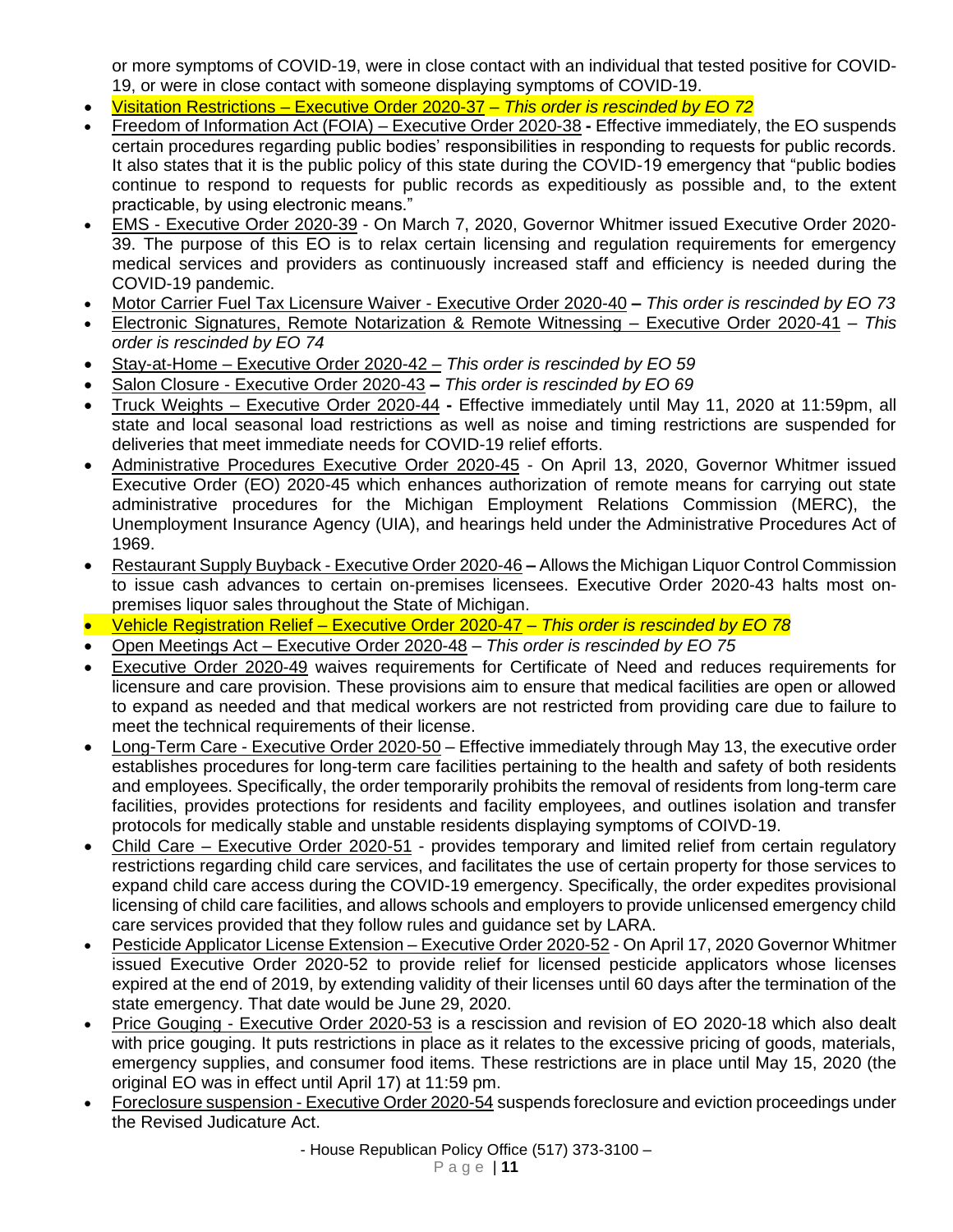- Michigan Coronavirus Task Force on Racial Disparities Executive Order 2020-55 **-** The EO creates the Michigan Coronavirus Task Force on Racial Disparities.
- Pharmacists Executive Order 2020-56 provides for a variety of efficiencies for Pharmacists and Pharmacies, and includes provisions for health insurers and drug wholesalers.
- Unemployment Benefits Executive Order 2020-57 *This order is rescinded by EO 76*
- Extending Deadlines in Civil and Probate Matters Executive Order 2020-58 Consistent with Michigan Supreme Court Administrative Order 2020-3, the EO suspends and extends, for the duration of the emergency declaration, all deadlines and related to timing requirements applicable to commencing a civil or probate action and proceeding, including but not limited to, any deadline for the filing of an initial pleading or complaint and the filing of any responsive pleading (i.e. a motion raising a defense or an objection to an initial pleading).
- Stay Home, Stay Safe Executive Order 2020-59 *This order is rescinded by EO-70*
- Safety Measures for Food Selling Executive Order 2020-60 **–** *This order is rescinded by EO-71*
- Medical Professional and Health Facility Licensing Executive Order 2020-61 suspends all provisions (in whole or in part) related to the scope of practice as laid out in the Occupations article of the Public Health Code (Article 15 – MCL 333.16101-333.18838). EO 30 is rescinded by this order.
- MDOC & County Jails Executive Order 2020-62 **-** is a re-issue of 2020-29, which requires the Michigan Department of Corrections to implement risk reduction protocols, suspends strict compliance with the capacity and procedural requirements regarding county jail overcrowding, and strongly encourages early release of prisoners who do not present a safety risk.
- Suspending the Expiration of PPOs Executive Order 2020-63 **–** Consistent with Michigan Supreme Court Administrative Order 2020-11, the EO provides that all personal protection orders (PPOs) that would otherwise expire before June 1, 2020 are automatically extended to July 21, 2020.
- Anti-discrimination in health care Executive Order 2020-64 Effective immediately, the EO affirms antidiscrimination policies and establishes procedures that ensure the equitable allocation of medical resources.
- School Closure Executive Order 2020-65 provides guidance to school districts, parents and students to continue the learning process while school buildings remain closed due to the coronavirus health emergency.
- EO-2020-66, which terminates the state of emergency and disaster under the 1976 Act because she did not get the necessary legislative approval of her extension.
- EO-2020-68 declaring a NEW state of emergency under the 1976 Act through May 28, 2020.
- EO-2020-67 restating that the state of emergency under the 1945 Act remains in place through May 28, 2020.
- Salon Closure Executive Order 2020-69 **–** Reissues the same restrictions on places of "Public Accommodation" and "Public Amusement" in Executive Order 2020-43 and extends the mandatory closure period for these places to May 28. 2020, at 11:59 pm.
- Stay Home, Stay Safe Executive Order 2020-70 *This order is rescinded by EO 77*
- Safety Measures for Food Selling Executive Order 2020-71 **-** institutes safety measures for food-selling establishments and pharmacies. The order also provides temporary relief from requirements applicable to the renewal of licenses for the food service industry. This order rescinded EO 71.
- Visitation Restrictions Executive Order 2020-72 Effective immediately and continuing through May 31, 2020, at 11:59 p.m. all health care facilities, residential care facilities, congregate care facilities and juvenile justice facilities must place limitations on visitations, conduct health screenings for those entering the facility, and provide phone or video chat visitation options to the best of their ability.
- Motor Carrier Fuel Tax Licensure Waiver Executive Order 2020-40 **-** On May 5, 2020, Governor Whitmer issued Executive Order 2020-40, which provides relief from credentialing requirements for commercial motor carriers under the Motor Carrier Fuel Tax Act (MCTFA) and the International Fuel Tax Act (IFTA).
- Electronic Signatures, Remote Notarization & Remote Witnessing Executive Order 2020-74 is a reissue of 2020-41, which suspends rules and procedures to allow for the use of various electronic records and electronic signatures when notarization is required for certain records.
- Open Meetings Act Executive Order 2020-75 On May 6, 2020 Governor Whitmer issued Executive Order 2020-75, which provides temporary authorization allowing remote participation for local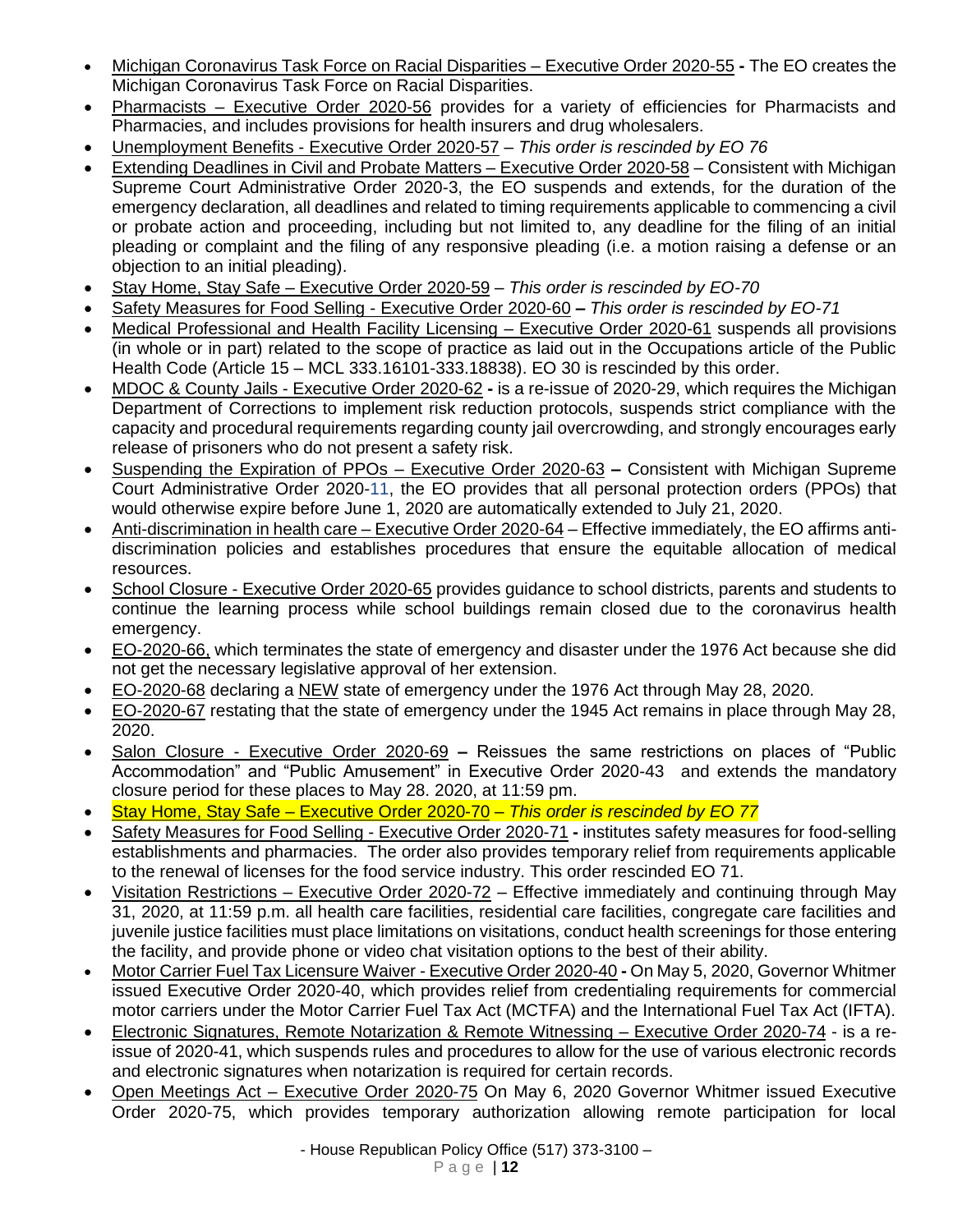government public meetings and hearings. It also provides temporary relief from statutory required monthly school board meetings. This order rescinds EO-48.

- Unemployment Benefits Executive Order 2020-76 Effective Immediately this executive order reaffirms Executive Order 2020-57 that expanded unemployment benefits and further expands who is eligible for benefits. Executive Order 2020-76 expands on the existing workshare program to encourage employers to retain employees and provides coverage to individuals that were offered a new position, but the offer was revoked as a result of the state of emergency declaration.
- Stay Home, Stay Safe Executive Order 2020-77 On May 7, 2020 Governor Whitmer issued Executive Order 2020-77, which updates and extends Michigan's "Stay-at-Home" order until May 28, 2020 at 11:59pm. EO 70 has been rescinded with the issuance of EO 77.
- Extending Licenses and Registration Executive Order 2020-78 On May 8, 2020 Governor Whitmer issued Executive Order 2020-78 extending the validity of Michigan-issued operator and chauffeur licenses, state identification cards, and vehicle registrations. With the issuance of EO 78, EO 47 is rescinded.

# **EXECUTIVE ORDERS – ADDITIONAL DETAILS & OTHER ITEMS OF INTEREST:**

Below are some additional details on some of the executive actions issued by the Governor:

**Public Meetings - Executive Directive 2020-02** – *Revised by EO-2020-15*

**Indoor Assemblies - Executive Order 2020-11 –** *No longer effective*

**Truck Weights - Executive Order 2020-12** – *This order is rescinded by EO 2020-44*

**Hospital Capacity – Executive Order 2020-13** – *This order is rescinded by EO 2020-49*

**Tax Delinquent Property Forfeit Extension - Executive Order 2020-14** – Effective immediately the executive order has extended the redemption period for abandoned and tax-delinquent property from March 31, 2020, to May 29, 2020, or 30 days after the end of the state of emergency under EO 2020-4. Abandoned and taxdelinguent property is forfeited to the county on March 1<sup>st</sup> every year and the owner has until March 31<sup>st</sup> to redeem the property. The executive order will provide property owners an additional two months at least to redeem their property. Courts are encouraged to amend existing foreclosure orders to reflect the timeline in this executive order.

Executive Order 2020-14 only impacts foreclosures under the General Property Tax Act. Foreclosures resulting from failure to make mortgage payments would still be at the discretion of the lending company.

### **Open Meetings Act - Executive Order 2020-15** *This order is rescinded by EO 48*

**Child Care Services - Executive Order 2020-16 –** *This order is rescinded by executive order 2020-51*

**Non-Essential Medical and Dental Procedures - Executive Order 2020-17** - On Friday, March 20, 2020, Governor Whitmer declared Executive Order 2020-17 to limit non-essential medical and dental procedures. EO 17 requires covered facilities to implement a plan to postpone all non-essential procedures until the end of the State of Emergency. Covered facilities include hospitals, freestanding surgical outpatient facilities, dental facilities, and state-operated outpatient facilities. Non-essential medical or dental procedures are those not necessary to preserve the health and safety of the patient. Non-essential medical procedures include elective or cosmetic procedures, such as joint replacement, bariatric surgery, and cosmetic surgery. Essential medical procedures that should **avoid** being postponed are any of the following:

- Surgeries related to advanced cardiovascular disease (including coronary artery disease, heart failure, and arrhythmias) that would prolong life
- Oncological testing, treatment, and related procedures
- Pregnancy-related visits and procedures/labor and delivery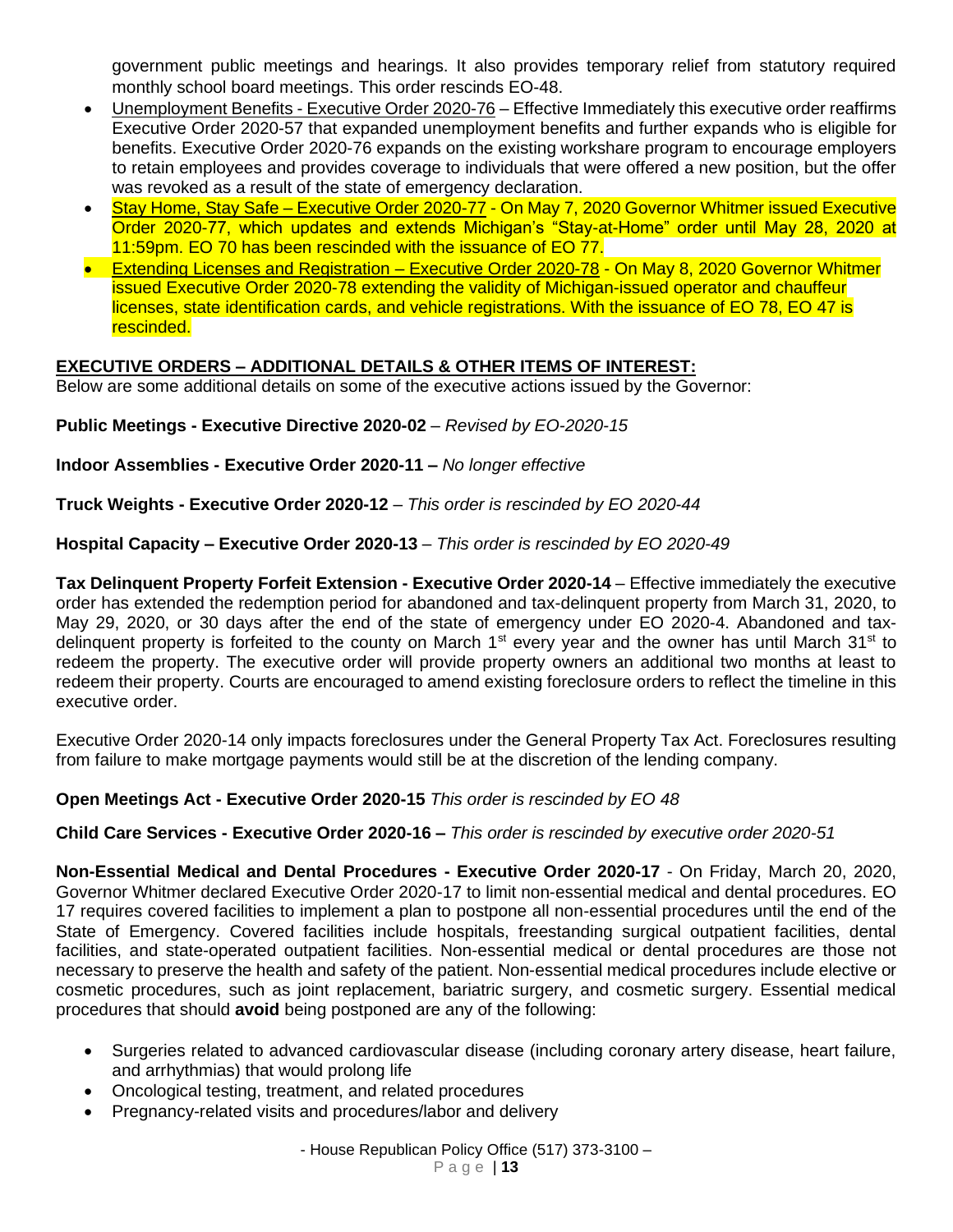- Organ transplantation
- Procedures related to dialysis
- Cosmetic surgeries related to trauma
- Trauma or emergency surgeries that would affect the health and safety of the patient if postponed

Dental procedures excluded from the restrictions of EO 17, are those that are pain or infection-relieving, trauma-related, or those that restore oral function.

### **Consumer Protection - Executive Order 2020-18** *This order is rescinded by EO 53*

### **Foreclosure and Eviction Extension - Executive Order 2020-19 –** *This order is rescinded by EO 54*

**Salon Closure - Executive Order 2020-20 –** *This order is rescinded by EO 43*

### **Shelter in Place - Executive Order 2020-21 –** *This order is rescinded by EO 42*

**Board of Canvassers Deadline Extension - Executive Order 2020-22 -** Under current law, the county board of canvassers has 14 days to canvass the results of an election. If after 14 days the canvass is not complete, the county is to deliver all records and pertinent information to the Secretary of State. Current law also says that the board of state canvassers is required to meet on or before the  $20<sup>th</sup>$  day after the election to certify the results. For the recent March 10<sup>th</sup> election, the county board of canvassers deadline was March 24<sup>th</sup> and the board of state canvassers' deadline would be March 30<sup>th</sup>. The executive order extends these dates one month to April 24<sup>th</sup> and April 30<sup>th</sup> respectively. The order is retroactive to yesterday, March 24<sup>th</sup>.

## **Administrative Procedures – Executive Order 2020-23 –** *This order is rescinded by EO 45*

**Unemployment Benefits - Executive Order 2020-24 –** *This order is rescinded by EO 57*

### **Pharmacists – Executive Order 2020-25 –** *This order is rescinded by EO 56*

**Tax Filing Deadline Extension - Executive Order 2020-26 -** Governor Whitmer issued Executive Order (EO) 2020-26 effective immediately, which extends the deadline for filing and paying state and city income tax from April 15, 2020 to July 15, 2020. This aligns with the extension for federal income tax filings and payments.

For tax filings due by April 30, 2020, the deadline to pay and file is extended to July 31, 2020. This deadline extension to July 15, 2020 also applies to tax filers that are required to pay their estimated quarterly income tax under Sections 206.301(1) and 206.681(2) of the Income Tax Act.

Penalties and interest for failure to pay or file state or city income tax would not begin to accrue until July 16<sup>th</sup> for filings due July 15<sup>th</sup> and August 1<sup>st</sup> for filings due July 31<sup>st</sup>.

**May 5th Election – Executive Order 2020-27-** The order calls for the May 5th election to be conducted by absent voter (AV) ballots to the greatest extent possible. However, each jurisdiction must maintain at least one location on election day where electors may vote in person if they so choose. Clerks are to begin preparing postage prepaid AV return envelopes.

The Secretary of State may assist local clerks in the mailing and preparing of AV ballot applications with a postage-prepaid pre-addressed return envelope to each registered voter in any jurisdiction conducting a May election. They may also assist with the preparation of postage-prepaid AV ballot return envelopes and other election functions that local jurisdictions may need assistance with.

While individuals who are not currently registered to vote are encouraged to register to vote by mail or online prior to April 20, they may still register to vote in person at the clerk's office in accordance with current election law. Additionally, those individuals who register in the last 15 days are encouraged to contact the clerk's office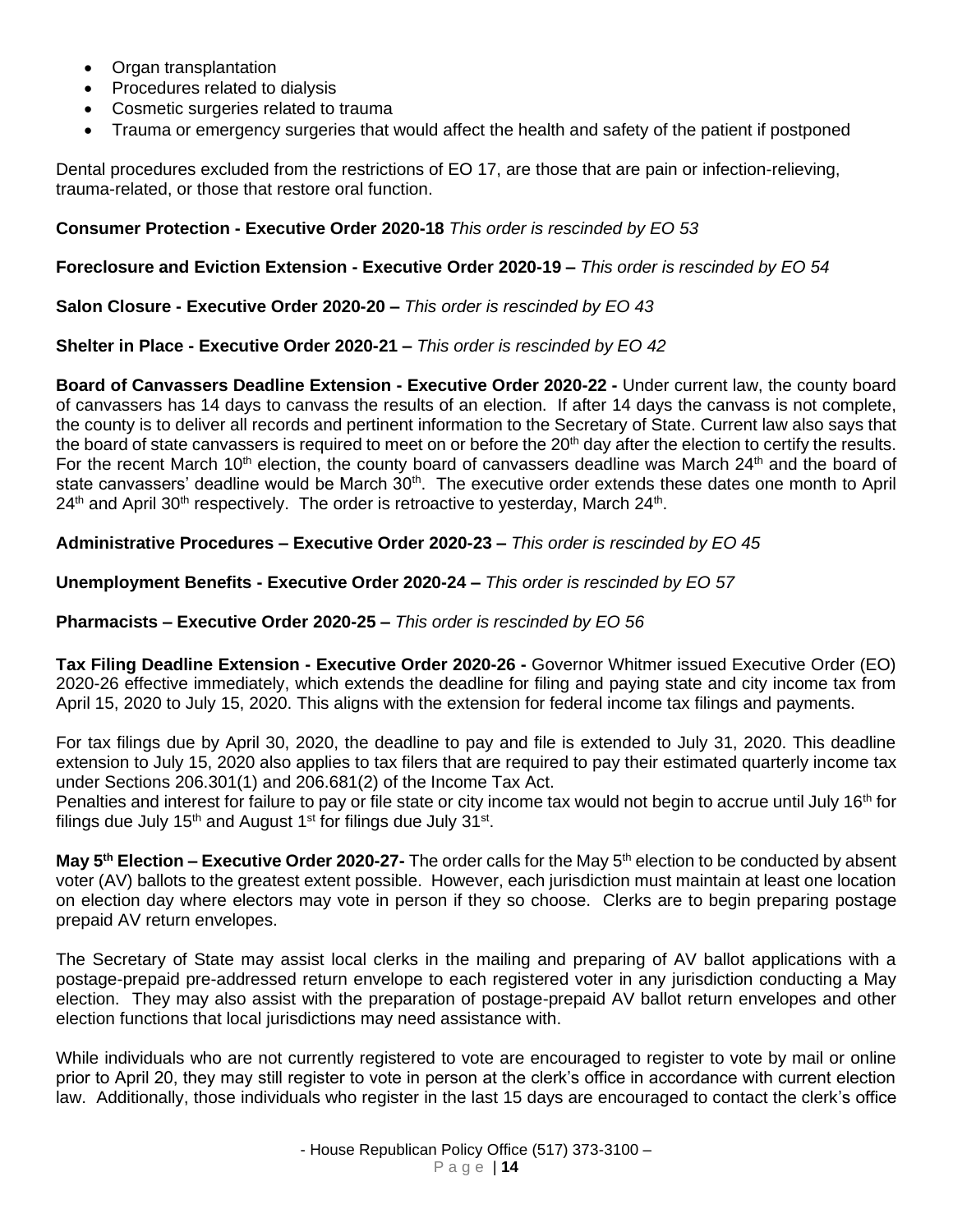prior to doing so. For the May election the in-person requirement to register to vote in the last 15 days is relaxed, so that clerks may accept voter registration applications and residency verifications by mail, email or fax.

Any person who registers to vote between now and election day in a jurisdiction that has a May election is also considered to have requested an AV ballot and will receive an AV ballot automatically.

Any jurisdiction who has certified a ballot question for the May election, may withdraw the question as long as the county clerk is notified by March 27<sup>th</sup>. Any ballot questions removed from the May ballot may be submitted to voters for the August election or any subsequent election. It is important to note that these ballot questions must be removed or postponed in the same process by which they were initially added to the May election (e.g., local board resolution).

The EO permits the Secretary of State to assist local clerks in the mailing and preparing of AV ballot applications with a postage-prepaid pre-addressed return envelope to each registered voter in any jurisdiction conducting a May election. The SOS may also assist with the preparation of postage-prepaid AV ballot return envelopes and other election functions that local jurisdictions may need assistance with.

Certain provisions of the election law are suspended for the May election with regard to polling places and the canvassing of the vote at a polling place.

Any jurisdiction who has certified a ballot question for the May election, may withdraw the question as long as the county clerk is notified by March  $27<sup>th</sup>$ . Any ballot questions removed from the May ballot may be submitted to voters for the August election or any subsequent election.

Certain provisions of the election law are suspended for the May election with regard to polling places and the canvassing of the vote at a polling place.

**Water Service – Executive Order 2020-28** - On March 28, 2020 Governor Whitmer issued Executive Order 2020-28 to require public water supplies to restore water service to occupied residences across the state that have been shut off due to past due bills, or other reasons.

While many water utilities have already suspended water shutoffs during this state of emergency the executive order dictates that:

- Any public water supply must immediately identify occupied residences in their service area that do not currently have water service, and to make best efforts to restore service to homes where the service has been disconnected due to non-payment or damaged infrastructure, so long as the public water supply does not have reason to believe that reconnection would create a risk to public health such as due to cross-contamination.
- If the reconnection would create a risk to public health, the public water supply must make best efforts to remedy such conditions and restore water service to such occupied residences as soon as possible.
- By April 12, 2020, all public water supplies that have used water shutoffs as a remedy for non-payment within the last year must report to the State Emergency Operations Center regarding access to water in their service areas. The report must include: an account of what efforts have been made to determine which occupied residences do not have water service; do not have water service as a result of a shutoff due to non-payment; do not have water service as a result of any reason other than non-payment.
- The public water supply must provide a certification that best efforts have been exercised to determine which occupied residences within the service area do not have water service; that, to the best of their knowledge, no occupied residences have their water service shut off due to non-payment; that the public water supply has reconnected water service for all occupied residences that can be reconnected without creating a risk to public health; and that the public water supply has exercised best efforts to remedy the conditions that prevent reconnection due to a risk to public health.
- Follow-up reporting is required if all provisions have not been met.
- The order does not:
	- $\circ$  forgive the obligation of a resident to pay for water service;
	- $\circ$  prevent a public water supply from charging any customer for water service; or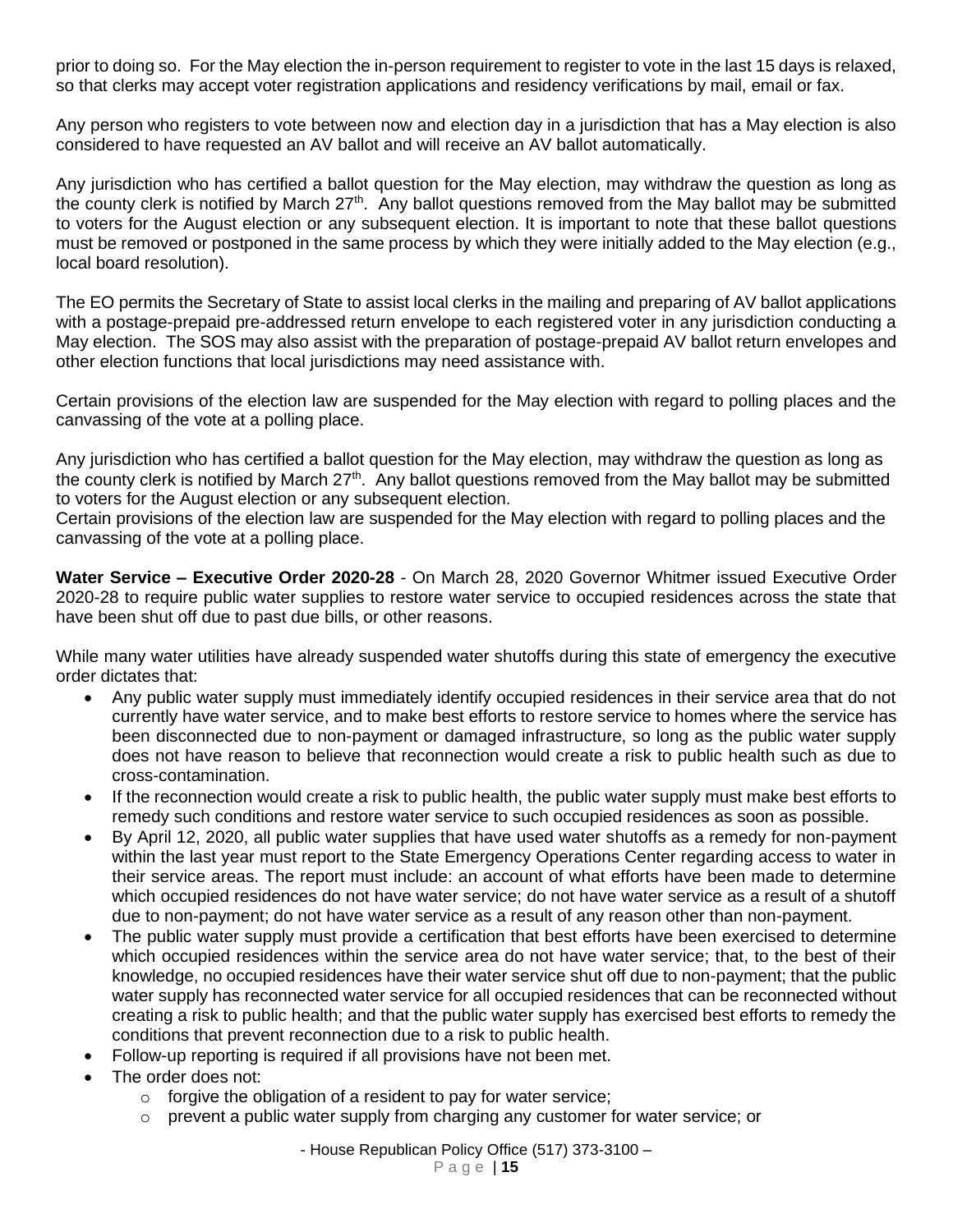$\circ$  reduce the past due amount a resident may owe to a public water supply.

In conjunction with the order a \$2-million *Water Restart Grant Program* is established through the Department of Environment, Great Lakes, and Energy (DEGLE) to assist communities in complying with the order. Renew Michigan has been identified as the funding source.

DEGLE will provide limited grants to communities based on available funds. The program will reimburse up to \$5,000 with a 25% local match requirement for reconnection, line replacement, and restoration per home. Grant funds will be provided on a reimbursement basis upon receipt of appropriate supporting documentation. Grants will be provided to high-risk areas (*not defined*). Requirements for the grants will include the following:

- Communities must provide a preliminary spending plan, including the estimated number of homes to be reconnected and estimated average cost per home, prior to the grant being initiated.
- If lead lines are being replaced as part of the reconnection, the entire line must be replaced.
- Exceptions to the cap can be requested for homes needing more extensive work. Exceptions must be authorized by DEGLE.
- The community must assure that the plumbers conduct appropriate flushing and provide communication to residents on the importance of flushing and use of filters if needed.

Communities interested in accessing the funding should email DEGAL at: RestartGrants@michigan.gov

## **DETROIT EXAMPLE**

In mid-March Governor Whitmer and Detroit city officials announced plans to stop shutoffs and temporarily reconnect water services for all residents, as part of a plan to prevent spread of the coronavirus. "The state is stepping up to cover the cost of water restoration for the first 30 days, because it's the right thing to do to keep families safe and protect public health," Whitmer said at the time.

As of August 2019, the Detroit water department has 149,961 active accounts. 11% (16,495) of those accounts are in payment plans. Recent various media accounts estimate ranges from about 3,000 to 13,000 households are without water because of delinquent bills.

**MDOC & County Jails – Executive Order 2020-29-** *This order is rescinded by EO 62*

**Medical Professional and Health Facility Licensing – Executive Order 2020-30** – *This order is rescinded by EO 61*

**Motor Fuel Blend Extension – Executive Order 31** - On March 30, 2020, Governor Whitmer issued Executive Order 2020-31. The purpose of this EO is to allow the continued sale of winter-blend gasoline by temporarily suspending certain vapor pressure requirements.

Vapor pressure in gasoline is measured by the Reid Vapor Pressure (RVP) indicator. RVP assesses the volatility of gasoline, meaning how quickly the gasoline evaporates. Winter-blend and summer-blend gasolines have two different RVP measurements. Winter-blend gasoline has a higher RVP measurement, which means it evaporates quicker. Winter-blend gasoline is best suited for cold temperatures as fuel needs to evaporate quickly for engines to work properly. Similarly, lower RVP measurements in summer-blend fuel is more efficient for engine function during warm weather as evaporation is slower. Utilizing summer-blend fuel during warmer months is preferred as gasoline with lower volatility reduces emissions.

The type of blend used changes twice a year. For Michigan, the switch from summer to winter-blend fuel occurs on September 15 and the switch from winter to summer-blend gasoline happens on April 1.

With the decreased travel throughout Michigan due to the COVID-19 pandemic in addition to the Governor's "Stay-at-Home" EO, there is an oversupply of winter-blend gasoline. To combat the oversupply, prevent the use of additional workers, and free up more fuel storage for suppliers, EO 2020-31 temporarily suspends the switch from winter-blend to summer-blend gasoline. According to the EO, the switch to summer-blend gasoline has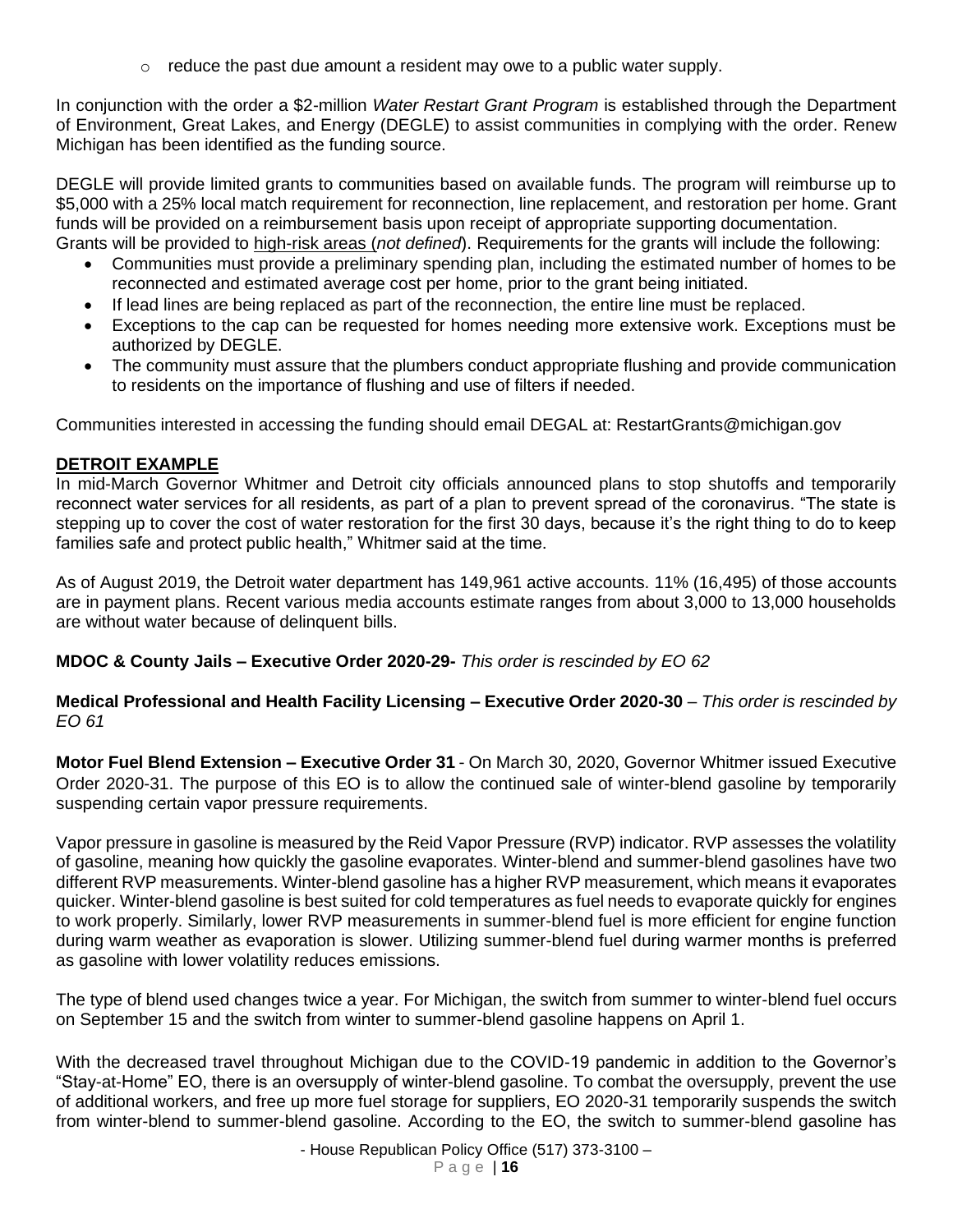been delayed until May 31, 2020.

### **Non-Essential Veterinary Procedures - Executive Order 2020-32** – *Revised and rescinded by EO 202-34.*

#### **Executive Order 2020-33**

Governor Whitmer issued Executive Order (EO) 2020-33 declare a state of emergency and the state of disaster across the state of Michigan. The EO rescinds and replaces the previous Executive Order 2020-4 which was issued on March 10, 2020.

There are a few notable differences included in the new EO. One of these is that it includes the declaration of both a state of emergency and a state of disaster, previously EO 2020-4 had only declared a state of emergency. This expansion allows, for example, additional liability protections for certain health care professionals and other personnel engaged in the effort to address the disaster.

The EO also specifically refers to the Emergency Management Act, PA 390 of 1976 which specifically limits declarations of these types to 28 days.

It takes effect immediately and it directs that all previous Executive Orders that rested on the authority of EO 2020-4 now rest on the authority of EO 2020-33.

**Non-Essential Veterinary Procedures - Executive Order 2020-34 is issued April 2nd and rescinds EO 32**. Executive Order 2020-34 **limits non-essential veterinary services on ANIMALS, which would include livestock and farm animals raised for food or fiber.** EO 34 requires veterinary facilities to implement a plan to temporarily postpone all in-person non-essential procedures until the end of the State of Emergency.

A plan must provide that all veterinary services, essential and non-essential, must be performed by telemedicine to the fullest extent possible while the declared emergency is in effect. If a non-essential service cannot be performed by telemedicine, a plan must require that it be postponed. If an essential service cannot be performed by telemedicine, a plan need not postpone it and may allow it to be performed in person.

Essential veterinary service means any that are determined by a licensed veterinarian that are necessary to:

- preserve the life of an animal;
- treat serious pain that threatens the health and safety of an animal;
- euthanize a animal; or
- treat or prevent the transmission of any infectious disease that can be transmitted between animals and human beings.

Note - when a veterinarian performs in-person essential services, the plan must include provisions to minimize the use of personal protective equipment that could be used for human care as much as possible.

The order does not prohibit any medically indicated vaccination of any animal, nor does the order alter any obligation of an owner of an animal to vaccinate their animal as required by law or regulation.

This order does not alter any of the obligations under law of a veterinary facility to its employees or to the employees of another employer.

#### **School Closure - Executive Order 2020-35** *This order is rescinded by EO 65.*

**Employee Protections - Executive Order 2020-36 –** Prevents an employer from taking disciplinary action against an employee that elects to stay home from work because they are more likely to have the COVID-19 virus. This applies to **all employers** in the State of Michigan, including but not limited to critical infrastructure employers. An employer is required to treat these individuals as they are taking leave under the Paid Medical Leave Act. If an employee has no paid leave available, the employer must allow them to take unpaid leave. An employer may still discharge an employee for other lawful reasons.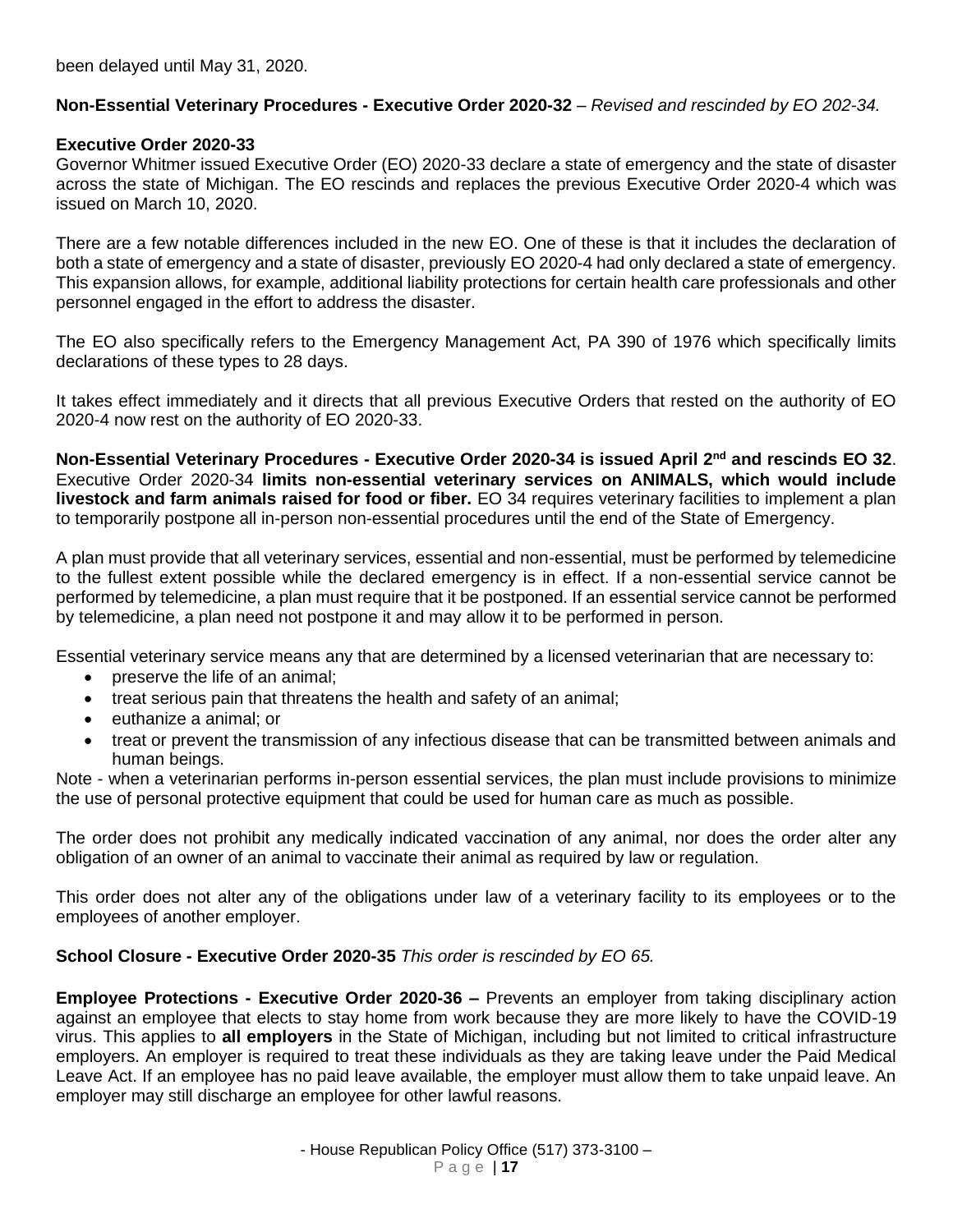An individual is more likely to have the virus if they have tested positive for COVID-19, have one or more symptoms of COVID-19. These individuals should remain in their residence until:

- Three days from being symptom-free;
- Seven days from testing positive or showing symptoms; or
- The individual receives a negative test.

Additionally, an individual is more likely to have the virus if they were in close contact with an individual that tested positive for COVID-19, or were in close contact with someone displaying symptoms of COVID-19. These individuals must remain in their residence for 14 days from their last contact with the symptomatic individual or until the symptomatic individual tests negative for COVID-19. This section does not apply to workers at healthcare facilities, child protective services, child care facilities, correctional facilities, or first responders.

Individuals that are more likely to be carrying the virus as identified by this executive order are required to take extra precautions to prevent the spread of the virus. To the extent possible these individuals need to remain in their residence unless it is absolutely necessary to leave. If it is necessary for them to leave their residence they must utilize curbside services to the fullest extent possible. If they leave their residence for outdoor activity as permitted by EO 2020-21 they must remain at least 6 feet away from other individuals.

Additionally, if these individuals must leave their home they are asked to wear some form of covering over their nose and mouth. The executive order encourages these individuals to use homemade masks, scarfs, bandanas, or handkerchief to preserve the medical masks for health care workers and first responders.

## **Visitation Restrictions – Executive Order 2020-37** – *This order is rescinded by EO 72*

**Freedom of Information Act (FOIA) – Executive Order 2020-38 -** Effective immediately, the EO suspends certain procedures regarding public bodies' responsibilities in responding to requests for public records. It also states that it is the public policy of this state during the COVID-19 emergency that "public bodies continue to respond to requests for public records as expeditiously as possible and, to the extent practicable, by using electronic means."

More specifically, the EO suspends strict compliance with required response periods (see Section 5(2) of FOIA) to allow the following modifications:

- A public body must respond to a request received at its physical office via US mail or facsimile within 10 business days (currently 5 business days) after actual receipt of the request. Under the EO, "actual receipt" means opening an envelope containing the mailed request or physically handling a faxed request.
- If compliance with social distancing recommendations or any emergency order prevents the timely issuance of a written notice granting or denying a request, then public bodies may issue a notice extending the time period in which to respond.

The EO also suspends strict compliance with requirements related to conducting a public record search (see Section 4 of FOIA) to allow the following modifications:

- If a public records request requires a search for non-electronic records, then a public body must defer such a search until after the state of emergency has ended. Any strict compliance with any requirement to permit in-person inspections of non-electronic records is also suspended.
- If a public body defers a portion of its public records search until after the emergency has ended, then it must provide an explanation in its written notice.
- If a public body defers a portion of a public records search, then the requesting person may inform the public body in writing that he or she is amending the request to exclude non-electronic records.
- If a public body provides a "best efforts" estimate under the Act regarding the time it will take to provide public records, and the estimate is prolonged by remote work or social distancing policy, then it must explain the reason for any delay in its written notice.

All other requirements under Section 4 of the Act remain in full force and effect.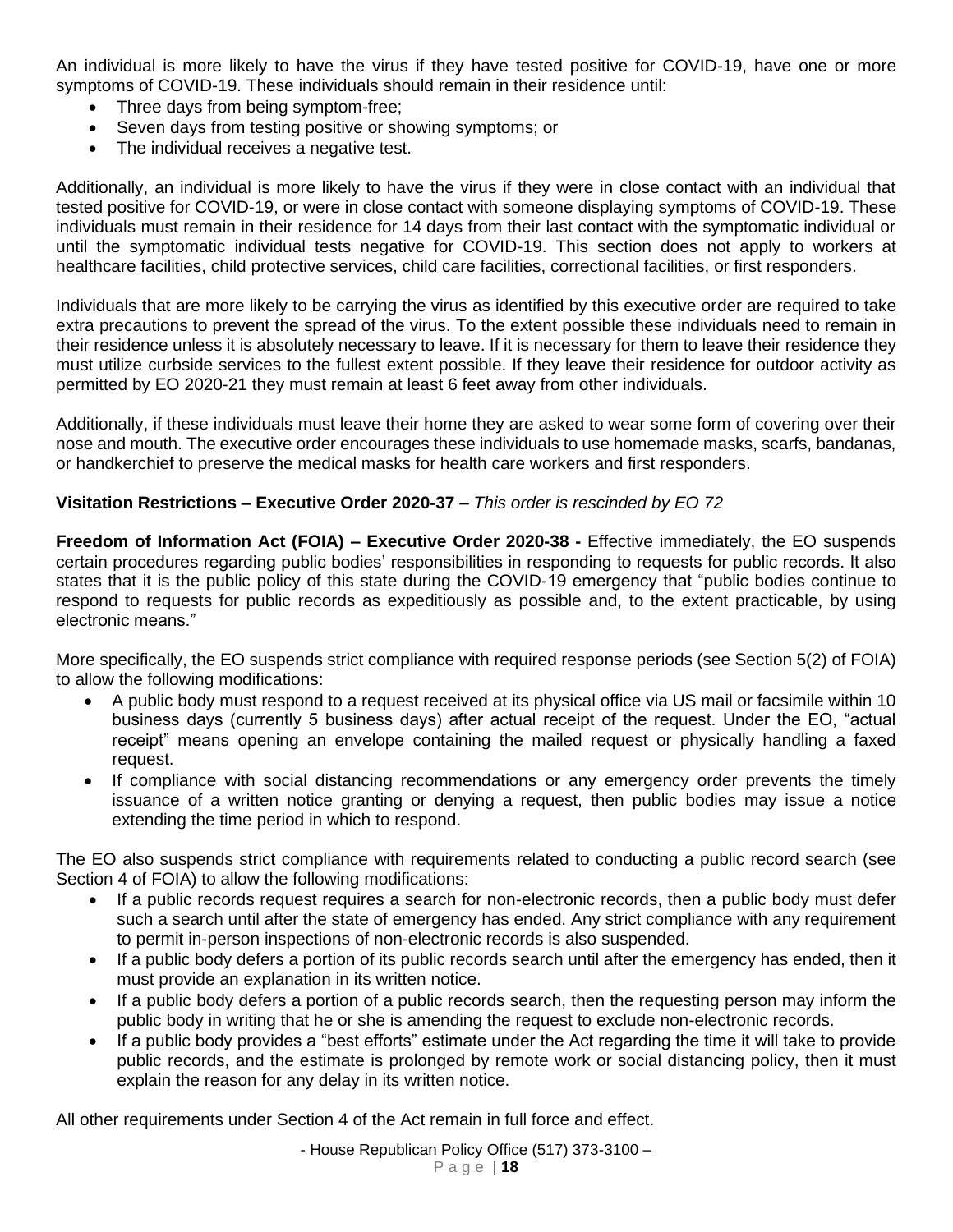**EMS - Executive Order 2020-39** - On March 7, 2020, Governor Whitmer issued Executive Order 2020-39. The purpose of this EO is to relax certain licensing and regulation requirements for emergency medical services and providers as continuously increased staff and efficiency is needed during the COVID-19 pandemic. The EO issues the following:

- If a life support vehicle or life support agency is believed to be out of compliance, the department must conduct an inspection. This inspection should be done remotely, if possible, by videoconferencing, telephone conversation, or electronic review of required documents;
- Allow for the transport of a patient, whether emergency or non-emergency, to any facility designated by the medical control authority;
- If a medical service personnel is seeking relicensure and has been licensed by the department within the last 5 years, the department has the authority to waive educational requirements. This authority also extends to the renewal of a license;
- All emergency medical services personnel licenses, in additional to all professional certifications in basic cardiac life support, that have expired since March 10, 2020 or will expire during the State of Emergency, will be deemed unexpired until 6 months after the COVID-19 emergency has ended;
- The department can authorize a licensee from another state to work in Michigan, no matter if their state's requirements are equivalent to or stricter than ours;
- Electronic communication is now allowed in order to notify an emergency medical personnel or applicant, of the intent to deny, revoke, or suspend their license; and
- Any emergency medical personnel or life support agency responding to the COVID-19 pandemic is not liable for any injury sustained by a person receiving their services unless the injury or death was caused by gross negligence.

Additionally, staffing requirements for an ambulance transporting a patient, under Michigan's Public Health Code, have been suspended and are temporarily adjusted as follows based on ambulance designation:

- Basic Life Support Designation: At least one emergency medical technician and one medical first responder;
- Limited Advanced Support Designation: At least one emergency medical technician specialist and one medical first responder; and
- Advanced Life Support Designation: At least one paramedic and one medical first responder.

An ambulance, or nontransport prehospital life support operation, is also allowed to downgrade their life support status, without notifying the department, from advanced life support to limited advanced or basic life support. Additionally, a limited advanced life support designation can be downgraded to basic life support. However, the ambulance must be staffed according to their designation (i.e. advanced support, limited advanced support, or basic life support).

# **Motor Carrier Fuel Tax Licensure Waiver - Executive Order 2020-40** – *This order is rescinded by EO 73*

**Electronic Signatures, Remote Notarization & Remote Witnessing – Executive Order 2020-41 –** *This order is rescinded by EO 74.*

# **Stay-at-Home – Executive Order 2020-42 –** *This order is rescinded by EO 59*

# **Salon Closure - Executive Order 2020-43 –** *This order is rescinded by EO 69*

**Truck Weights – Executive Order 2020-44 -** Effective immediately until May 11, 2020 at 11:59pm, all state and local seasonal load restrictions as well as noise and timing restrictions are suspended for deliveries that meet immediate needs for COVID-19 relief efforts. Additionally, all state and local road agencies must exercise their authority on an expedited basis to issue permits that allow non-seasonal load restrictions to be exceeded.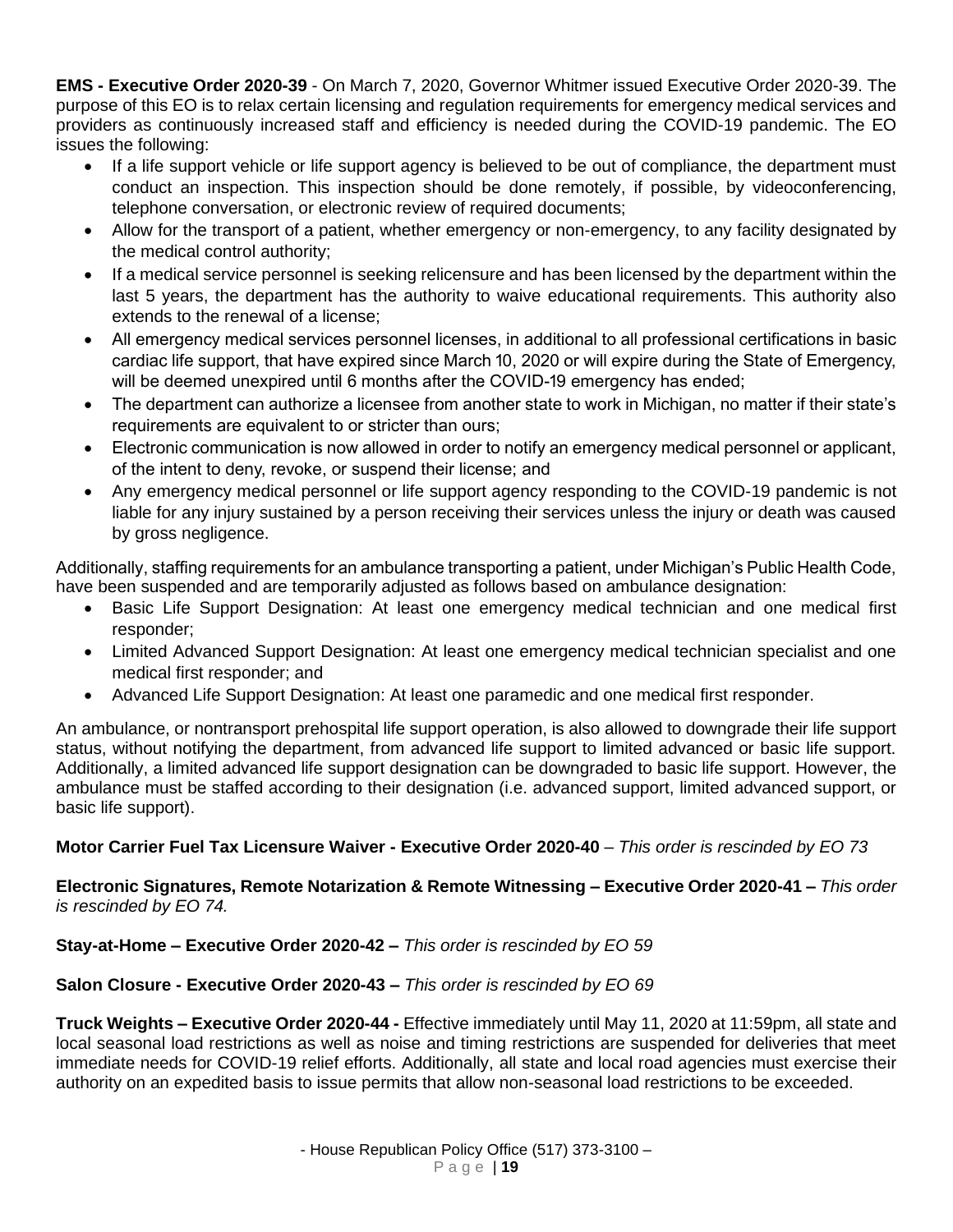For truck weight, federal law allows a maximum Gross Vehicle Weight (GVW) of 80,000 lbs. over 5 axles. Michigan, however, limits maximum axle loadings, rather than GVW. Consequently, trucks are limited to eleven axles with weight limits depending upon the space between each axle. Those limits are as follows:

| Space between axles in ft | <b>Maximum</b><br>Ibs. per axle |
|---------------------------|---------------------------------|
| $X \geq 9$                | 18,000                          |
| 9 < X > 3.5               | 13,000                          |
| X < 3.5                   | 9.000                           |

Sometimes referred to as "Frost Laws," seasonal weight restrictions occur annually in Michigan typically during March, April, and May. Seasonal weight restrictions are put into place to protect roads during the thaw season. When thawing occurs, the roadbed softens due to trapped moisture underneath the surface, which leaves roads more susceptible to damage. When seasonal weight restrictions go into effect, the maximum axle load on concrete or concrete-based pavements is reduced by 25% and on all other types of roads (typically asphalt) is reduced by 35%. Under the Michigan Vehicle Code, MCL 257.722 Sec (8), seasonal weight restrictions do not apply to vehicles carrying agricultural commodities, public utility vehicles, or school buses.

To travel on seasonal routes with a truck that exceeds the weight allowed in law, the company wishing to make this delivery must apply for an overweight permit issued by local and state authorities. Applications for single trip permits submitted electronically are typically issued 12 business hours after the application is received by the Michigan Department of Transportation (MDOT). For applications submitted by mail, permits are usually approved within 7 business days.

Executive Order 2020-12 waives seasonal weight restrictions as well as noise and timing restrictions for trucks with deliveries supporting COVID-19 relief efforts. Deliveries meeting immediate needs are considered to contain the following:

- medical supplies and equipment related to the testing, diagnosis, and treatment of COVID-19
- supplies and equipment necessary for community safety, sanitation, and the prevention of community transmission of COVID-19 such as masks, gloves, hand sanitizer, soap, and disinfectants
- food for the emergency restocking of stores
- equipment, supplies, and persons necessary to establish and manage temporary housing, quarantine, and isolation facilities related to the COVID-19 emergency
- persons designated by federal, state, or local authorities for medical, isolation, or quarantine purposes
- persons necessary to provide other medical or emergency services, the supply of which may be affected by the COVID-19 emergency

Additionally, all state and local road agencies are expected to expedite their permitting process for deliveries meeting the above requirements.

**Administrative Procedures Executive Order 2020-45** - On April 13, 2020, Governor Whitmer issued Executive Order (EO) 2020-45 which enhances authorization of remote means for carrying out state administrative procedures for the Michigan Employment Relations Commission (MERC), the Unemployment Insurance Agency (UIA), and hearings held under the Administrative Procedures Act of 1969. This is an extension of EO-2020-23 that was issued last month that was in effect until April 13, 2020. EO-45 is in effect until May 11, 2020 at 11:59pm. The EO allows MERC and UIA to hold hearing by electronic means, including video conferencing. The EO also allow notices to MERC, including personal service of notice, service of process, or written notice of a dispute pertaining to an impending strike or lockout to be delivered by mail or electronic means, including email.

The EO allows UIA to hold hearings by phone or electronic means, including video conference. Notice to UIA and written notice by the UIA may be provided by mail or electronic means, including email. Additionally, hearings held under the Administrative Procedures Act of 1969 may be held by telephone or electronic means, including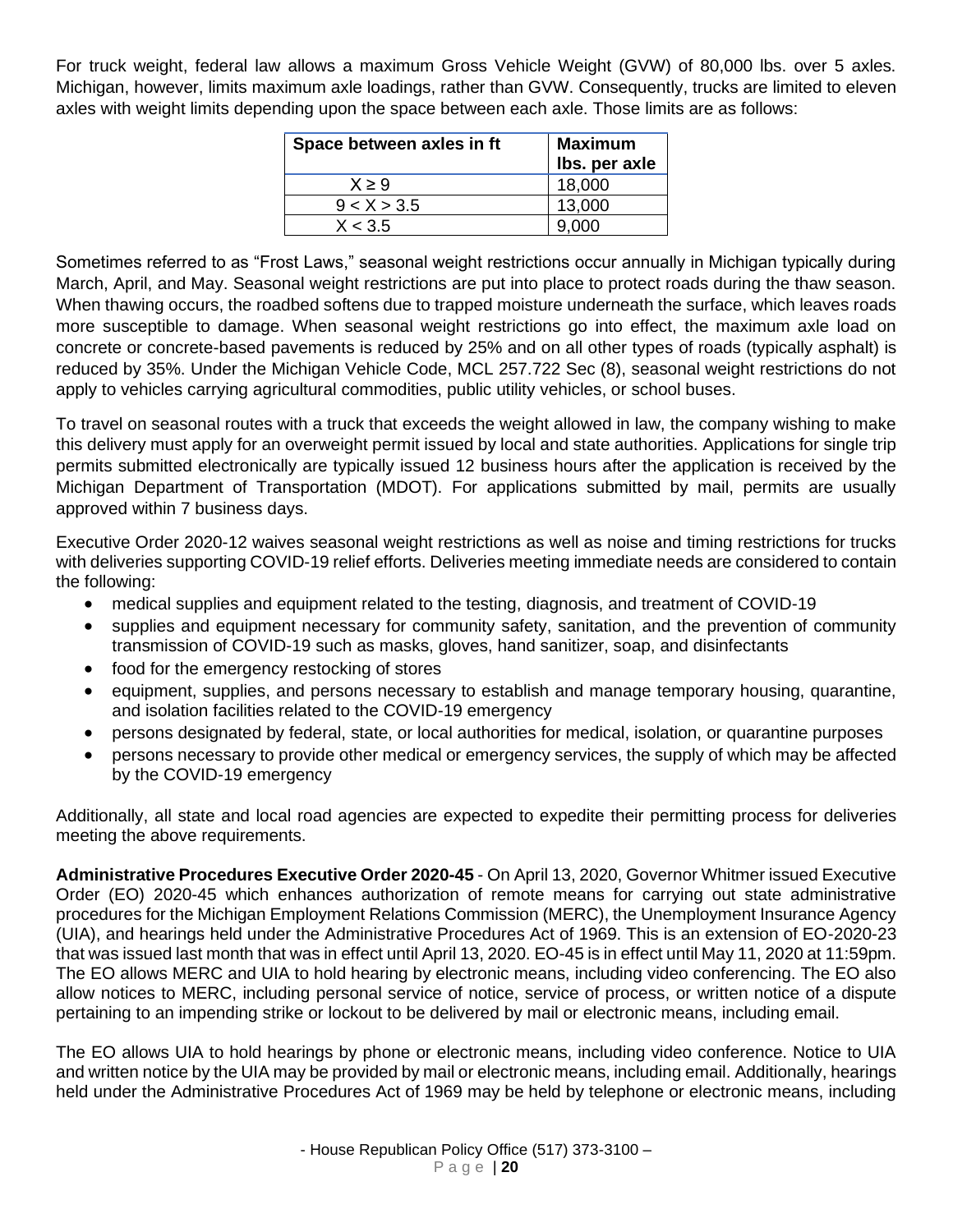video conference. Notice and service of process required under the act and administrative rules or emergency rules may be provided by electronic means, including email.

Finally, the EO allows the Department of Management and Budget to accept electronic signatures for signatures required under the Michigan Employment Security Act. Signatures must not be denied legal effect or enforceability solely due to its electronic form, and if a law requires a signature, an electronic signature would satisfy the law.

**Restaurant Supply Buyback - Executive Order 2020-46 –** Allows the Michigan Liquor Control Commission to issue cash advances to certain on-premises licensees. Executive Order 2020-43 halts most on-premises liquor sales throughout the State of Michigan. On-premises licensees would be eligible to receive a cash advance up to the amount of their purchases before March 16, 2020. MLCC would hold legal title to the liquor until the cash advance was repaid, but the liquor would remain in possession of the licensee.

## **Vehicle Registration Relief – Executive Order 2020-47** – *This order is rescinded by EO 78*

## **Open Meetings Act – Executive Order 2020-48** – *This order is rescinded by EO 76*

**Hospital Capacity – Executive Order 2020-49**– effective immediately and continuing through May 12, 2020, at 11:59 pm, MDHHS is authorized to issue an emergency certificate of need to an applicant for additional beds, and or equipment that will assist in providing health services. This provision also differs certain procedural requirements of the public health code until the state of emergency is terminated.

In addition, the order grants LARA the authority to do the following:

- grant a waiver (as provided under MCL 333.21564) to any licensed hospital to construct and operate a temporary or mobile facility for the purpose of providing care during the coronavirus emergency.
- Issue temporary registration as a certified nurse aid to an individual even if that person has not completed the nurse aid training program required by the Public Health Code (MCLs 333.21911 and 333.21913).
- Renew a license to practice to doctors, nurses, surgeons, pharmacists, and respiratory care workers regardless of whether the licensee has satisfied the continuing education requirements of their license
- Recognize hours worked responding to the coronavirus emergency as hours toward continuing education courses or programs for licensure.
- Allow an individual who is a non-nursing aid (e.g., activity coordinator, social worker, or volunteer) to help feed or transport a patient in accordance with that patient's care plan.

**Long-Term Care - Executive Order 2020-50 –** Effective immediately through May 13, the executive order establishes procedures for long-term care facilities pertaining to the health and safety of both residents and employees. Specifically, the order temporarily prohibits the removal of residents from long-term care facilities, provides protections for residents and facility employees, and outlines isolation and transfer protocols for medically stable and unstable residents displaying symptoms of COIVD-19.

### **BACKGROUND:**

Nursing homes, skilled nursing facilities, adult foster care homes and assisted living facilities – collectively known as long-term care facilities – provide a variety of services, both medical and personal care, to people who are unable to live independently. There are more than 400 certified Medicare and Medicaid long-term care facilities statewide, with nearly 50,000 beds available to serve Michigan residents in need of various levels of care.

The majority of residents in long-term care facilities are aged 60 or older, many of whom have underlying health conditions, making them more susceptible to more serious complications of COVID-19. Given the nature of longterm care facilities and the vulnerable status of their residents, these facilities have become epicenters of COVID-19 both on a state and national level. Nationwide, more than 2,300 long-term care facilities have reported at least one confirmed case of COVID-19. In Michigan, there have been hundreds of confirmed coronavirus cases among residents and staff and dozens of deaths related to long-term care facilities.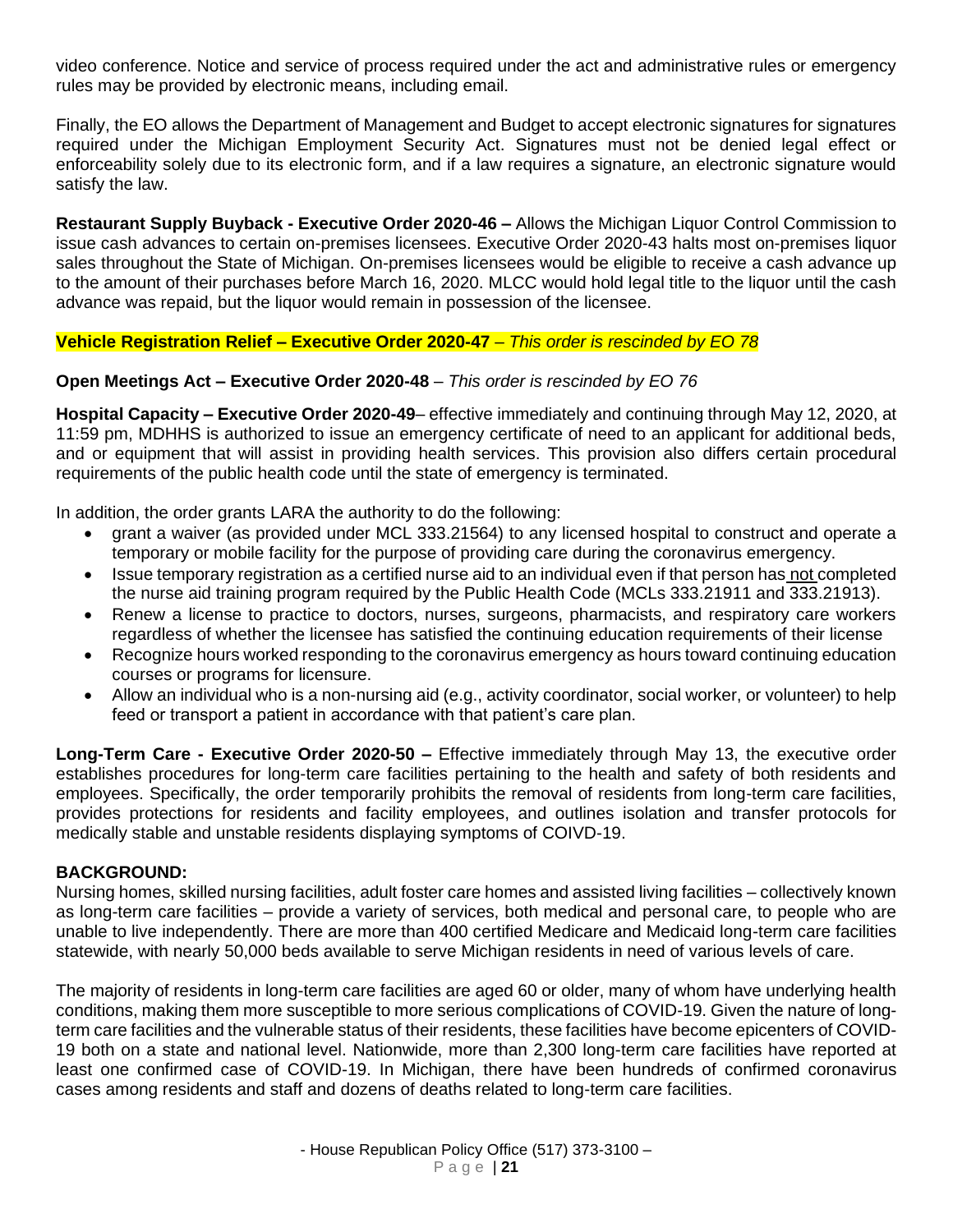The Bureau of Community and Health Systems, housed within the Michigan Department of Licensing and Regulatory Affairs (LARA), is responsible for the licensing of long-term care facilities. Long-term care facilities must comply with numerous rules and regulations at both the federal and state level, and are subject to inspections.

## **OVERVIEW OF EXECUTIVE ORDER:**

Hardships resulting from the ongoing COVID-19 outbreak in Michigan have impacted both residents and employees of long-term care facilities. Long-term care facility residents and staff are living and working in confined spaces, and the shortage of personal protective equipment (PPE) makes engaging in precautionary measures recommended by the Centers for Disease Control and Prevention (CDC) even more challenging. Given the nature of long-term facilities and the vulnerable status of their residents, a single confirmed case of COIVD-19 could jeopardize the safety of the entire facility – both residents and staff. On Wednesday, April 15, 2020, Governor Whitmer issued Executive Order 2020-50. The executive order installs the following requirements to protect staff and residents of long-term care facilities:

- Prohibit evicting or involuntary discharging residents for nonpayment, or denying residents' access to the facility. (This provision does not eliminate any obligations to pay under an admission contract).Furthermore, these facilities must not prohibit the admission or readmission of residents based on testing precautions that are inconsistent with MDHHS guidelines. Residents who obtained alternative housing outside of a long-term care facility during the declared state of emergency do not forfeit their right to return. Residents must be accepted back, provided there are no statutory grounds to refuse the return and capacity allows. Facilities must perform screening precautions consistent with MDHHS guidelines at the time of receiving a returning resident.
- Use best efforts to facilitate telemedicine when caring for residents.
- Suspend group dining and activities.
- Follow CDC guidelines for cleaning and disinfecting.
- Provide staff that are in contact with residents with appropriate PPE and keep accurate data on the quantity of available PPE on site.
- Notify employees of any changes to CDC guidelines and within 12 hours inform staff of the presence of a COVID-19-affected resident.
- Report to DHHS all positive cases within the facility and include any other data required by MDHHS.

EO 2020-50 also clarifies that staff of a long-term care facility are protected by provisions in EO 2020-36 (employer anti-retaliation)

The executive order installs the following procedures related to the display of COVID-19 symptoms and the transfer of residents to and from the hospital:

- Within 24 hours of identification, a long-term care facility must report the presence of a COVID-19-affected resident to their local health department. Medically unstable residents must be transferred to a hospital for evaluation.
- Nursing homes with capacity below 80% must create a "dedicated unit" to provide direct care to symptomatic residents and provide dedicated-unit staff appropriate PPE, as available. A nursing home provider that operates multiple facilities may dedicate an entire facility as a "dedicated unit."
- Long-term care facilities with dedicated units must move medically stable, symptomatic residents to dedicated units. Facilities without these accommodations must transfer medically stable, symptomatic residents to a regional hub with available capacity. If no regional hub is available, residents must be sent to a hospital within the state with available capacity.
- Residents who become medically stable and eligible for discharge after being hospitalized due to onset of COVID-19 symptoms must be discharged to their facility of residence if the facility has a "dedicated unit". If their long-term care facility does not have capacity, residents must be discharged to a regional hub with available capacity. If the regional hub has no available capacity, residents are to be discharged to alternative care facilities with capacity. Residents may be transferred back to regional hubs or their long-term care facility if capacity becomes available.
- For any transfer or discharge of a resident, the long-term care facility of origin must ensure the resident's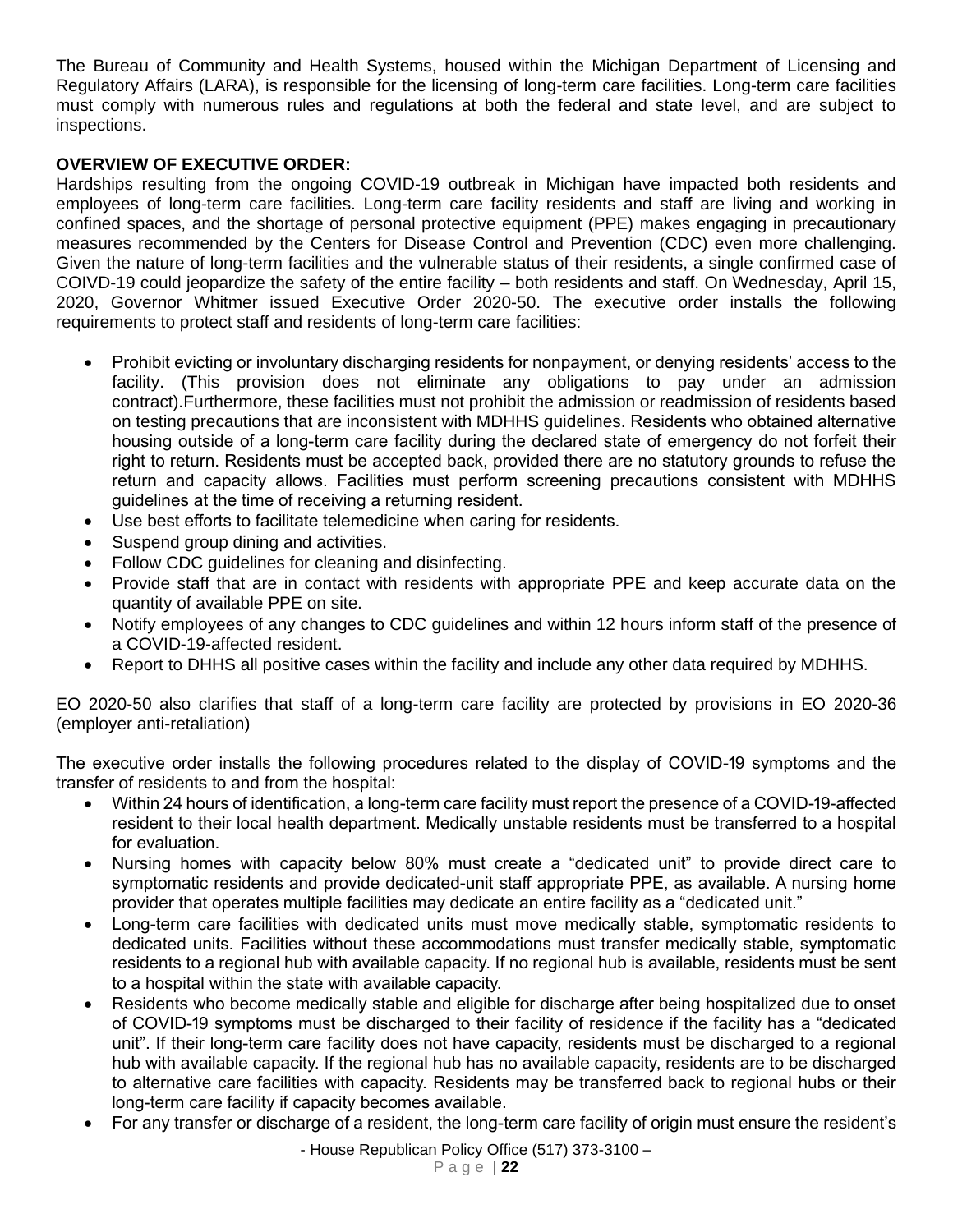advance directive (end of life care decision documentation) accompanies the resident, and disclose the existence of the directive to emergency medical services at the time emergency medical services are requested.

• Any long-term care facility that has a dedicated unit meeting requirements must admit anyone that it would normally admit as a resident, regardless of whether the individual has recently been discharged from a hospital treating COVID-19 patients.

Important Definitions:

- "Alternative care facility" means any facility activated by the State to provide relief for hospitals that surge past capacity.
- "Appropriate PPE" means the PPE that MDHHS recommends in its Guidance to Protect Residents of Long-Term Care Facilities.
- "COVID-19-affected resident" means a resident of a long-term care facility who is COVID-19 positive, who is a person under investigation, or who displays one or more of the principal symptoms of COVID-19.
- "Long-term care facilities" means nursing homes, homes for the aged, adult foster care facilities, and unlicensed assisted living facilities.
- "Medically unstable" includes a change in mental status or a significant change or abnormality in blood pressure, heart rate, oxygenation status, or laboratory results that warrants emergency medical evaluation.
- "Person under investigation" means a person who is currently under investigation for having the virus that causes COVID-19.
- "Principal symptoms of COVID-19" are fever, atypical cough, or atypical shortness of breath.
- "Regional hub" means a nursing home that is designated by MDHHS as a dedicated facility to temporarily and exclusively provide care to symptomatic residents.

**Child Care Services - Executive Order 2020-51 –** Effective immediately until May 13, 2020 at 11:59pm, the executive order provides temporary and limited relief from certain regulatory restrictions regarding childcare services and facilitates the use of certain property for those services to expand childcare access during the COVID-19 emergency. Specifically, the order expedites provisional licensing of childcare facilities, and allows schools and employers to provide unlicensed emergency childcare services provided that they follow rules and guidance set by LARA.

The executive order makes the following changes to expand capacity for childcare services:

- Authorizes LARA to issue expedited provisional licenses. MCL 722.117a provides for LARA to issue a provisional license to a childcare facility if the facility submits a plan indicating the measures, they are taking to resolve a regulatory deficiency. EO 2020-16 will expedite this process by allowing a provisional license to be issued without a submitted plan for deficiencies. These expedited licenses will be issued for not less than 1 month and not more than 6 months.
- Provides an exemption to licensing under MCL 722.115m(2) to permit employers and schools districts public and nonpublic – to operate disaster relief childcare centers without a license. Schools may utilize their facilities for this purpose. Early childhood staff, student teachers, teachers and employees who provide before and after care are allowed to provide care at these facilities. Centers must give preference to Michigan's essential workforce.
- Requires LARA to issue regulations governing disaster relief childcare centers that all centers must adhere to. Disaster relief childcare center regulations must comply with safe sleep guidelines, appropriate sleeping equipment for children under 12 months of age, sanitation guidelines, provide bedding for children under 12 months to sleep or rest and solicit information from parents or guardians about a child's medicine, allergies and other specials needs.
- All disaster relief childcare centers must perform health evaluations of all individuals who seek to enter and deny entry to those who do not meet evaluation criteria.
- All disaster relief childcare centers are required to notify LARA of any changes in capacity and/or age groups.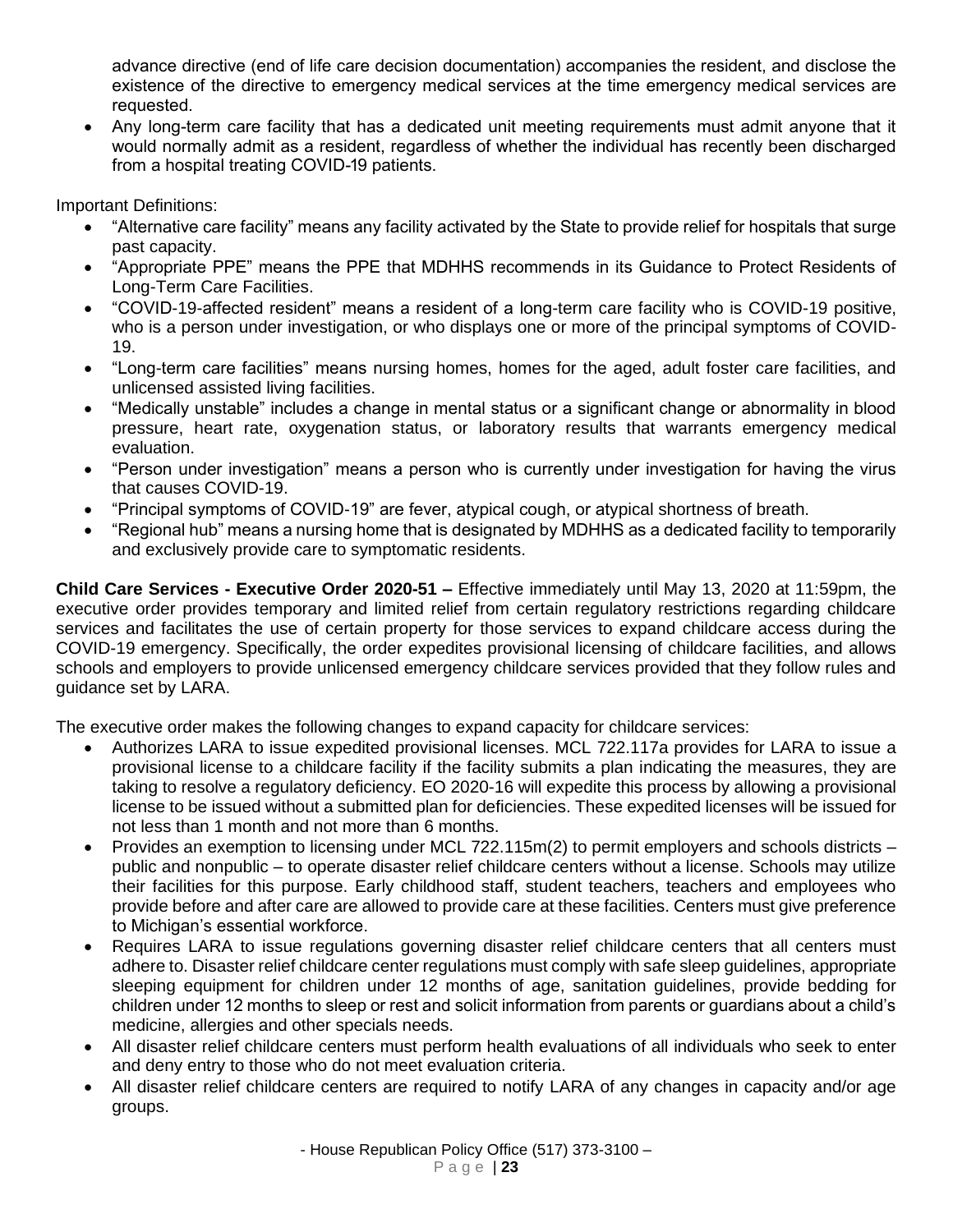Additionally, the executive order provides definitions for all of the following:

- "Disaster relief childcare center" means a child center offering childcare pursuant to the order. Furthermore, a disaster relief childcare center must give priority for its services to the essential workforce, but is still allowed to provide childcare to the general public as space and governing regulations permit.
- "Essential workforce" includes health care workers, home health workers, direct care workers, emergency medical service providers, first responders, law enforcement, sanitation workers, child care workers, personnel, corrections officers, postal workers, public health employees, key government employees, court personnel, those performing (remotely or in person) critical infrastructure work, those performing necessary government activities, those performing minimum basic operations under Executive Order 2020-42 (Stay at Home) or any order that may follow from it
- "Critical Infrastructure" includes utilities, manufacturing, mass transit, and groceries or other essential supplies, good or equipment.

"Key government employees" includes child protective services workers, child welfare workers, foster care workers, recipient rights workers, executive office employees, cabinet officers and their designees. Department of Health and Human Services staff, Unemployment Insurance Agency employees, and other state employees identified by the Department of Technology, Management and Budget.

**Pesticide Applicator License Extension – Executive Order 2020-52** - On April 17, 2020 Governor Whitmer issued Executive Order 2020-52 to provide relief for licensed pesticide applicators whose licenses expired at the end of 2019, by extending validity of their licenses until 60 days after the termination of the state emergency. That date would be June 29, 2020.

Current statute requires individuals to be licensed as either a certified pesticide applicator or registered applicator in order to apply a pesticide for a commercial purpose in the course of their employment. A person may apply a general use pesticide for a private agricultural purpose without being a certified applicator or registered applicator. However, a private agricultural applicator who plans to use a restricted-use pesticide product, may be licensed for a private pesticide applicator certification.

Licenses are for three years, and roughly one-third expire each year.

Many licensees by practice generally do not apply for, pay the fee, and take the renewal test until Spring of the following year when most spraying activity commences. Because of the statewide shutdown of non-essential services such as taking the test, there is a need for the emergency order.

Included in the license extension are commercial applicators, private agriculture applicators, certified applicators, and registered applicators.

According to the MI Department of Agriculture & Rural Development there are 2026 licensed firms in Michigan that offer pesticide application services. There are approximately 24,000 applicators total (17,000 commercial and 7,000 private). A total of approximately 7,000 applicators were up for renewal this year and about 3,400 of those applicators have not renewed yet.

Statewide agriculture advocacy organizations have been urging MDARD and the executive office to extend these licenses for the duration of the statewide emergency due to the importance of food safety and production.

**Price Gouging - Executive Order 2020-53** is a rescission and revision of EO 2020-18 which also dealt with price gouging. It puts restrictions in place as it relates to the excessive pricing of goods, materials, emergency supplies, and consumer food items. These restrictions are in place until May 15, 2020 (the original EO was in effect until April 17) at 11:59 pm. These restrictions are as follows:

• A person must not resell a product in this state at a price that is grossly in excess of the purchase price at which the person acquired the product. A person must not offer for sale or sell any product in this state at a price that is more than 20% higher than what the person offered or charged for that product as of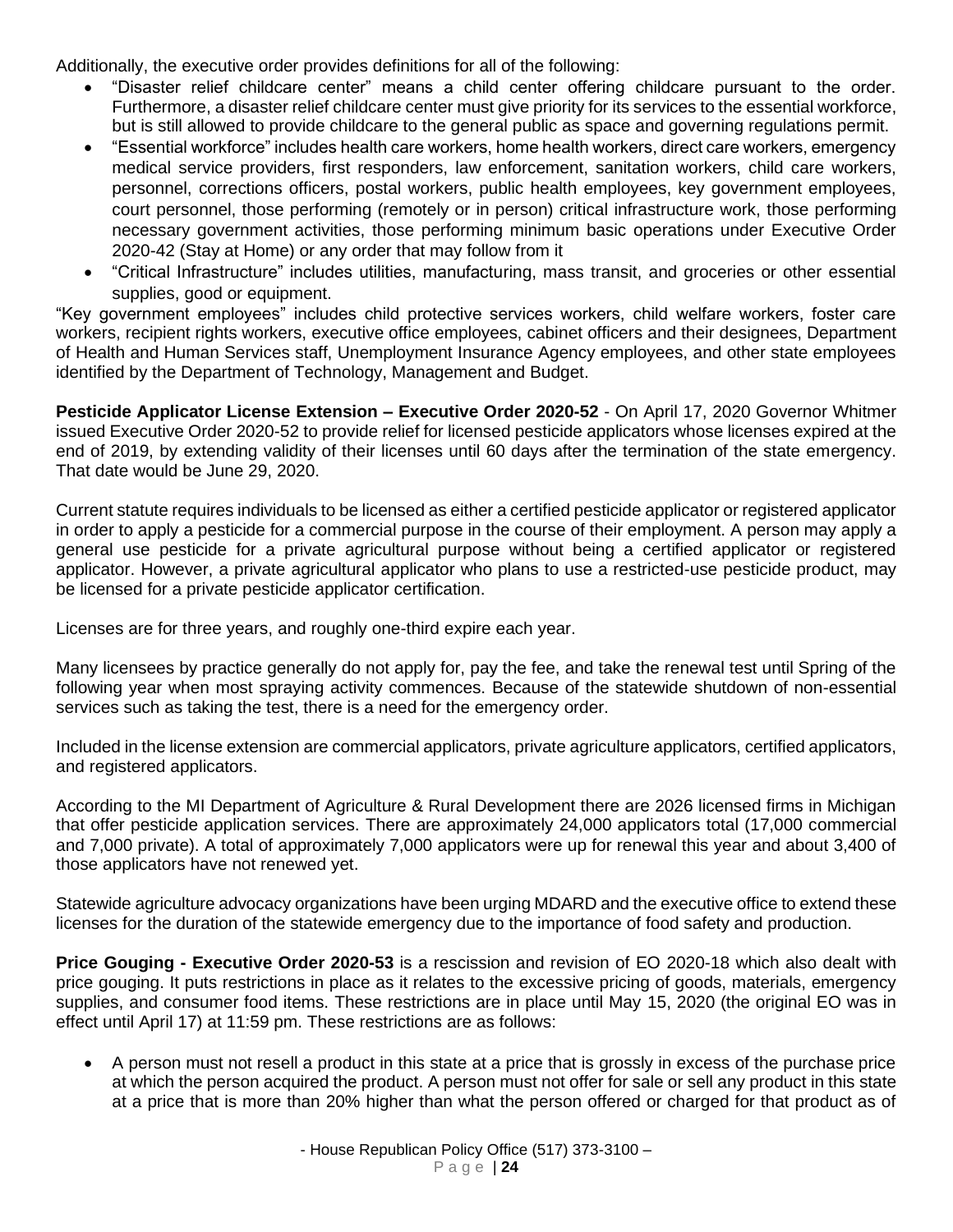March 9, 2020, unless the person demonstrates that the price increase is attributable to an increase in the cost of bringing the product to market or to an extraordinary discount in effect as of March 9, 2020.

• A person is defined as an individual, business, or other legal entity and a product means any good, material, or consumer food item with a fair market value of less than \$1,000.00, or any emergency supply. While there is no definition of price-gouging in Michigan law, under Section 3(1)(z) of the Consumer Protection Act, "charging the consumer a price that is grossly in excess of the price at which similar property or services are sold..." is one of the definitions of unfair, unconscionable, or deceptive methods in the conduct of trade or commerce.

**Foreclosure Suspensions - Executive Order 2020-54 –** Effective immediately and until May 15, 2020, at 11:59 pm the executive order suspends foreclosure and eviction proceedings under the Revised Judicature Act. Additionally, the executive order prevents any individual from interfering with another person's lawful possession of the property unless that possession creates a substantial risk to another person or imminent and severe risk to the property. This executive order **does not** change an individual's responsibility to make payments under the terms of a contract. The time restraints on the courts for foreclosure proceedings under the Revised Judicature Act are suspended until 30 days after foreclosure proceedings are allowed to continue as usual.

Executive Order 2020-19 is rescinded.

**Michigan Coronavirus Task Force on Racial Disparities – Executive Order 2020-55 -** The EO creates the Michigan Coronavirus Task Force on Racial Disparities. The Task Force is an advisory body within DHHS consisting of the following members:

- Lieutenant governor (serves as the chairperson);
- Director of DHHS, or the director's designee;
- Chief medical executive: and,
- 24 members appointed by the governor reflecting the "diverse geographic, economic, racial, cultural, gender, and occupational composition of this state."

Under the EO, the Task Force must do the following:

- Study the causes of racial disparities in the impact of COVID-19 and recommend actions to address such disparities;
- Recommend actions to increase transparency in reporting data regarding the racial and ethnic impact of COVID-19, remove barriers to accessing health care, reduce the impact of medical bias in testing and treatment, mitigate factors contributing to increased exposure, and develop and improve systems for supporting long-term economic recovery and health care following a pandemic;
- Perform outreach to ensure all stakeholders are informed, educated, and empowered;
- Perform outreach to ensure the general public is informed about racial disparities in the impact of COVID-19;
- Identify sources of funding for combatting racial disparities;
- Recommend changes in law relevant to combatting racial disparities; and,
- Provide recommendations on any other matters relevant to addressing racial disparities in the impact of and response to pandemics.

The EO includes specific procedure related to the operations and implementation of the Task Force. For example, the Task Force may establish advisory workgroups, make "inquiries, studies, and investigations, hold hearings, and receive comments from the public," or consult with outside experts. The EO provides that all departments, agencies, committees, commissioners, and officers of this state must give any necessary assistance required by the Task Force, and that access also must be given to any books, records, or documents related to matters within the scope of the Task Force's responsibility, consistent with applicable law.

The Task Force will continue its work until 90 days after the end of the emergency declaration.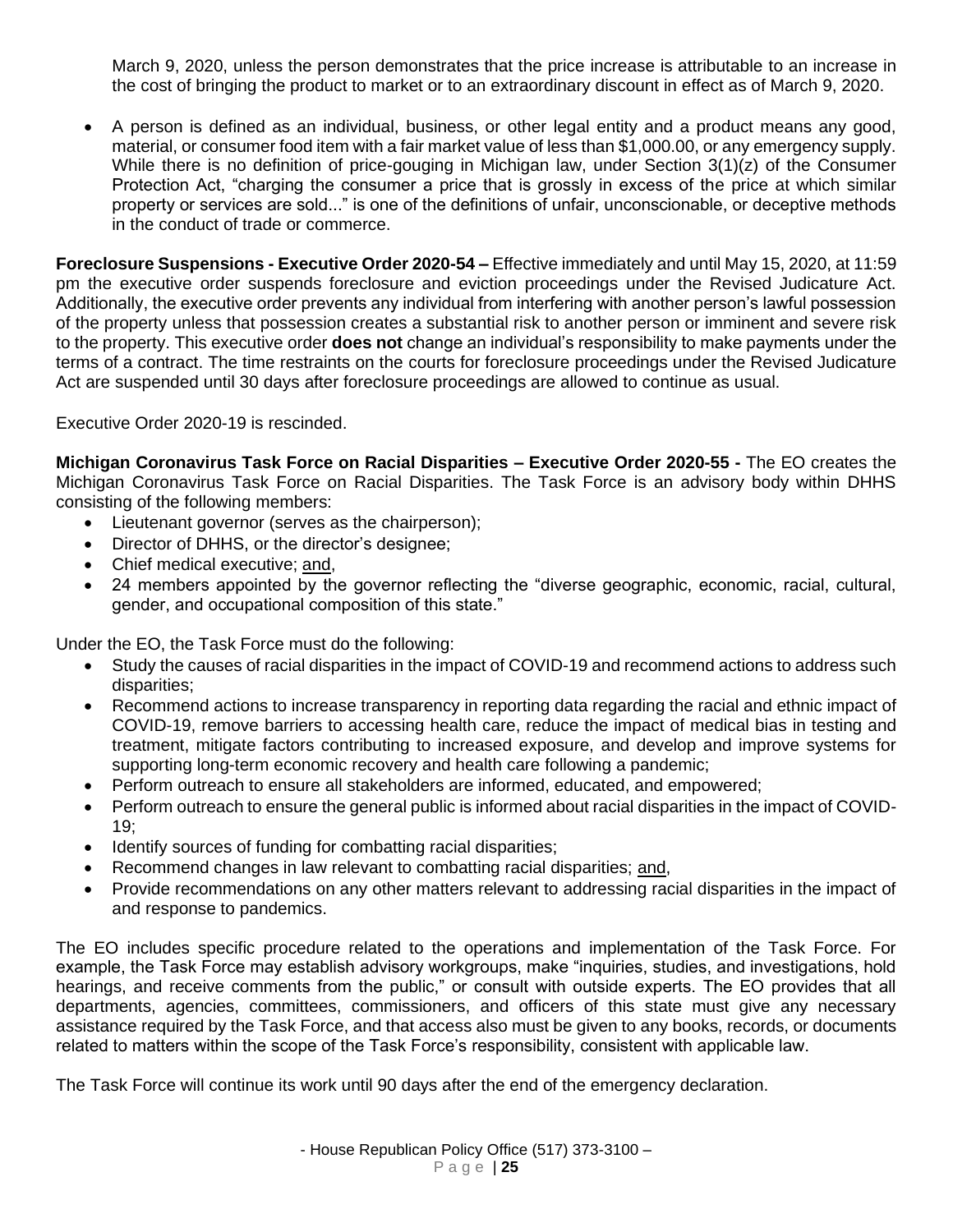**Pharmacists – Executive Order 2020-56 –** Effective immediately and through May 19 at 11:59 p.m., EO 56 provides for a variety of efficiencies for Pharmacists and Pharmacies, and includes provisions for health insurers and drug wholesalers.

# The Executive Order provides for the following:

60-Day Prescription Refill

- Pharmacists in Michigan are allowed to dispense emergency refills for up to a 60-day supply of any noncontrolled maintenance medication if the pharmacist feels that interruption of the patient's prescription would have significant adverse effects on that individual's wellbeing. In order to provide this service, the following provisions must be met by the pharmacist:
	- $\circ$  The patient must be informed that the prescription is being filled under this order
	- $\circ$  The pharmacist must inform the prescriber in writing of any refills that have received a 60-day supply.
	- $\circ$  Prior to providing a 60-day refill, the pharmacist must make a reasonable effort to contact the prescriber regarding the emergency refill and record the efforts taken.
	- $\circ$  A prescriber is considered exempt from any criminal or civil liability, or licensing disciplinary action resulting from a pharmacist prescribing under this order.

### Temporary Operation of a Pharmacy

• Pharmacists may temporarily operate a pharmacy in an area not designated on the pharmacy license provided they only prepare low-risk drug products as defined by national pharmacopeial standards (USP standards)

### Dispensing COVID-19 Drugs

• Pharmacists may dispense or administer drugs as needed to treat COVID-19 in accordance with protocols created by the CDC or the National Institute of Health, or as determined by Michigan's Chief Medical Executive.

# Critical Drug Shortages

• Pharmacists may substitute a therapeutically equivalent medication for a medication subject to critical shortages without the authorization of a prescriber provided the patient is informed of the substitution, and the pharmacist informs the prescriber of any refills or prescriptions issued under this order.

### Student Pharmacists

• A pharmacy preceptor may remotely supervise student pharmacists to provide for the fulfillment of eligibility for licensure and avoid delaying graduation for the students.

### Insurance Coverage for Emergency Refills

Insurers and HMOs that provide prescription drug benefits must cover emergency refills for covered prescription drugs dispensed by a pharmacist under this order. This includes early refills of all 30-day or 60-day prescription maintenance medication for up to a 90-day supply dispensed by a pharmacy either in-person or by mail. Lastly, insurers and HMOs can still apply policy or contract provisions governing out-of-network benefits and cost-sharing.

### Remote Pharmacy Supervision

• Pharmacists may supervise pharmacy technicians, and other pharmacy staff remotely provided supervision is done through real-time, continuous cameras, allowing the pharmacist to identify markings on tablets and capsules.

The pharmacist must have access to all relevant patient information to accomplish the remote supervision and must always be available during the supervision to provide real-time patient consultation. However, pharmacy technicians cannot perform sterile or nonsterile compounding without a pharmacist on the premises.

### Out-of-State Licensed Pharmacies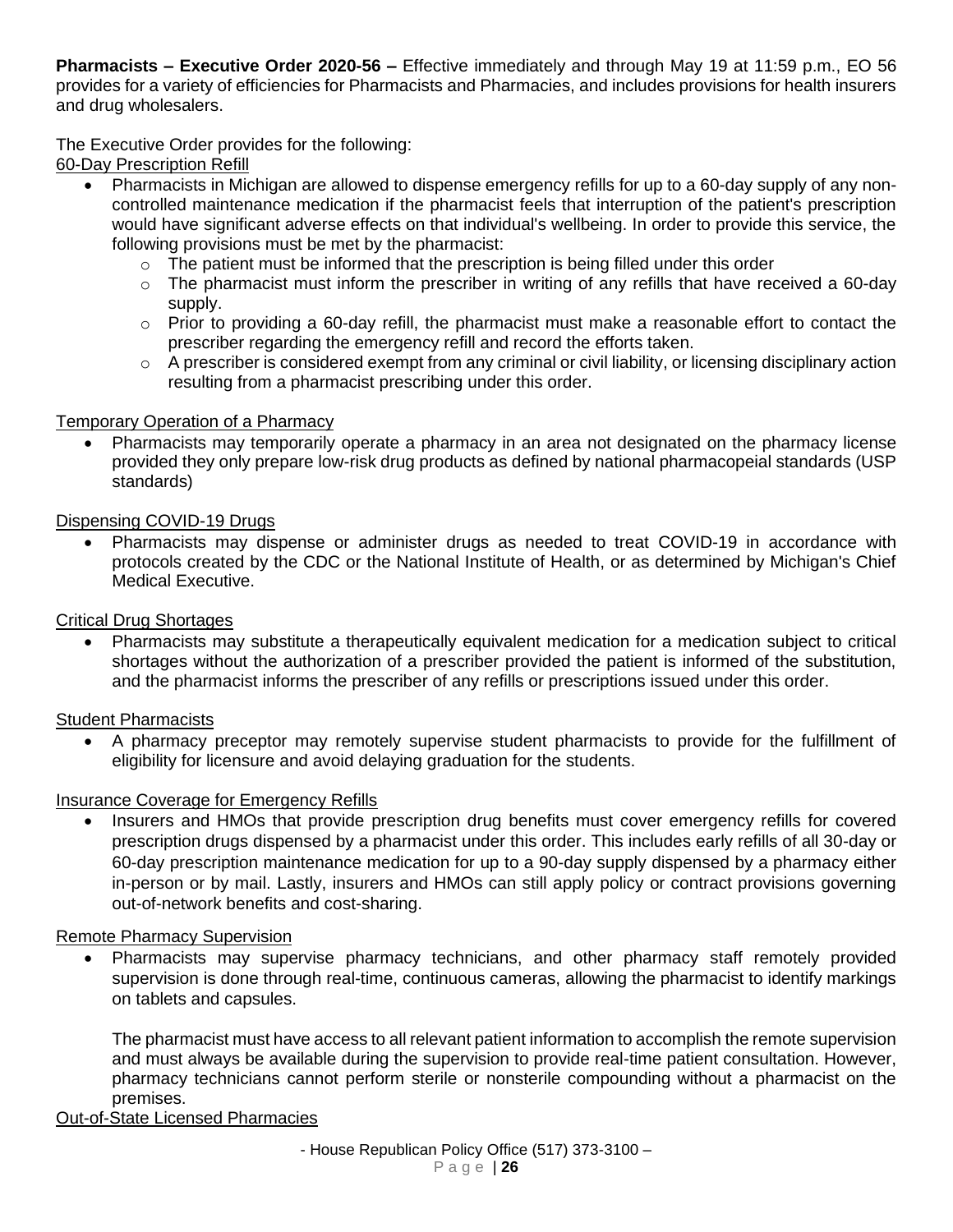• Licensed pharmacies from out-of-state, which are in good standing, are allowed to practice in Michigan but are prohibited from delivering controlled substances in Michigan and must abide by all Michigan regulations. Additionally, the pharmacist-in-charge does not need to be licensed in Michigan to practice but must hold a current accreditation from a national organization approved by the MI Board of Pharmacists.

# Out-of-State Licensed Wholesalers

• Out-of-state licensed wholesale distributors in good standing can also ship and conduct business in Michigan, but they cannot deliver controlled substances and must follow all Michigan regulations.

Executive order 2020-25 is rescinded by this order.

# **Unemployment Benefits - Executive Order 2020-57 –** *This order is rescinded by EO 75*

**Extending Deadlines in Civil and Probate Matters – Executive Order 2020-58 –** Consistent with Michigan Supreme Court Administrative Order 2020-3, the EO suspends and extends, for the duration of the emergency declaration, all deadlines and related to timing requirements applicable to commencing a civil or probate action and proceeding, including but not limited to, any deadline for the filing of an initial pleading or complaint and the filing of any responsive pleading (i.e. a motion raising a defense or an objection to an initial pleading). Under the EO, any day that falls during the emergency declaration would not be counted for purposes of determining a filing deadline or other timing requirement.

The order does not prohibit or restrict a litigant from commencing an action or proceeding, nor does it suspend or toll any time period that must elapse before the commencement of an action or proceeding. The EO is effective immediately.

**Stay Home, Stay Safe – Executive Order 2020-59 -** On April 24, 2020 Governor Whitmer issued Executive Order 2020-59 which updates and extends Michigan's "Stay-at-Home" order until May 15, 2020. Outlined in the information below are the changes from EO 42 to EO 59 regarding "Stay-at-Home." EO 42 has been rescinded with the issuance of EO 59. The significant updates to Michigan's "Stay-at-Home" order are as follows:

- Outdoor activities that are now allowed:
	- o Boating, including motorboats;
	- o Golfing;
	- o Michigan state parks are now open for daytime use;
- Non-essential goods are available at curbside from a store that must otherwise remain closed to the public;
- Travel:
	- $\circ$  Travel is permitted to attend a meeting of an addiction recovery mutual aid society provided that no more than 10 people are in attendance;
	- $\circ$  Travel also includes moving to a new residence within the state;
	- o People are again able to travel from one residence to another.
- New businesses allowed to resume operations;
- New sanitation and safety protocols for essential businesses;
- Big box stores (more than 50,000 square feet) are now allowed to sell non-essential items if it is a part of their ordinary sales; and
- Face masks are required for in-person operations and enclosed public spaces.

# **Businesses allowed to resume operations:**

Under the EO, certain businesses are allowed to resume operations. Businesses and operations now considered essential, and open to in-person sales, are as follows:

- Workers who process curbside and delivery orders;
- Bicycle repair;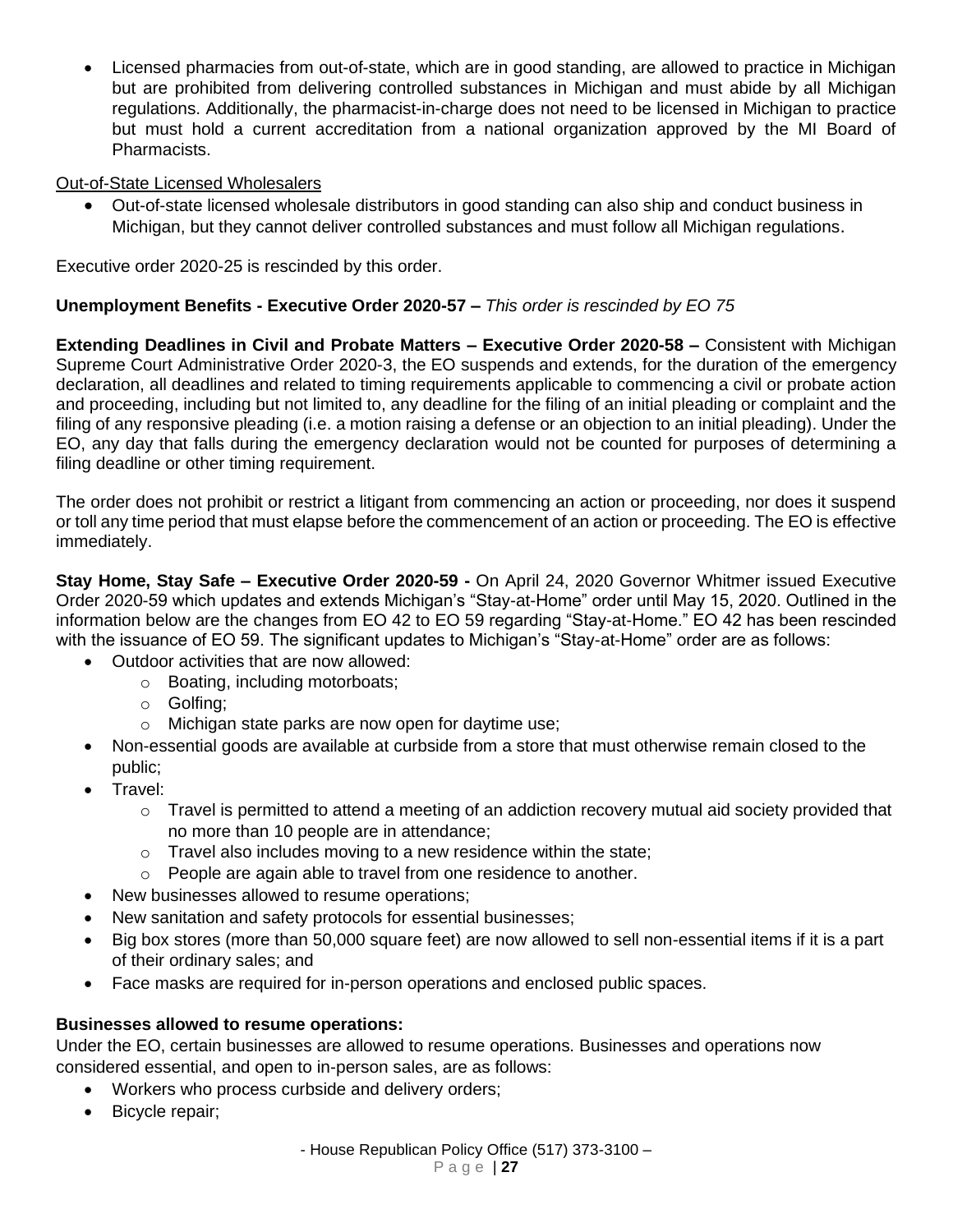- Workers for garden stores, nurseries, lawn care, pest control, and landscaping operations;
- Maintenance workers and groundskeepers who are necessary to maintain the safety and sanitation of places of outdoor recreation not otherwise closed under EO 43 or any order that may follow from it; and
- Workers for moving or storage operations.

Non-essential businesses are allowed to sell products remotely so long as they are available for curbside or delivery only. Additionally, big box stores are allowed to sell items considered non-essential so long as they are typically sold at the store.

# **Additional Health Protocol:**

## Individuals

According to the EO, face masks are now required in enclosed public spaces, unless an individual cannot medically tolerate a face covering. Outdoor recreation does not require a face mask but entering public enclosed places such as grocery stores does. Face coverings for use by the public are considered to be any of the following: homemade masks, scarves, bandanas, or handkerchiefs. The face covering requirement for both individuals and in-person businesses go into effect on April 26, 2020.

## In-person Businesses:

All essential businesses that engage in in-person work, or minimum basic operations, must follow the additional safety and sanitation requirements listed below:

- Businesses must provide non-medical grade face coverings to their employees that complete in-person work;
- Ban gatherings of any size that cannot maintain social distancing;
- Limit in-person interactions with clients and customers;
- Based on the activity being performed by the employee, PPE will be required to be worn (gloves, goggles, face shields, or face masks);
- Adopt protocols to limit sharing of tools and equipment to the maximum extent possible; and
- Tools, equipment, and frequently touched surfaces must be thoroughly and frequently cleaned.

Please note that information has not yet been received from the Governor's office regarding medical conditions that exempt an individual from having to wear a face covering. At this time, N95 face masks and surgical masks will be reserved for health care professionals, first responders, and critical workers that interact with the public.

# **Travel and Activities:**

Beginning, April 10, 2020, EO 42 prohibited individuals within the state from traveling between two residences. EO 59 restores this ability allowing individuals to travel between two residences within the state. Individuals can also travel for the following reasons:

- Moving to a new residence;
- To pick up non-essential items available at curbside;
- For outdoor recreation now including golfing, boating, and visiting state parks during the daytime;
- To attend a meeting of an addiction recovery mutual aid society provided that no more than 10 people are in attendance; and
- To visit a child in out-of-home care, or to facilitate a visit between a parent and a child in out-of-home care, when there is agreement between the child placing agency, the parent, and the caregiver about a safe visitation plan, or when, failing such agreement, the individual secures an exception from the executive director of the Children's Services Agency.

# **Safety Measures for Food Selling - Executive Order 2020-60 –** *This order is rescinded by EO-71*

**Medical Professional and Health Facility Licensing – Executive Order 2020-61** – effective immediately and through the end of the declared emergency, EO – 2020-61 temporarily suspends all provisions (in whole or in part) related to the scope of practice as laid out in the Occupations article of the Public Health Code (Article 15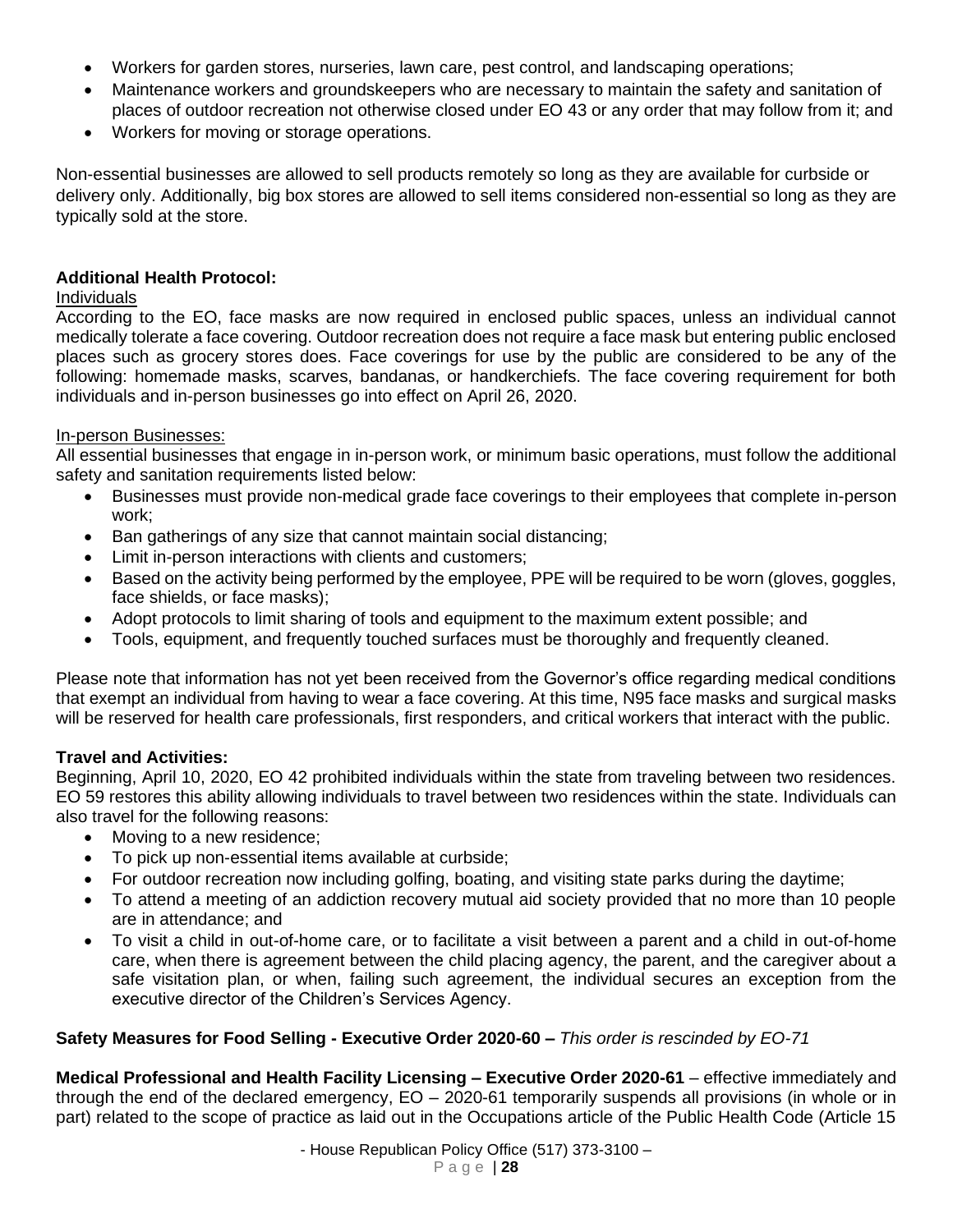– MCL 333.16101-333.18838). This includes, to the extent necessary, allowing licensed, registered, or certified health care workers to provide the medical services necessary to support the COVID-19 response in the facility they work or contract with. The scope of practice for medical workers is allowed to be determined by each medical facility in accordance with the facilities' needs and the worker's education, training, and experience.

Further, the order allows medical services to be provided without supervision from a licensed physician and without regard to a written practice agreement with a physician. These actions are considered exempt from criminal, civil, or administrative penalties related to the lack of supervision.

Temporary suspension of Scope of Practice requirements specifically apply, but are not limited to the following professionals:

- Physician Assistants
	- $\circ$  Allows them to provide medical services in accordance with their education, training, and experience without a written practice agreement with a physician and without penalty related to the lack of a practice agreement.
- Nurse Anesthetists
	- $\circ$  Allows them to provide medical services in accordance with their education, training, and experience without physician supervision and without penalty related to the lack of supervision.
- Registered Nurses and Licensed Practical Nurses
	- o Allows them to order COVID-19 testing.
- Licensed Practical Nurses
	- $\circ$  Allows them to provide medical services in accordance with their education, training, and experience without Registered Nurse supervision and without penalty related to the lack of supervision.
- Licensed Pharmacists
	- $\circ$  Allows them to provide care for routine health maintenance chronic disease states, or similar conditions in accordance with their education, training, and experience without physician supervision and without penalty related to the lack of supervision

Designated Health Care Facility - Notwithstanding any provision to the contrary a designated health care facility is temporarily authorized to allow health care students to volunteer or work within the facility in whatever capacity necessary to support the COVID-19 response as is appropriate with the student's education, training, and experience as determined by the facility. This provision also, specifically allows medical students, physical therapists, and emergency medical technicians to volunteer or work in a facility as a "respiratory therapist extenders" under the supervision of a physician, respiratory therapist, or advanced practice registered nurse to assist with the operation of ventilators or related devices.

Out-of-State Licensed Health Workers **-** Temporarily allows health care professionals licensed and in good standing in another state to practice in Michigan without criminal, civil, or administrative penalties related to the lack of a Michigan License. The provision clarifies that a licensee from another state that has pending disciplinary action, is suspended, or revoked is not considered a license in good standing. Also, any limitation that is put on a licensee in another state is considered a limitation in Michigan per this provision.

Distribution of controlled substances **-** Temporarily allows any drug manufacturer or wholesaler of prescription drugs with a license in good standing with another state to distribute controlled substances to Michigan hospitals, or to a licensed manufacturer or wholesale distributor. The provision clarifies that a licensee from another state that has pending disciplinary action, is suspended, or revoked is not considered a license in good standing. Also, any limitation that is put on a licensee in another state is considered a limitation in Michigan per this provision.

Qualified Volunteers/Personnel **-** Temporarily provides designated health care facilities with the ability to adjust the scope of practice for qualified volunteers or qualified personnel with another health care facility as though those individuals worked in the facility.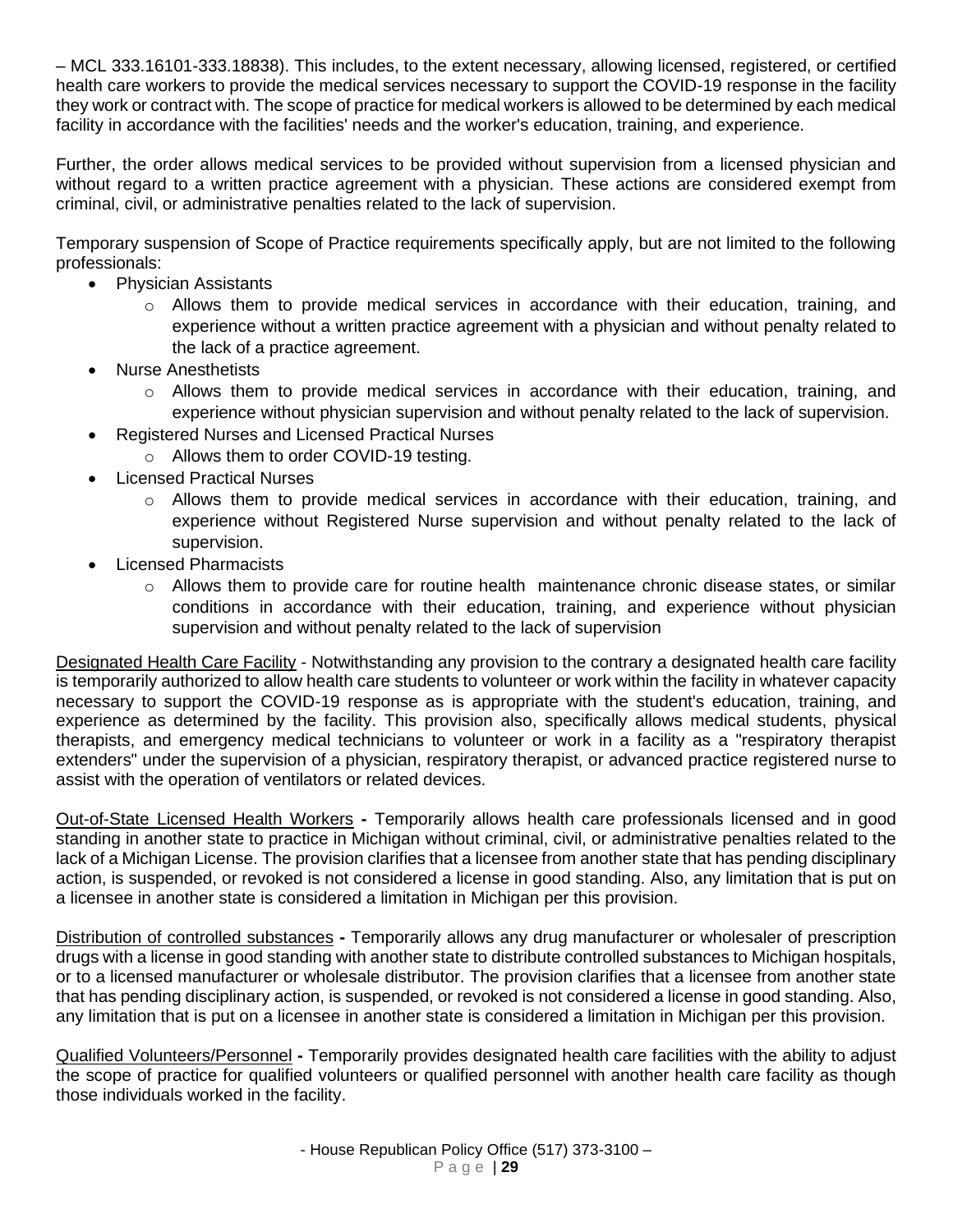Unlicensed Volunteers or Student Temporary Governmental Immunity **–** clarifies that unlicensed volunteers or students at a designated health care facility who are participating in the state response to COVID-19 are considered part of the disaster relief force under section 11 of the Emergency Management Act. (MCL 30.411) and are subsequently entitled to governmental immunities as employees of the state.

Out of Country Medical Professionals – Temporarily suspends the licensing requirements for physicians, physician's assistants, registered nurses, licensed practical nurses, and respiratory therapists to the extent necessary to allow LARA to issue a temporary license to medical professionals who are from another country if they have been licensed for at least 5-years, and who's license is in good standing.

Licensed Medical Professional Temporary Governmental Immunity **–** clarifies that licensed health care workers or designated health care facilities that are performing activities in support of the state's COVID-19 response are not liable for an injury sustained by a person by reason of those services, unless it is determined that the injury or death was caused by gross negligence.

Temporary Suspension of Exam, Continuing Education and Fingerprinting Requirements **-** Under this EO, any law or regulation is temporarily suspended that requires a health care professional, as a condition of licensure, certification, registration, or the renewal of a license, certification, or registration to do any of the following listed below:

- An exam canceled during the state of emergency
- Fingerprinting due to location closures arising from the state of emergency
- Continuing education

Expiring Certifications **-** Individuals who currently hold professional certifications in basic life support, advanced cardiac life support or first aid that are due to expire during this emergency declaration will remain in effect until the emergency declaration is lifted.

911 Dispatcher Training/Continuing Education **-** Training modules or continuing education requirements are suspended for **60 days** for telecommunicators or trainee telecommunicators employed by primary safety answering points.

Criminal Record Check Requirements - Fingerprinting requirements are temporarily suspended to the extent that it requires employee fingerprinting as a condition of licensure and certification for hospitals, nursing homes, Adult Foster Care facilities, county medical care facilities, or psychiatric hospitals. However, the facilities must conduct a public records search on individuals seeking employment through the internet criminal history access tool (ICHAT) to determine if the applicant is ineligible for employment.

Designated Health Care Facility **-** This EO also classifies the list below as a **designated health care facility**:

- An ambulance operation, aircraft transport operation, non-transport prehospital life support operation, or medical first response service
- county medical care facility.
- Freestanding surgical outpatient facility.
- Health maintenance organization.
- Home for the aged
- Hospital
- Nursing home
- Hospice
- Hospice residence
- A facility listed above located in a university, college, or other education institution
- State-owned surgical centers
- State-operated outpatient facilities
- State-operated outpatient facilities
- State-operated veterans facilities

This executive order rescinds EO 2020-30

**MDOC & County Jails - Executive Order 2020-62 -** is a re-issue of 2020-29, which requires the Michigan Department of Corrections to implement risk reduction protocols, suspends strict compliance with the capacity and procedural requirements regarding county jail overcrowding, and strongly encourages early release of prisoners who do not present a safety risk.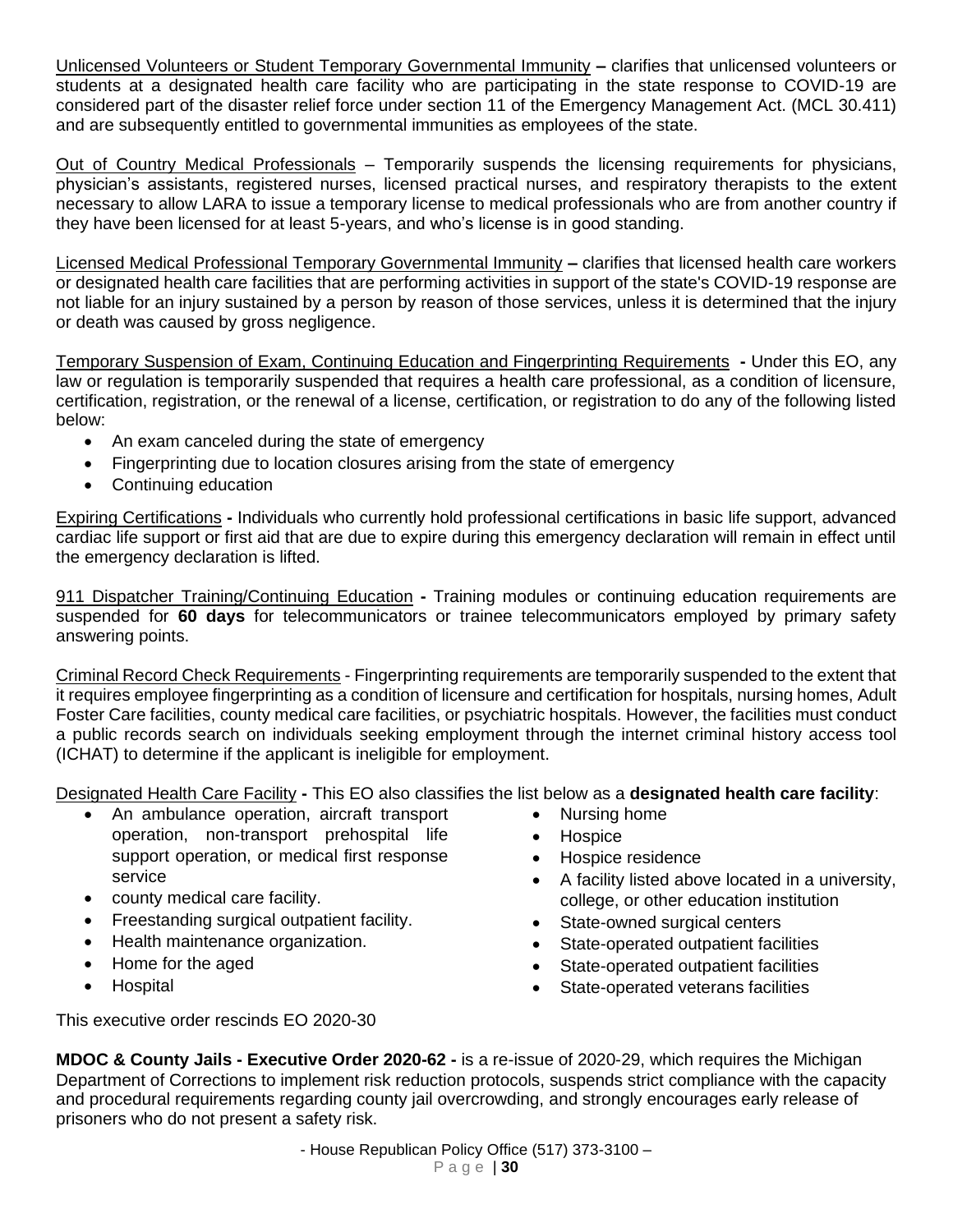Under the EO, the Michigan Department of Corrections (MDOC) must continue to implement risk reduction protocols, including the following:

- Screening all person arriving at or departing from a facility;
- Restricting all visits, except for attorney-related visits;
- Limiting off-site appointments to urgent or emergency medical treatment;
- Developing and implementing protocols for persons who display symptoms of COVID-19;
- Notifying DHHS of any suspected case that meets the criteria for COVID-19;
- Providing appropriate personal protective equipment to all staff;
- Conducting stringent cleaning of all areas and surfaces on a regular basis;
- Ensuring access to personal hygiene products for incarcerated persons and staff;
- Ensuring protective laundering protocols are in place;
- Posting signs and educating on the importance of social distancing, handwashing, and personal hygiene;
- Practicing social distancing in all programs and classrooms; and,
- Minimizing crowding, including interactions of groups of 10 or more people.

To mitigate the risk of COVID-19, the EO also temporarily suspends strict compliance with the capacity and procedural requirements regarding county jail overcrowding in the County Jail Overcrowding Act (CJOA). This means that local authorities are authorized to take all actions to reduce jail population that would be otherwise authorized under the CJOA in a state of (overcrowding) emergency. The EO strongly encourages local authorities to consider early release for the following persons, if they do not pose a public safety risk:

- Older people, people who have chronic conditions or are otherwise medically frail, people who are pregnant, and people nearing their release date;
- Anyone incarcerated for a traffic violation;
- Anyone incarcerated for failure to appear or failure to pay; or,
- Anyone with behavioral problems who can safely be diverted for treatment.

The EO also suspends all transfers into the MDOC's custody. However, if the MDOC determines that a county jail or local lockup has satisfactorily implemented risk reduction protocols, then transfers from that jail or lockup will resume consistent with the Department's risk reduction protocols. The MDOC may reject transfers that do not pass screening protocol. Under the order, parole violators must not be transported to or lodged in a jail or lockup until the MDOC has determined that such jail or lockup has satisfactorily implemented risk reduction protocols.

The EO encourages juvenile detention centers to reduce COVID-19 risk by:

- Removing any juveniles who have COVID-19 symptoms from the general population;
- Eliminating juvenile detention unless a juvenile is a substantial and immediate safety risk to others;
- Providing communication to all juveniles regarding COVID-19, access to medical care, and communitybased support; and,
- Facilitating access to family, education, and legal counsel through electronic means, rather than inperson meetings.

For juveniles on court-ordered probation, the EO suspends out-of-home confinement for technical probation violations and any requirements for in-person meetings with probation officers.

Finally, the EO requires the State Budget Office to immediately seek a legislative transfer to reimburse counties for lodging incarcerated persons that would have been transferred to the MDOC.

**Suspending the Expiration of PPOs – Executive Order 2020-63 –** Consistent with Michigan Supreme Court Administrative Order 2020-11, the EO provides that all personal protection orders (PPOs) that would otherwise expire before June 1, 2020 are automatically extended to July 21, 2020. Under the EO, the relevant court or law enforcement agency must record the extension in LEIN and, to the extent possible, provide notice to the respondent of the extension. The EO does not prohibit the following: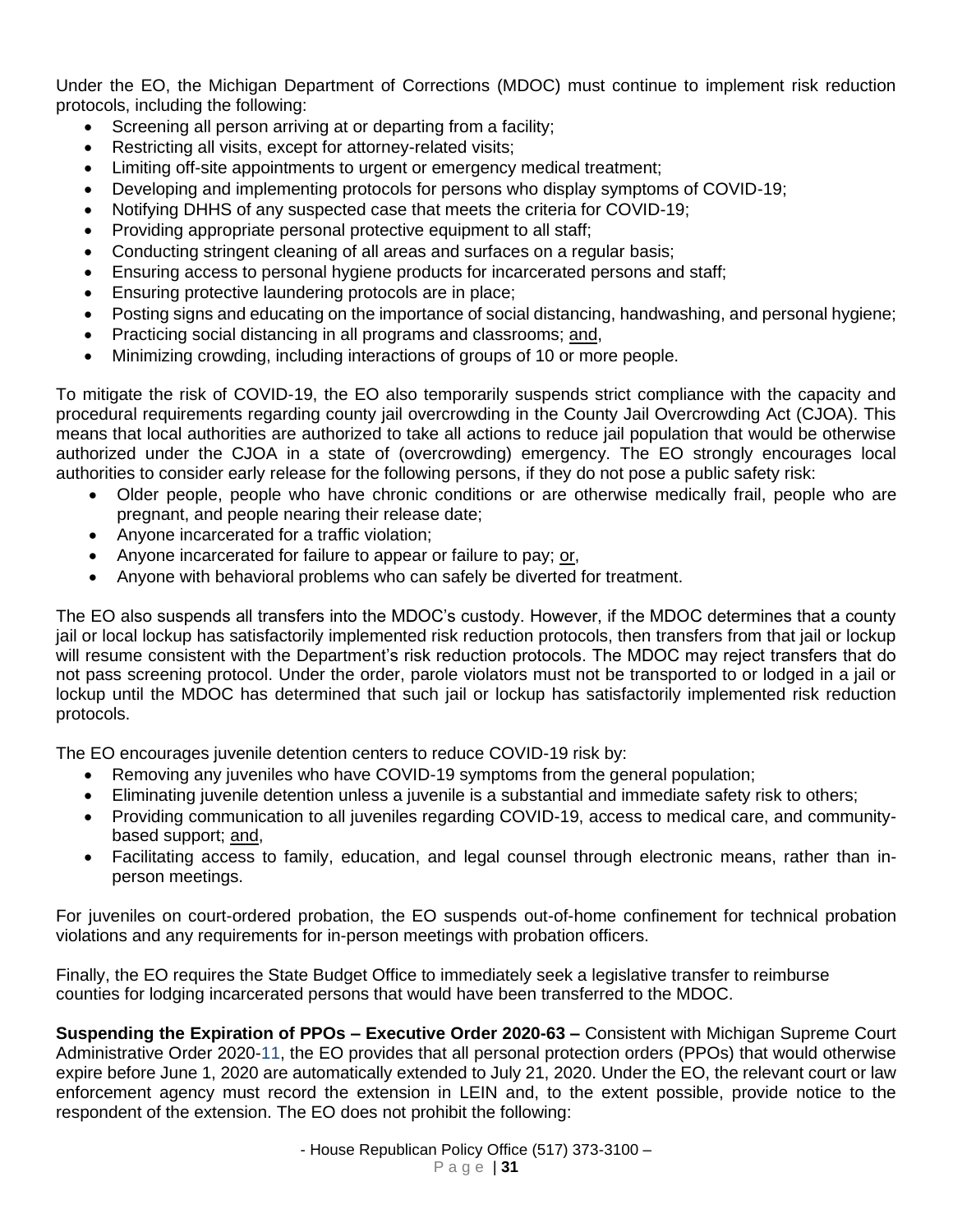- Any objection to the extension of a PPO;
- Any motion to modify or terminate a PPO; or,
- A petitioner consenting to termination of a PPO.

**Anti-discrimination in health care – Executive Order 2020-64 –** Effective immediately, the EO affirms antidiscrimination policies and establishes procedures that ensure the equitable allocation of medical resources. The EO states that it is the public policy of this state that "no person should be denied medical care on the basis of stereotypes, assessments of quality of life, or judgments about a person's relative 'worth,' including judgments about a person's worth based on the presence or absence of disabilities."

Under the EO, health care providers must:

- Take necessary steps to ensure non-discrimination in the delivery of critical care and allocation of medical resources; and,
- Support individual's functional needs to the fullest extent possible, including the need for independence, communication, transportation, supervision, and medical care.

Health care facilities must develop protocols that guide decision-making for medical care where demand for critical medical resources exceeds availability. The protocols must be based on objective medical evidence and also:

- Prohibit medical decision-making based on social stigma or stereotypes regarding age, color, criminal history, disability, ethnicity, familial status, gender, height, homelessness, immigration status, incarceration status, marital status, mental illness, national origin, poverty, race, religion, sexual identity, sexual orientation, socio-economic status, substance abuse disorder, use of government resources, or weight;
- Provide for coordinating and sharing of information with DHHS;
- Ensure that withholding or delaying care due to lack of critical resources is always a last resort; and,
- Require the protocols to be posted on the internet and available upon request.

**School Closure - Executive Order 2020-65 –** Is a reissuance of EO 35 and provides guidance to school districts, parents and students to continue the learning process while school buildings remain closed due to the coronavirus health emergency. Under the order, school districts are responsible for developing a "Continuity of Learning Plan" by submitting a "COVID-19 Seat Time Waiver" application to their intermediate school district (ISD) or authorizer if they are a public school academy. The plan is meant to outline how the district will provide alternative modes of instruction and make other commitments.

In addition to maintaining the provisions in EO 2020-35, EO 2020-65 makes the following changes:

- 1. Waives requirements for completing fire and other school safety drills;
- 2. Waives requirements to provide instruction on HIV/AIDS, reproductive health and sexual education;
- 3. Waives compulsory attendance and enforcement requirements;
- 4. Requires districts to adopt or amend their Continuity of Learning Plan to include a plan for early childhood services including Great Start Readiness Programs;
- 5. Establishes a process for teachers to be evaluated and receive tenure; and
- 6. Provides a process for the State Superintendent to waive or temporarily suspend rules interpreting the School Aid Act.

# **Building Closure and Forgiveness Of Days:**

EO 2020-35 closes all school buildings (public, private and boarding) for the remainder of the 2019-20 school year unless restrictions are lifted before the end of the school year. The order forgives 13 days of instruction beyond the 6 "snow days" currently allowed for under the law. (Note: The State Superintendent will not be issuing waivers for the additional 3 days that districts can apply for under current law) Districts may also receive credit for another 5 days for professional development to help educators prepare for new models of instruction. This provides districts with a total of 24 days of forgiveness. The 75% attendance requirement is also waived.

Cyber charter schools may continue to operate as currently allowed for under the law.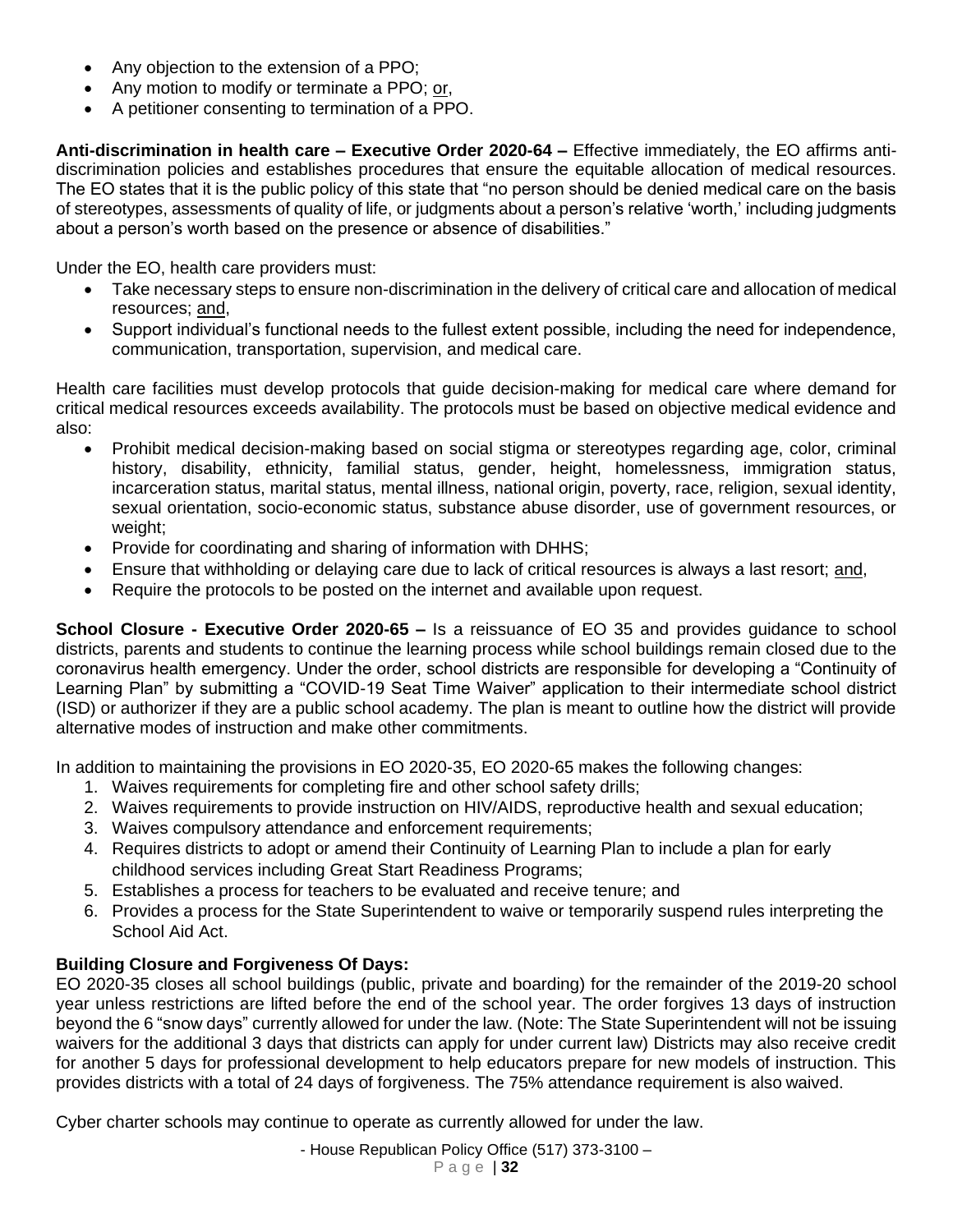School facilities may be used by school employees and contracts for the purposes of facilitating the new models of instruction but must practice social distancing in compliance with EO 2020-21 Stay Home/Stay Safe and implement enhanced cleaning of facilities. Parents and guardians may visit the school for the purposes of obtaining materials and equipment that align with the school's plan. Travel for these purposes are considered essential for purposes of EO 2020-21.

# **Continuity of Learning Plan:**

School districts are responsible for developing a "Continuity of Learning Plan". Applications for a "COVID-19 Seat Time Waiver" will be submitted to their ISD or authorizer if they are a public school academy, must be transmitted to the Michigan Department of Education and Department of Treasury, and must be posted on the district's website if they have one. The plan must be approved in order for the district to continue to receive state aid.

### *Important Dates:*

- April 3 ISDs and authorizers shall develop a model application and distribute to schools
- April 8 ISDs and authorizer must be ready to accept applications
- No later than April 28 Districts must start implementation of their approved plan

### *Key Component of the Plan:*

- Description of how districts will continue to provide instruction, by alternative modes of instruction\*
- If districts rely on electronic instruction the plan must ensure to the extent feasible that pupils have access to a connected device capable of accessing the internet.
- Description of how schools will manage and monitor student learning as well as evaluate student participation
- Budget outline
- Description of how administrators, board members, teachers and unions collaborated to develop the plan.
- Description of how students and parents were notified
- Assistance to dual enrollment students
- Commitment to continue providing food distribution
- Commitment to paying all school employees
- Commitment to continue providing mental health services
- Commitment to support efforts related to disaster relief child care centers

\**Alternative Modes of Instruction* is defined as modes of pupil instruction, other than inperson instruction, that may include, without limitation:

- partnerships with other districts of intermediate school districts or community colleges or institutions of higher education,
- use of vendors,
- use of online learning,
- telephone communications,
- email,
- virtual instruction,
- videos,
- slideshows.
- project-based learning,
- use of instructional packets or
- a hybrid of modes of learning that still promote recommended practice for social distancing.

Districts would have the option to transition to balanced calendar for the remainder of this year or start prior to Labor Day next school year.

As part of the plan, districts must ensure high school seniors graduate on time with all of their required credits and grades as well as be awarded transcripts and diplomas. To achieve this, students can be awarded credit by demonstrating content mastery, utilizing project-based learning, submitting a portfolio or resume of work or a culmination of work.

All decisions about content or curriculum are made by the local school district and they may partner with vendors or other districts/ISDs to implement their plans.

### **Special Education:**

Under the order, districts must strive in good faith and to the extent practicable to provide equal access to alternative modes of instruction for special education students that utilize existing resources, technology, training and curriculum. They must also comply with the updated guidance from the US Department of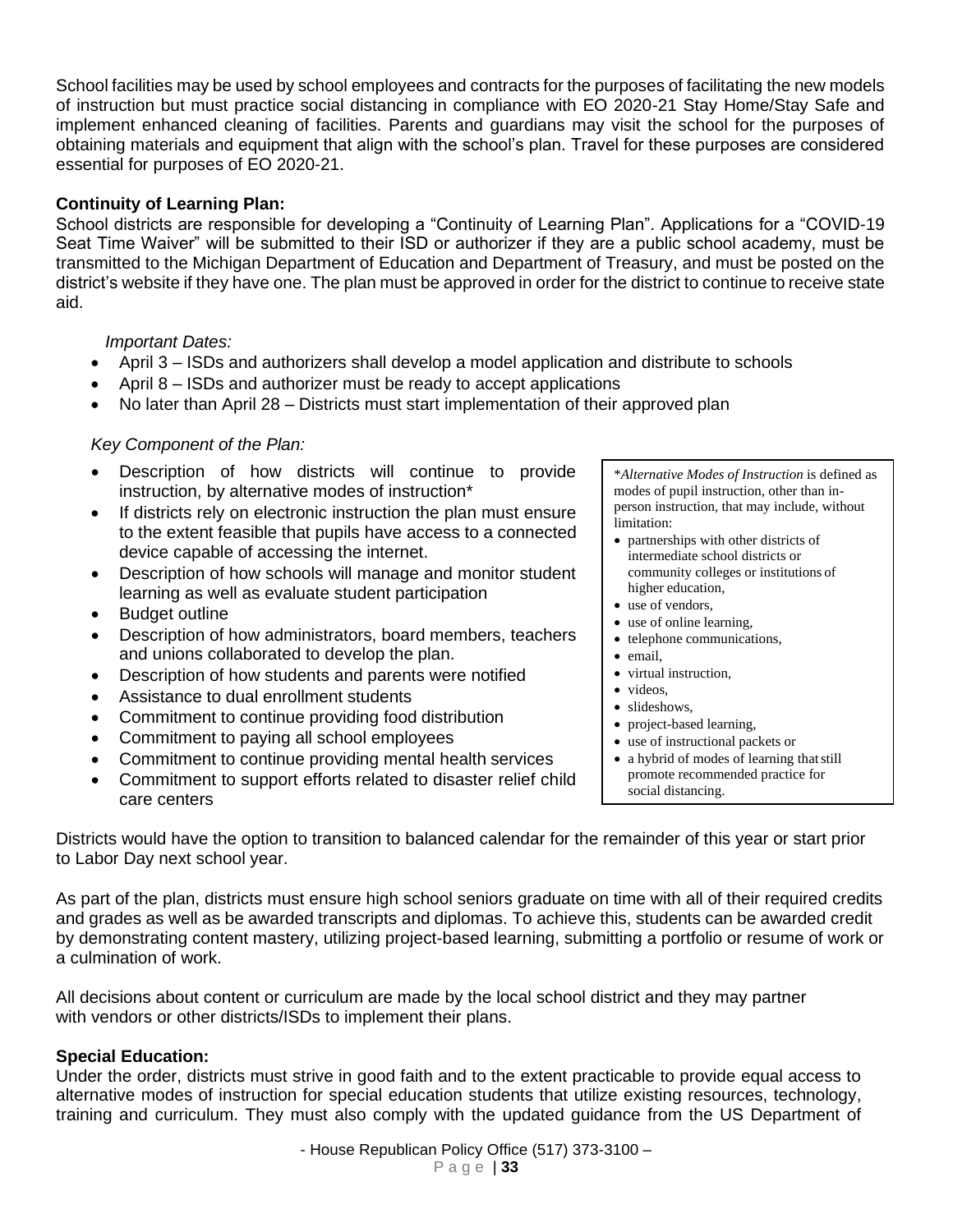Education (USDOE) and make individual determinations whether and to what extent compensatory services may be necessary for special education pupils.

Within 5 days of the order being issued, the MDE and Department of Civil Rights (DCR) are encouraged to submit requests for interpretation, guidance, flexibility or waivers from the USDOE. This is necessary to gain clarity on how to implement changes to individualized education plans or 504 plans without reconvening and complete them online or by other means. The MDE and DCR must notify the Governor before requesting guidance or flexibility.

### **Other Key Provisions:**

Student Assessments - All state and federal required assessments scheduled for the Spring 2020 are canceled. This includes; MSTEP, MME, PSAT, WIDA ACCESS, WorkKeys, and the Kindergarten Readiness Assessment. Students in 8<sup>th</sup> through 10<sup>th</sup> grade will be given the PSAT and 11<sup>th</sup> graders will be given the SAT in Fall 2020. *Any requirement that relies on this data is also suspended for one year. This includes the Read by Grade Three Law, Educator Evaluations, A-F Letter Grading and Partnership District goals.*

Shared Time - Districts may continue to provide non-essential elective courses to nonpublic and/or homeschooled students to the extent feasible through alternative modes of instruction.

Nonpublic Schools - Nonpublic schools are encouraged to offer online, remote or home-based instruction similar to public schools and can still utilize nonessential coursework if feasible. They must also take actions necessary to continue to receive federal funding in a manner consistent with the law.

**EO-2020-66**, which terminates the state of emergency and disaster under the 1976 Act because she did not get the necessary legislative approval of her extension.

**EO-2020-68** declaring a NEW state of emergency under the 1976 Act through May 28, 2020.

**EO-2020-67** restating that the state of emergency under the 1945 Act remains in place through May 28, 2020.

**Salon Closure - Executive Order 2020-69 – Effective immediately and until May 28<sup>th</sup> this executive order** reaffirms EO 2020-43 that closed specific places of "Public Accommodation" and all places of "Public Amusement" that aren't specifically listed. The executive order specifically lists bars, restaurants, performance venues, libraries, museums, fitness centers, casinos, and places of public amusement.

# **Stay-at-Home – Executive Order 2020-70 –** *This order is rescinded by EO 77*

**Safety Measures for Food Selling** – Executive Order 2020-71- is a re-issue of EO 2020-60 concerning safety precautions for food selling establishments and pharmacies. It rescinds EO 2020-60 and makes 3 other changes.

- 1) It removes the misdemeanor penalty if a person does not wear a face covering into a food selling establishment or pharmacy. While this had been previously stated, the EO did not accurately reflect this.
- 2) Removed from the required screening questions that must be asked of staff before reporting for work the question about having diarrhea, as this is not a recognized symptom of COVID-19
- 3) Extends the order to May 30. EO 2020-60 was set to expire on May 15.

EO 2020-71 has the following provisions:

- The order is effective immediately and is in effect until May 30, 2020.
- For purposes of this order, food-selling establishments means grocery stores, convenience stores, gas stations markets, farm markets, restaurants that sell groceries or food available for takeout and any other business that sells food.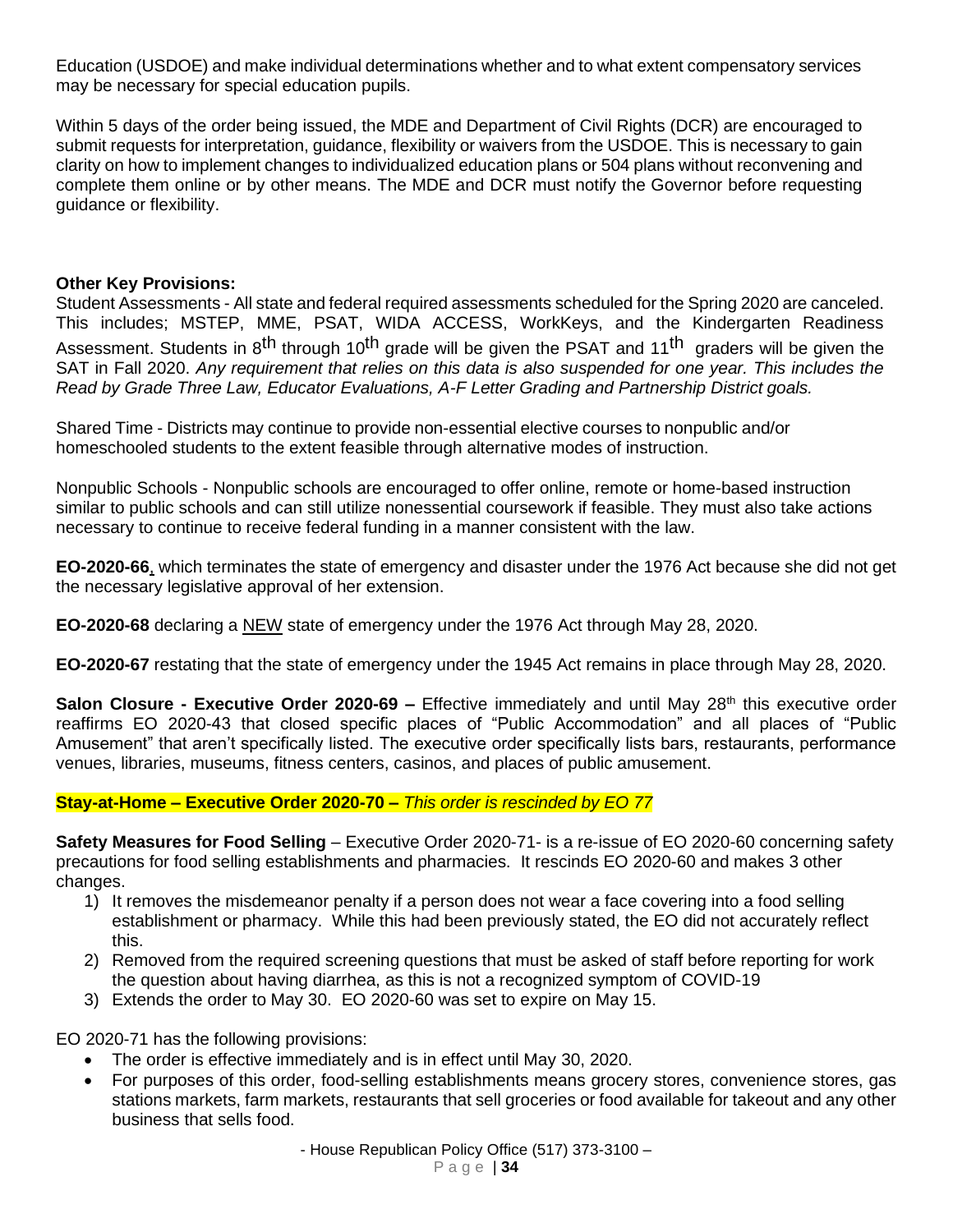- Any individual who enters food-selling establishments and pharmacies must some form of face covering provided that they are medically able to do so.
- Grocery stores and pharmacies must create at least 2 hours per week of dedicated shopping times for vulnerable populations.
- Food-selling establishments and pharmacies must deploy strategies to reduce COVID-19 exposure for their customers and employees. This includes among other things:
	- o Requiring checkout employees to wear face coverings;
	- $\circ$  Use best efforts to allow for and facilitate hand-washing and hand-sanitizing:
	- $\circ$  Close self-serve stations such as salad bars and eliminate free samples and tasting stations;
	- $\circ$  Develop procedures to meet the environmental cleaning quidelines set by the CDC including the disinfecting of frequent touchpoint surfaces such as carts and baskets throughout the day;
	- $\circ$  Ensure that both employees and customers are practicing social distancing requirements;
- Prohibit employees who are sick from reporting to work and send employees home if they display symptoms of COVID-19.
- Accommodate employees who fall within a vulnerable population, by providing lower-exposure work assignments or giving them the option to take an unpaid leave of absence until the state of emergency is over.
- Close to the public for sufficient time overnight to allow stores to be properly sanitized.
- Encourage cash transactions to be processed at self-checkout kiosks where possible.
- Develop and implement a daily screening program for all staff upon or just prior to reporting to work sites.
	- $\circ$  This screening program must include specific health and travel related questions to ascertain an employee's potential exposure to COVID-19.
	- $\circ$  For those who answer yes to the screening questions, protocols are proscribed for when an individual may return to work.
- Vendors moving between food-selling establishments must frequently clean and disinfect common touchpoints.
- If an employee at a food-selling establishment tests positive for COVID-19, the establishment must notify food vendors and other employees of that fact in a way that does not reveal the personal health-related information of an employee.
- The order temporarily extends the deadlines for fees and registration for food establishments including the fee to local health departments. The current expiration date is April 30. This is extended until 60 days after the states of emergency are terminated, or another EO replaces this one. Additionally, late fees for the food establishment licenses shall not be assessed for the 2020-21 year. MCLs 289.3119, 4109, 4113, and 4115 are temporarily suspended.
- MCL 289.6137 is also temporarily suspended to allow a license holder to remain eligible for a special transitory temporary food unit (food truck) for the 2020-2021 licensing year, even if the license holder received only 1 evaluation (instead of the required 2 evaluations) during the 2019-2020 licensing year.

**Visitation Restrictions – Executive Order 2020-72** – Effective immediately and continuing through May 31, 2020, at 11:59 p.m. all health care facilities, residential care facilities, congregate care facilities and juvenile justice facilities must do all of the following:

- Prohibit visitors from entering the facility that are not parents, foster parents, or guardian of an individual under the age of 21; are not necessary for medical care, or support daily living activities; are not a residents attorney or court-appointed guardian, or are not visiting a person who is in serious condition or in hospice care.
- Perform a health evaluation of all persons entering the facility that are not under the care of the facility. The assessment must be performed each time the person enters the facility. Further, the facility is required to deny entry to any individual who has symptoms of a respiratory infection, such as a fever, cough, or shortness of breath, or was in contact with someone with a confirmed diagnosis of COVID-19 within the last 14-days.
- Require that all staff and visitors wear a face mask when indoors or within 6-feet of another person.
- Must make best efforts to facilitate phone or other electronic communication platform visitation options for individuals in their care.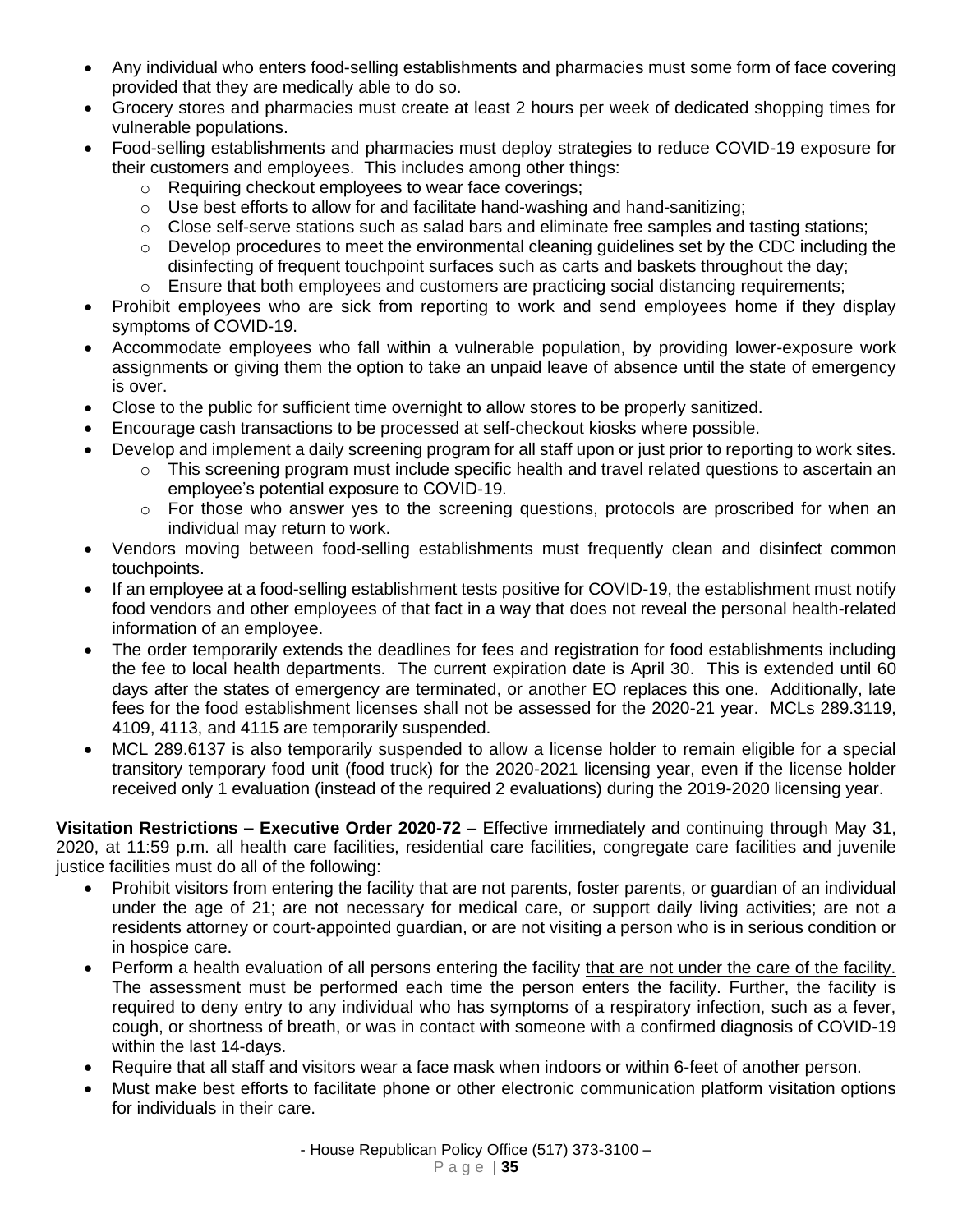• Under this order, "residential care Facilities" include but are not limited to, Homes for the aged, nursing homes, adult foster care facilities, hospice facilities, substance abuse disorder residential facilities, independent living facilities, and assisted living facilities.

A willful violation of this order constitutes a misdemeanor.

Lastly, Executive Order 2020-72 rescinds Executive Order 2020-37.

**Motor Carrier Fuel Tax Licensure Waiver - Executive Order 2020-73** On May 5, 2020, Governor Whitmer issued Executive Order 2020-73, which provides relief from credentialing requirements for commercial motor carriers under the Motor Carrier Fuel Tax Act (MCTFA) and the International Fuel Tax Act (IFTA). This relief is only for motor carriers transporting essential items or personnel.

The EO defines "critical assistance related to the COVID-19 pandemic" as the following:

- Medical supplies or equipment related to the testing, diagnosis, and treatment of COVID-19;
- Supplies and equipment necessary for community safety, sanitation, and the prevention of community transmission of COVID-19 such as masks, gloves, hand sanitizer, soap, and disinfectants;
- Food for the emergency restocking of stores;
- Equipment, supplies, and persons necessary to establish and manage temporary housing, quarantine, and isolation facilities related to the COVID-19 emergency;
- Persons designated by federal, state, or local authorities for medical, isolation, or quarantine purposes; and
- Persons necessary to provide other medical or emergency services, the supply of which may be affected by the COVID-19 emergency.

Critical assistance related to the COVID-19 pandemic *does not include* routine commercial deliveries or a mixed load delivery of both essential and non-essential items and/or personnel.

The EO provides the following relief until May 5, 2020 and waives all fines, penalties, and criminal sanctions for violations of the following temporarily suspended requirements:

- 1. Licensure requirements under MCTFA are suspended;
- 2. The two decal per commercial motor vehicle requirement has been waived;
- 3. Trip permits for unlicensed motor carriers operating commercial vehicles, in addition to the fee, are temporarily suspended; and
- 4. Requirements for the credentialing of motor carriers issued by the Michigan Department of Treasury and the IFTA are waived.

"Motor carrier" as defined under the MCTFA means a person who operates a qualified commercial motor vehicle on a public road or highway in this state, at least one other state or Canadian province, and who is licensed under the IFTA.

The EO does not suspend, restrict, or waive any other state requirements including any requirements relating to the reporting, payment or remittance of, and recordkeeping for, taxes imposed or arising under the MCFTA and/or the IFTA.

**Electronic Signatures, Remote Notarization & Remote Witnessing – Executive Order 2020-74 -** is a reissue of 2020-41, which suspends rules and procedures to allow for the use of various electronic records and electronic signatures when notarization is required for certain records.

Effective immediately, the EO suspends rules and procedures to facilitate the use of electronic signatures pursuant to the Uniform Electronic Transactions Act (UETA) and the Uniform Real Property Electronic Recording Act (URPERA). It also authorizes financial institutions, register of deeds, and others that rely upon or require notarial acts or witness attestations and acknowledgements in connection with a transaction to accept and record electronic or remote notarial acts as well as remote witness attestations and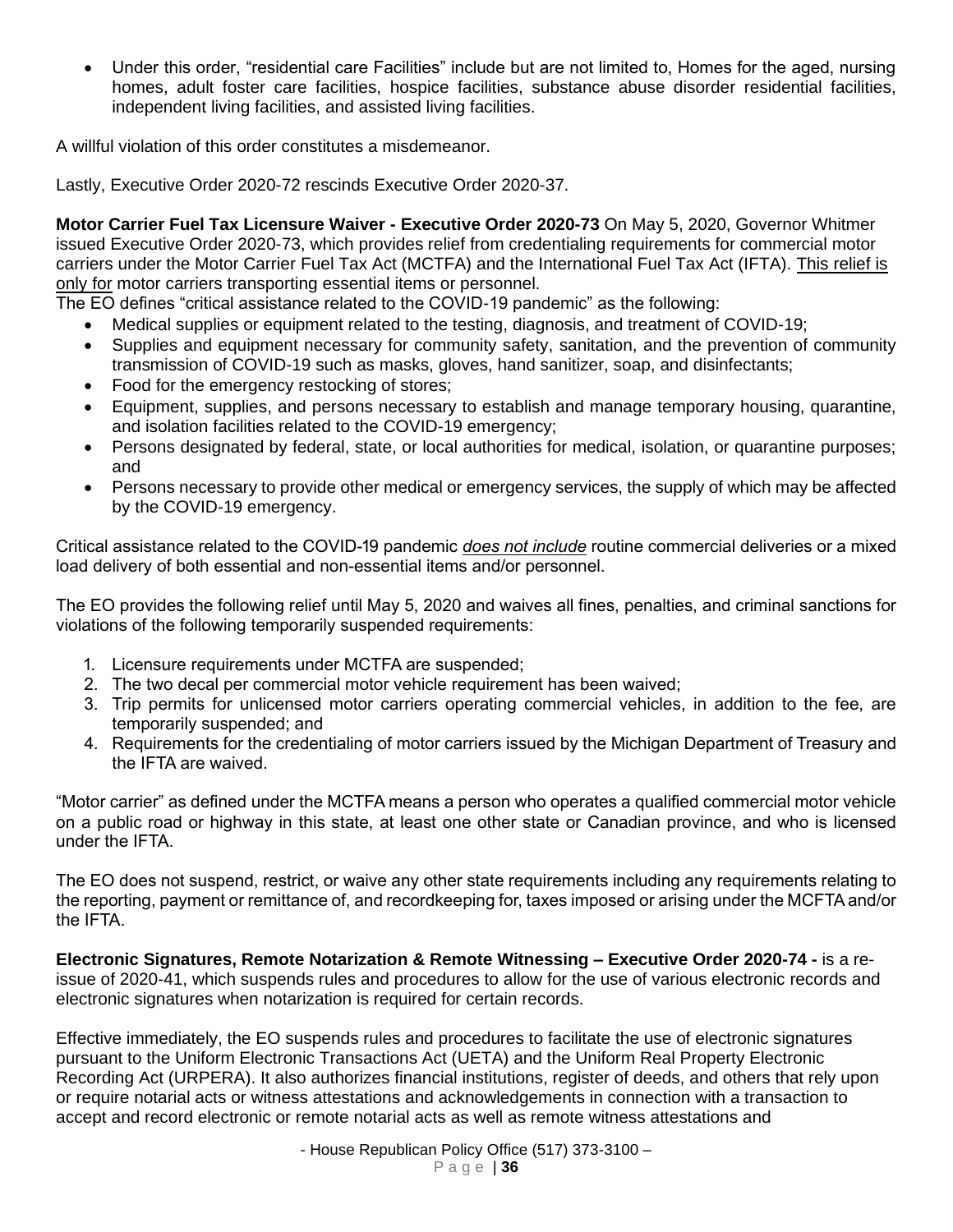acknowledgements. The EO encourages the use of electronic records and electronic signatures and, when notarization is required, the use of a remote electronic notary.

## Electronic Signatures & Records

The EO suspends strict compliance with the UETA and URPERA and permits the use of an electronic signature for a transaction whenever a signature is required under Michigan law, unless the law specifically mandates a physical signature. It also permits state departments to send and accept electronic records and signatures without review or approval by DTMB.

### Notarization & Witness Requirements

The EO suspends strict compliance with the Michigan Law on Notarial Acts to the extent that it requires a notary to be in the *physical* presence of an individual seeking the notary's services or any required witnesses. Under the EO, any notarization may be performed utilizing two-way, real-time audio-video technology if certain conditions are met (i.e. the technology allows direct interaction, is capable of recording, proof of identity, etc.). Any requirement that an individual "appear personally before" or be "in the presence of" a notary at the time of notarization is satisfied if the individual, witnesses, and notary can communicate simultaneously by "sight and sound" at the time of the notarization. The EO also provides that any in-person witness requirements under Michigan law may be satisfied by the use of two-way, real-time audio-video technology, provided that certain conditions and safeguards are met.

Under the EO, a guardian, guardian ad litem, or visitor may satisfy any requirement concerning a visit with a person by instead conferring with that person via two-way, real-time audio-video technology, provided the technology allows direct, contemporaneous interaction.

Finally, during the emergency, financial institutions and register of deeds may not refuse to record a copy of an electronic record for the reason that it does not bear the original signature of a person, witness, or notary, if the notary certifies that the copy is an accurate electronic record.

Note: Information on electronic and remote notarial acts is available at: www.michigan.gov/documents/sos/ENotary\_and\_Remote\_Notary\_Guide\_2019\_eq051319\_655391\_7.pdf

**Open Meetings Act – Executive Order 2020-75 -** Governor Whitmer previous issued Executive Orders 2020- 15 and 2020-48, which provides temporary authorization allowing remote participation for local government public meetings and hearings. It also provides temporary relief from statutory required monthly school board meetings. EO 2020-75 rescinds EO 2020-48 that was previous in place that provided the same authorization.

The EO is effective immediately and will last through June 30, 2020. More specifically EO 2020-75 does the following:

- Temporarily allows for public meetings to be held remotely as follows:
	- o Public body may meet electronically, including by telephone conferencing or video conferencing in a way that allows for participation by the general public and members of the public body.
	- $\circ$  Public bodies that meet by electronic means must conduct meetings to allow two-way communications that permit both the body to hear one another as well as the public and must allow the public to hear the public body and any other participant.
	- $\circ$  Members of the public body and the general public who attend a meeting electronically are considered present and in attendance and may participate in the meeting as if they were physically present.
		- **.** It is important to note that this includes the right to vote.
	- $\circ$  Everyone must be permitted to participate in a meeting of a public body held electronically unless otherwise provided in the OMA.
	- $\circ$  Public bodies who maintain a website must provide notice requirements under the OMA and state in advance notice of an electronically held meeting that must include all of the following:
		- An explanation as to why the meeting is being held electronically.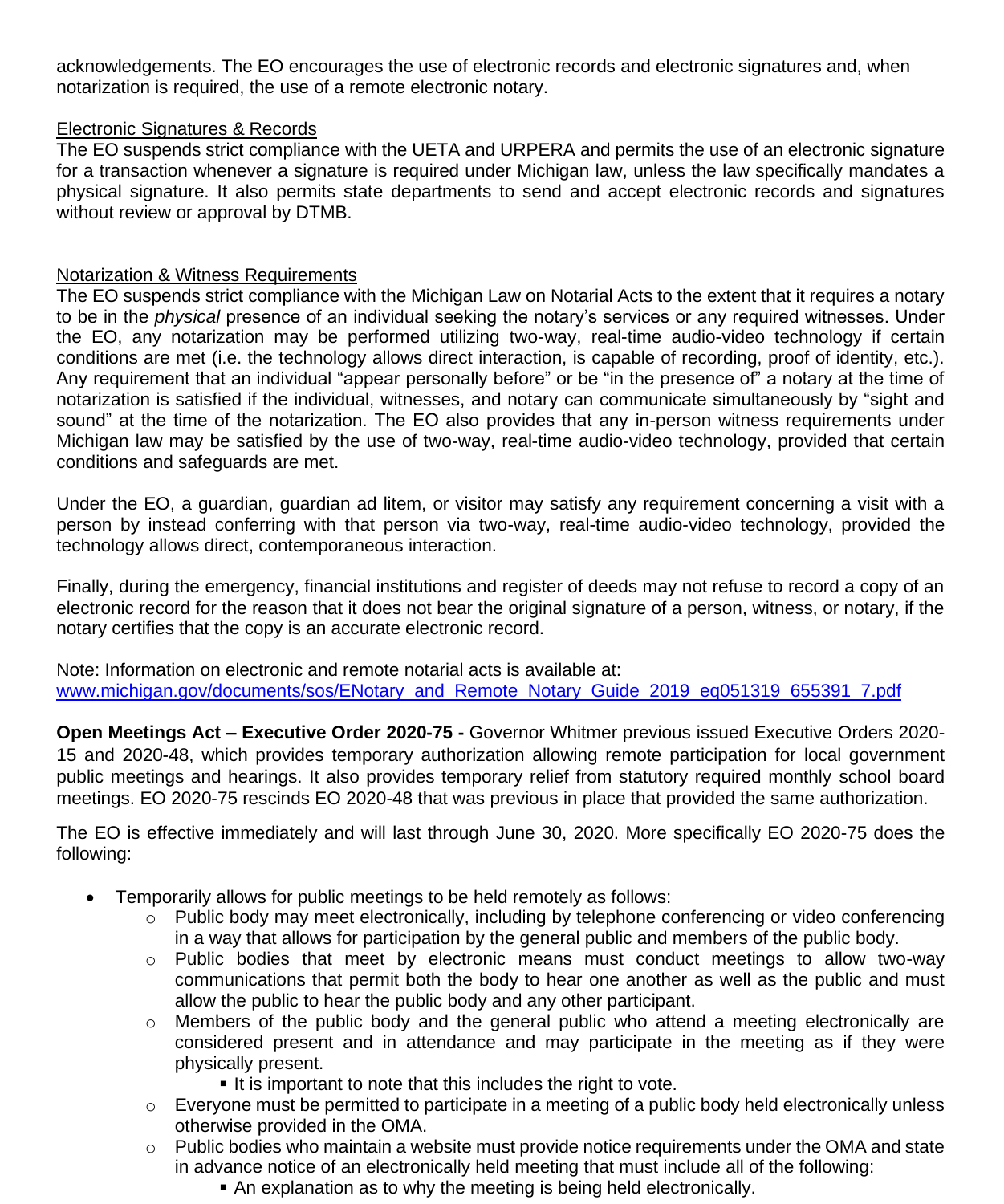- **Detailed procedures on how the public may participate in the meeting through a phone** number, internet address, or both.
- **Procedures on how individuals may contact members of the public body to ask questions** or provide input on and business that comes before the public body.
- Procedures on how individuals with disabilities may participate in the meeting.
- $\circ$  Individuals would have the right to record, videotape, broadcast live on radio, or telecast live on TV the proceedings of a meeting held electronically, without prior approval of the public body. The public body may establish reasonable rules and regulation to limit the possibility of disrupting the meeting.
- $\circ$  The public body may not require an individual to register (such as provide name or other information) as a condition to participate in the meeting electronically but may have mechanisms in pace to permit and individual to participate in public comments.
- o An individual must be permitted to address the public body at a meeting held electronically and must not be excluded from a meeting open to the public except for a breach of the peace committed during the meeting.
- $\circ$  To prevent questions as to how a member voted, all votes at a meeting held electronically are urged to be roll call votes.
- o Public bodies that maintain a website are encouraged to make information available to the public on the site such as the agenda and other materials related to the meeting.
- $\circ$  Members of the general public may be excluded from a closed session of a meeting held electronically by a public body if it is conducted in compliance with the requirements of the OMA applicable to a closed session.

Public bodies that hold a meeting electronically are encouraged to do so as fully as possible under the OMA, which includes promoting government accountability and fostering openness in government to enhance responsible decision-making. Members of a public body must avoid using email, texting, instant messaging, and other electronic forms of communication to make a decision or deliberate a decision or decision-making not accessible to the public at an open meeting.

Decisions or actions made by a public body in compliance with EO 2020-75 and other requirements of the OMA, it is in compliance with the OMA.

The EO mentions that nothing in its language is intended to limit or restrict the right of the press or other news media.

EO 2020-75 specifically states that a "public body" under its terms does *not* apply to state legislative bodies. This means that there is no exemption within for the House, Senate, or its respective committees.

"Public body" as defined in the OMA means any state or local legislative or governing body, including a board, commission, committee, subcommittee, authority, or council, that is empowered by state constitution, statute, charter, ordinance, resolution, or rule to exercise governmental or proprietary authority or perform a governmental or proprietary function; a lessee of such a body performing an essential public purpose and function pursuant to the lease agreement; or the board of a nonprofit corporation formed by a city under section 4o of the home rule city act, 1909 PA 279, MCL 117.4o.

**Unemployment Benefits - Executive Order 2020-76 –** Effective immediately this executive order reaffirms previous executive orders that expanded unemployment benefits. Previous executive orders have expanded on the existing workshare program to encourage employers to retain employees and prevented an employer from being charge for unemployment resulting from the COVID-19 virus and associated executive orders. Additionally, EO 2020-76 removes the "requalification" requirements for an individual that was previously determined to be disqualified for UIA benefits.

**Stay Home. Stay Safe – Executive Order 2020-77 -** On May 7, 2020 Governor Whitmer issued Executive Order 2020-77, which updates and extends Michigan's "Stay-at-Home" order until May 28, 2020 at 11:59pm. EO 70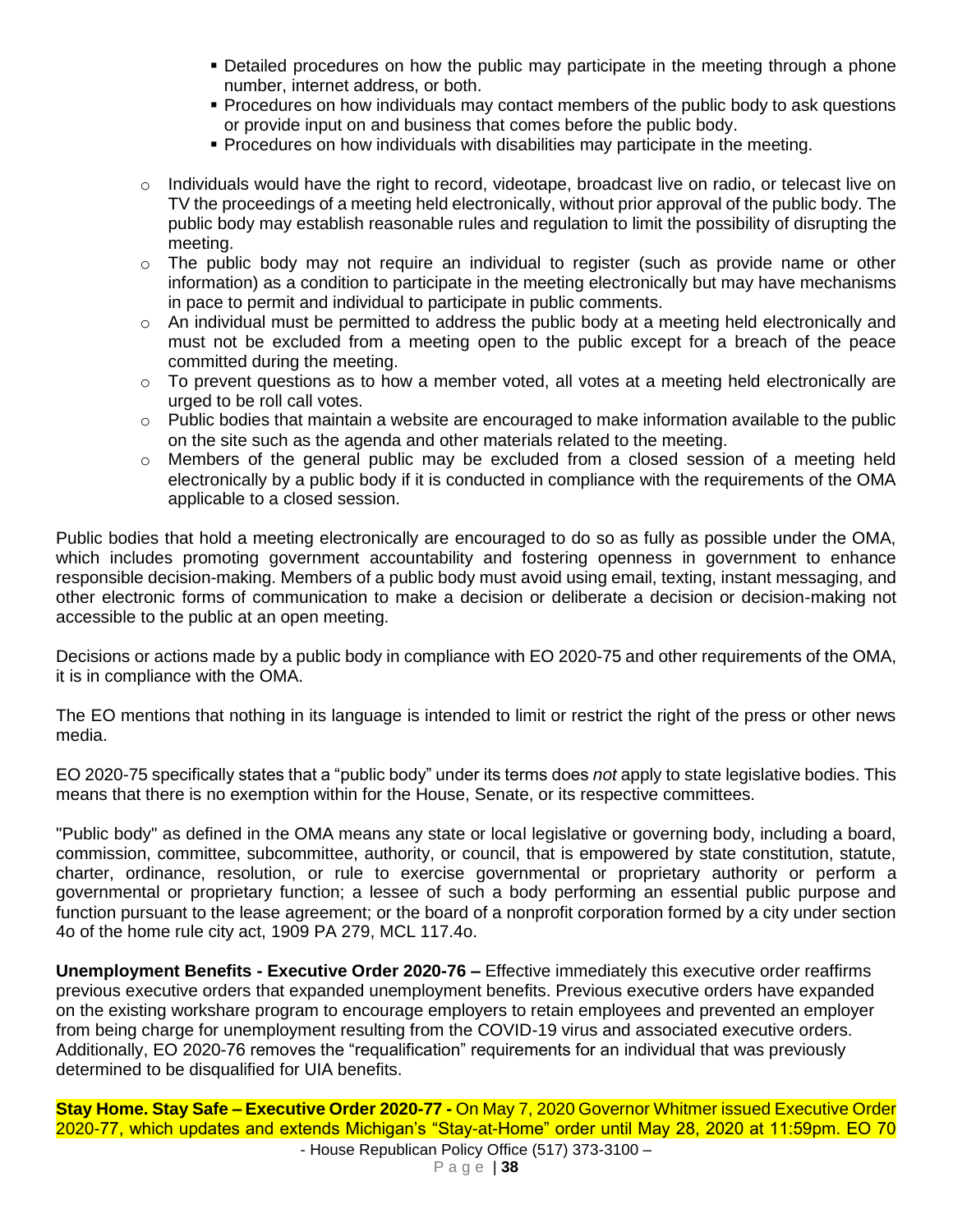has been rescinded with the issuance of EO 77. Outlined in the information below are the changes from EO 70 to EO 77:

- Workers necessary to train, license, and credential first responders and health care workers are considered essential:
	- $\circ$  Including police officers, fire fighters, paramedics, and certified nursing assistants;
	- $\circ$  Notes: Instruction to these individuals should be provided remotely to the greatest extent possible;
- Beginning May 11, 2020 at 12:01am, workers necessary to perform start-up activities at manufacturing facilities are considered essential:
	- o Including activities necessary to prepare the facilities to follow the workplace safeguards (outlined below), in addition to suppliers, distribution centers, or service providers who's in-person presence in necessary to enable, support, or facilitate another business's or operation's resumed activities;
	- o Note: This work cannot begin until the facility complies with workplace safeguards (outlined below);
- Individuals are now allowed to temporarily remove their face covering when entering enclosed public spaces for identification purposes; and
- Businesses, operations, and government agencies completing in-person work must also where facemasks when social distancing is not possible. When workers cannot maintain three feet of separation, facemasks must be considered.

Similar to EO 70, all businesses permitted to allow in-person work must adhere to the following health and safety guidelines: Businesses must provide non-medical grade face coverings to their employees that complete inperson work, ban gatherings of any size that cannot maintain social distancing, limit in-person interactions with clients and customers, adopt protocols to limit sharing of tools and equipment to the maximum extent possible, and tools, equipment, and frequently touched surfaces must be thoroughly and frequently cleaned. Additionally, based on the activity being performed by the employee, PPE will be required to be worn (gloves, goggles, face shields, or face masks).

### **Travel:**

Under the EO, there are two additions to travel. Travel is now allowed for the purpose of licensing, credentialing or training for first responders and health care workers. Additionally, individuals will not be penalized for traveling to places of religious worship.

### **Manufacturing:**

Under EO 77, there are additional workplace safeguards for the manufacturing industry:

- Conduct daily entry screening protocol for workers, contractors, suppliers, and other individuals that enter the facility;
	- $\circ$  This includes a symptoms and exposure questionnaire, as well as a temperature screening as soon as no-touch thermometers can be obtained;
- Create dedicated entry point(s) at every facility for daily screening:
	- o This includes putting physical barriers in place to prevent anyone from bypassing the screening process;
- Suspend all non-essential in-person visits:
	- o This includes tours:
- Reduce congestion in common spaces wherever practicable:
	- o This includes closing salad bars and buffets in kitchens and cafeterias, requiring individuals to sit at least six feet from one another, placing markings on the floor to allow social distancing while standing in line, offering boxed food via delivery or pick-up points, and reducing cash payments;
- Implement rotational shift schedules where possible:
	- $\circ$  This includes increasing the number of shifts or alternating days or weeks;
- **Stagger start times and mealtimes;**
- Install temporary physical barriers, where practicable, between workstations and cafeteria tables;
- Create protocols for minimizing personal contact upon delivery of materials to the facility;
- Adopt protocols to limit the sharing of tools and equipment;
- Frequently and thoroughly clean and disinfect high-touch surfaces: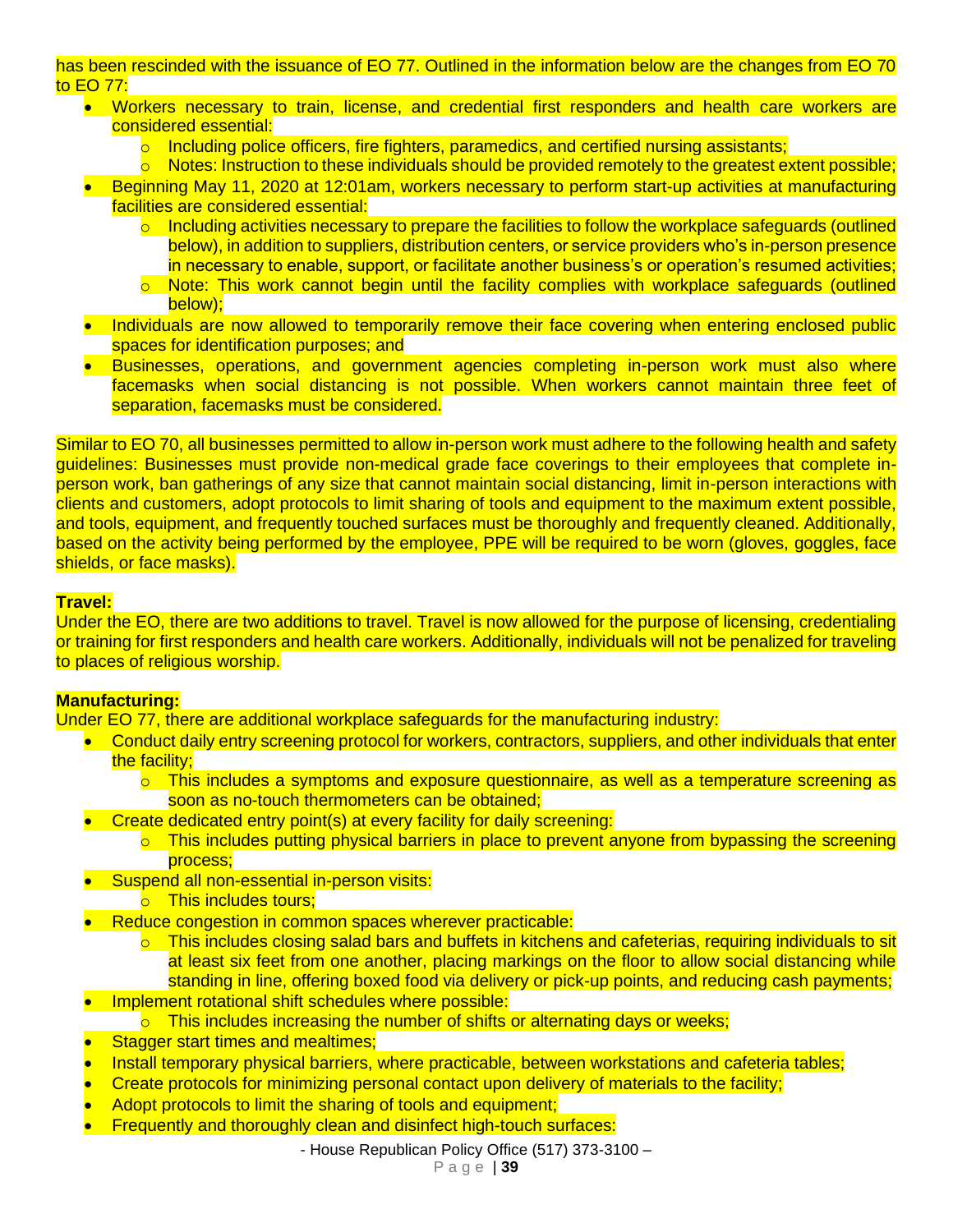- $\circ$  Special attention should be given to parts, products, and shared equipment (tools, machinery, and vehicles);
- Ensure there are sufficient handwashing or hand-sanitizing stations at the worksite to enable easy access by workers:
	- o The use of hand dryers should be discontinued;
- Notify plant leaders and potentially exposed individuals upon identification of a positive case of COVID-19 in the facility:
	- o This includes maintaining a central log for symptomatic workers or workers who received a positive diagnosis for COVID-19;
- Send potentially exposed individuals home upon identification of a positive case of COVID-19 in the facility;
- Encourage workers to self-report to plant leaders as soon as they develop COVID-19 symptoms; and
- Shut areas of the manufacturing facility for cleaning and disinfection, if a worker goes home because that individual is displaying symptoms of COVID-19.

Lastly, manufacturing facilities are required to train workers on the following topics: how the COVID-19 virus can be transmitted from person to person, distance that the virus can travel in the airs, how long the virus remains viable in the air and on environmental surfaces, symptoms of COVID-19, steps the worker must take to notify the business or operation of any COVID-19 symptoms or a suspected or confirmed diagnosis, measures that the facility is taking to prevent worker exposure to the virus (the workplace safeguards mentioned above), rules that the worker must follow in order to prevent exposure to and spread of the virus, and how to use, put on, and take off personal protective equipment.

**Extending Licenses and Registration – Executive Order 2020-78 -** On May 8, 2020 Governor Whitmer issued Executive Order 2020-78 extending the validity of Michigan-issued operator and chauffeur licenses, state identification cards, and vehicle registrations. With the issuance of EO 78, EO 47 is rescinded.

Under EO 78, state personal identifications and licenses that expired, or are set to expire, between February 1, 2020 and June 30, 2020 will be valid until July 31, 2020. Michigan residents are still expected to try and complete a vehicle registration or license renewal online at www.michigan.gov/SOS/. When renewing a license that expired on or after February 1, or a registration that expired after March 1, 2020, the Secretary of State will not charge a late fee if renewed before July 31, 2020. The Secretary of State still has the authority to suspend or revoke an operator's or chauffeur's license or endorsements, a commercial learner's permit, or vehicle designations pursuant to the Michigan Vehicle Code.

For chauffeur or operator licenses with any group designation or endorsement the following relief is provided until July 31, 2020:

- Applicable medical certifications are suspended. Instead, individuals must carry a paper copy of a medical certificate that expired on or after March 1, 2020; and
- A commercial vehicle can operate as though it had a valid vehicle registration so long as the registration expired on or after March 1, 2020.

The EO instructs automobile insurers not to take any adverse or negative actions against individuals due to their license or registration that expired between February 1, 2020 and June 30, 2020. Such actions include but are not limited to canceling, voiding, rescinding, or refusing to issue or renew a policy or deny a claim, in addition to increasing automotive insurance premiums for a new policy or the renewal of an existing policy.

EO 78 *does not* provide temporary extension, including auto insurance relief, to an individual with an operator or chauffeur license that has had their driving privileges suspended or revoked for traffic offenses. Additionally, an individual with this designation is not exempt if they have been diagnosed or developed the following since their last medical certificate was issued:

- A medical condition that would disqualify them from operating a commercial vehicle; or
- A medical condition that requires an exemption or Skill Performance Evaluation from the Federal Motor Carrier Safety Administration (FMCSA).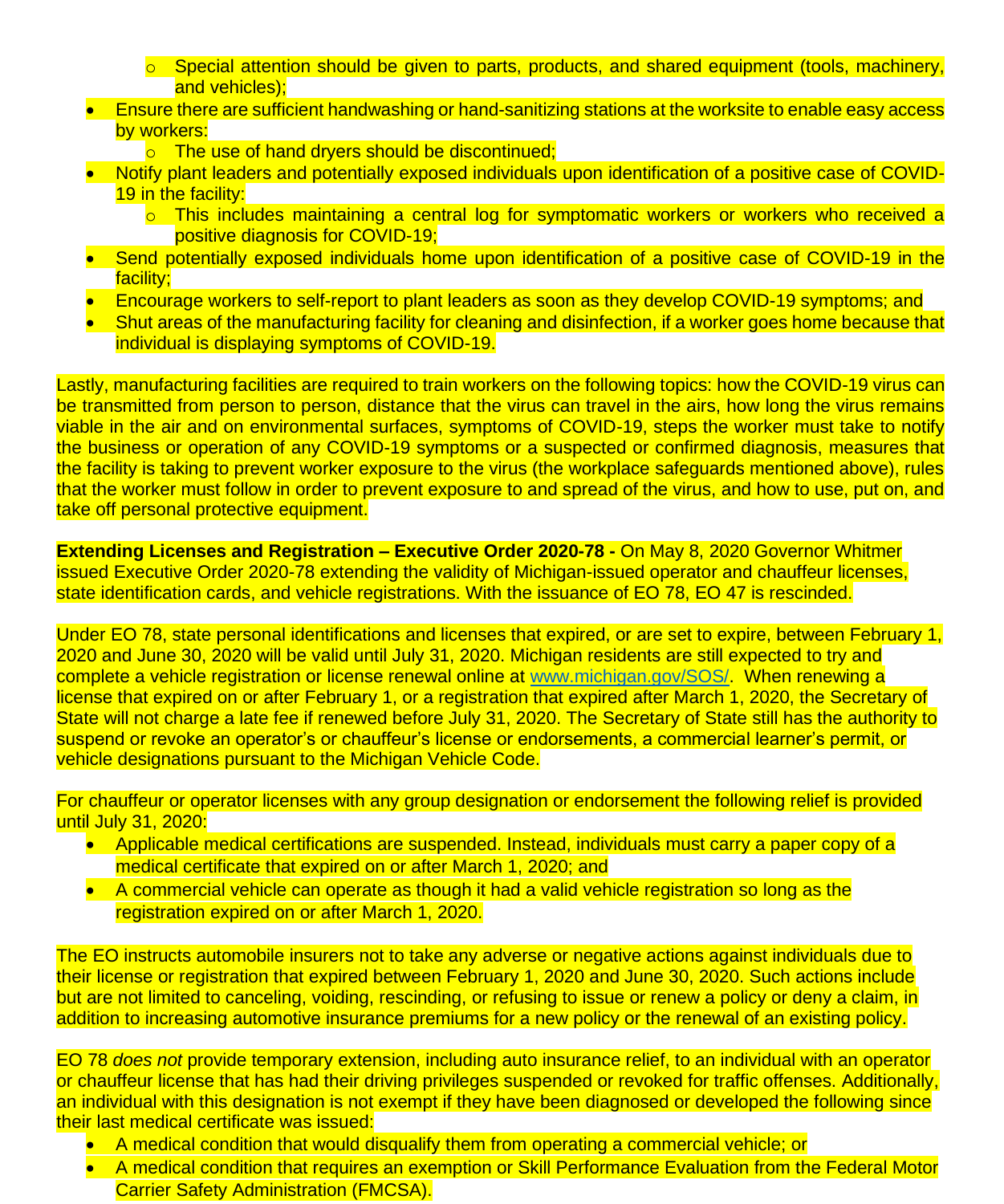For the duration of the EO, law enforcement cannot arrest any individual that has an expired operator or chauffeur license or impound a car with an expired vehicle registration.

### **Restrictions on Big-Box Stores and In-Person Sales:**

Limitations placed on stores with more than 50,000 square feet of customer floor space:

Stores *with more than 50,000 square feet of customer floor space* are no longer able to sell certain goods that are considered non-essential items including carpet or flooring, furniture, items in garden centers or plant nurseries, and paint. In order to designate to shoppers that these items are not for purchase, the store can do any of the following: cordon off of close down the section of the store with those items, remove them from shelves, placing or posting signs in the aisles, or by any other means necessary. Additionally, beginning April 13, 2020*,*  stores with more than 50,000 square feet of customer floor space, are no longer able to advertise items that are considered non-essential. Any advertisements made by stores must be for groceries, medical supplies, or items necessary for the safety, sanitation, or basic operation of residences.

Stores with 50,000 square feet of customer floor space must dedicate two hours per week to open for vulnerable populations only. These populations include individuals over 60, pregnant women, or those with heart disease, diabetes, and lung disease.

#### **Occupancy restrictions:**

To reduce the number of people in stores the EO creates the following occupancy rules:

- For stores with less than 50,000 square feet of customer floor space, occupancy must be limited to 25% of the amount establish by the State Fire Marshal or a local fire marshal (this *includes* employees)
- For stores with more than 50,000 square feet of customer floor space, occupancy must be limited to 4 people per 1,000 square feet. However, this equation must be calculated to *exclude* the areas of the store that sell carpet or flooring, furniture, items in garden centers or plant nurseries, and paint (this *excludes* employees)

While people wait to enter stores due to occupancy restrictions, stores must regulate social-distancing requirements of six feet apart. Employers must consider curb-side pick-up in addition to exploring alternative options to lines, such as texting or call customers when it is their turn to enter.

The EO additionally grants the DHHS Director the authority to further limit these occupancy restrictions. This allows Director Gordon, by emergency order, to decrease the capacity at these stores even more than the EO permits.

#### **Health Practices and Standards for Essential Businesses/Government Activities/In-Person Work:**

For necessary in-person work, social distancing practices (six feet apart to the maximum extent possible) and the following measures must be adhered to:

- Development of a COVID-19 preparedness and response plan that follows the recommendations presented by the Occupational Health and Safety Administration, which can be found here. *This plan MUST be posted on the company headquarters or the worksite. The Governor's office did not specify the date this must be completed by in the EO;*
- Number of workers present must be restricted to only meet critical infrastructure or minimum basic operation needs;
- Promote remote work to the greatest extent possible;
- Cleaning and disinfectant standards of facilities must be increased;
- Develop a protocol for cleaning and disinfecting in the event of a positive COVID-19 case in the workplace;
- Adopt policies preventing an employee from entering the premises should they display signs of respiratory symptoms or have been in contact with someone who has had a positive case of COVID-19; and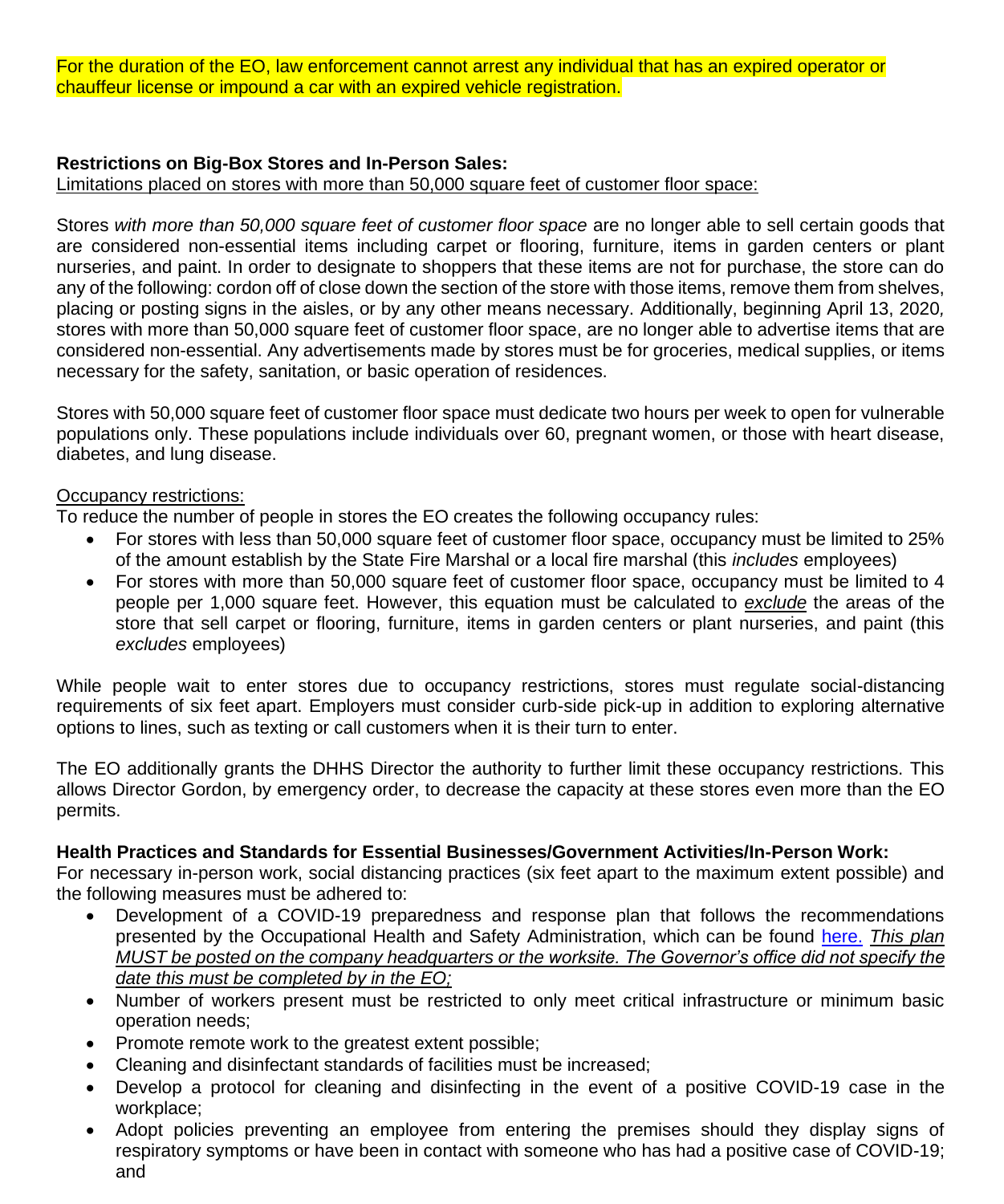• Adopt any other social distancing practices and mitigation measures recommended by the CDC.

# **In-Person Government Activities:**

All non-essential government activities, no matter if at the state, county, or municipal level, are suspended. Government workers and activities considered necessary include, but are not limited to, law enforcement, first responders, activities performed by critical infrastructure workers, public safety, public transit, trash pick-up and disposal (including recycling and composting), activities necessary to manage and oversee elections, operations necessary to enable transactions that support the work of a business's or operation's critical infrastructure workers, and the maintenance of safe and sanitary public parks to allow for outdoor activity permitted under this order.

Workers deemed necessary to complete minimum basic operations are also considered essential and do not need designation to perform their duties.

Please note: The EO does not interfere with the activities of the legislative or judicial branch that are necessary to perform their constitutional duties or exercise their power.

## **Travel Exceptions:**

Travel is allowed, and practicing social distancing is expected, for the purposes of:

- Outdoor physical activity (walking, hiking, running, cycling, kayaking, canoeing, or other similar physical activity, as well as any comparable activity for those with limited mobility)
- Performing a critical infrastructure job if deemed essential;
- Conducting minimum basic operations of a business;
- Necessary government activities;
- Obtaining services or supplies necessary for themselves, household members, family members, pets, and their vehicles (including gasoline, needed medical supplies, take-out food, groceries, any and other supplies necessary to maintain the safety, sanitation, and operations of residences);
	- $\circ$  Note: These supplies should be delivered to the greatest extent possible;
- Performing tasks necessary to the health and safety of the individual, household member, family member, or pet (including emergencies);
	- $\circ$  Note: This includes procedures that, in accordance with a duly implemented nonessential procedures postponement plan, have not been postponed;
- Caring for a family member or family member's pet in a different household;
- Caring for minors, dependents, elderly, persons with disabilities, or vulnerable persons;
- Visiting an individual in a health care facility, residential care facility, or congregate care facility (unless permitted);
- Attending legal proceedings or hearings that the court deems as essential or emergency purposes;
- Volunteering or working for businesses or operations (secular and non-secular) that that provide food, shelter, and other necessities of life for economically disadvantaged or otherwise needy individuals, individuals who need assistance as a result of this emergency, and people with disabilities;
- Attending a funeral, no larger than 10 people;
- Dropping off a vehicle to motor vehicle dealerships; and
- Leaving or returning from an out-of-state residence.

*Traveling between two in-state residences, including vacation rental properties, will NOT be allowed beginning on April 11, 2020. Household members should limit the number of residents that leave for an errand at a time.* 

**DHHS Action on Executive Order Violations:** On Thursday, April 2, 2020 the Michigan Department of Health and Human Services (DHHS) passed an emergency order declaring violations of large gathering, travel and or activities related to Michigan stay-at-home order punishable by a civil infraction of up to \$1,000. Prior to this action, all violations of executive orders were considered misdemeanors, punishable by \$500 and jail time. At the encouragement of others to lower the criminal penalties for such violations, the administration agreed to take action to increase the fine but lower the violation from a misdemeanor to a civil infraction.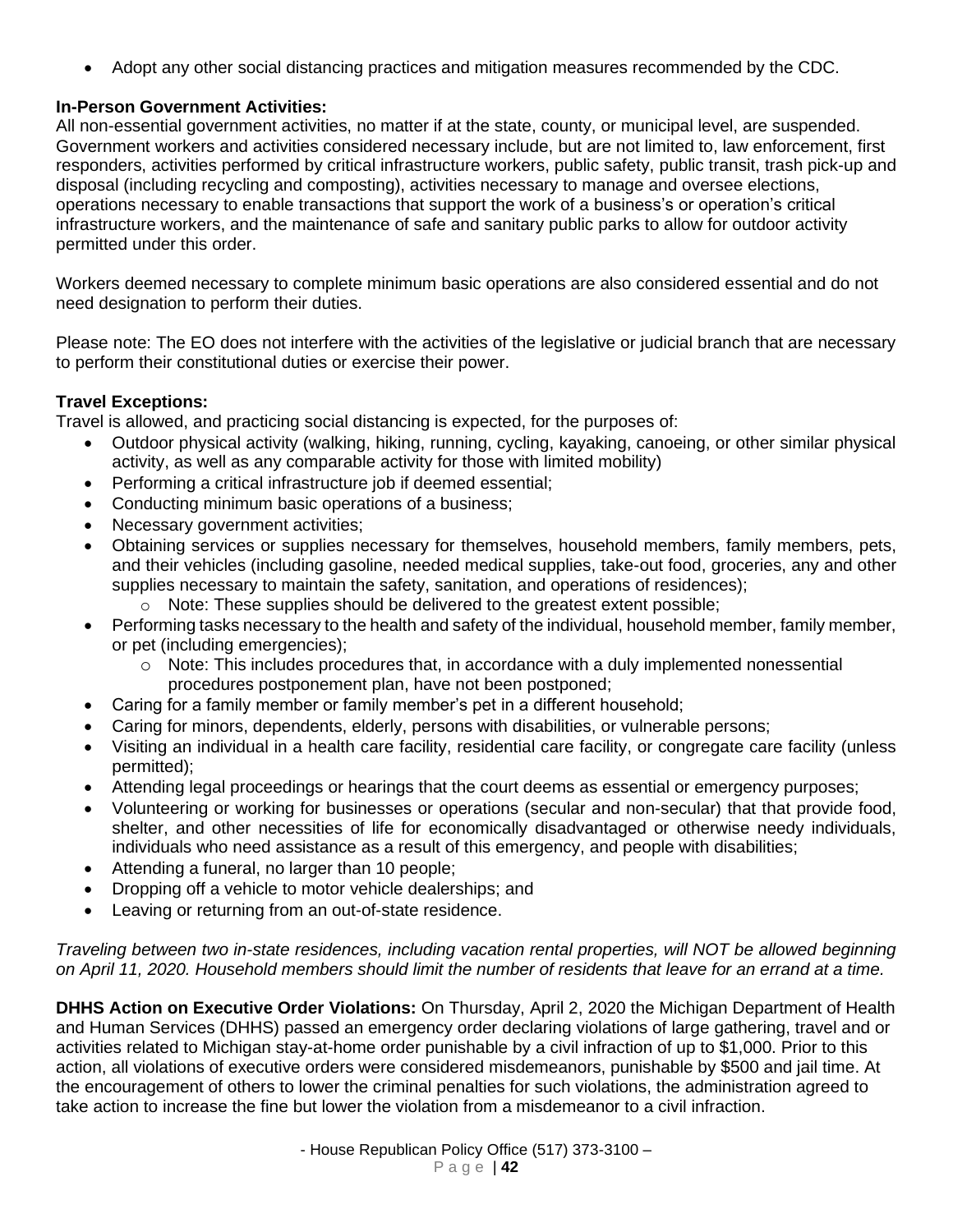**Personal Protection Equipment (PPE) Manufacturing** – The Michigan Manufacturing Association (MMA) and the Michigan Economic Development Corporation (MEDC) (Pure MI Business Connect) have been coordinating supply chain management on the manufacturing of PPE. The following information might be useful to the entities that are and or can manufacture PPE. MMA and MEDC are compiling lists of suppliers ready and willing to help, and MMA has shared their list of businesses with the MEDC.

To date, Michigan has received the following items from the federal government as part of multiple shipments to the state. The first stockpile allotment was sent to the state's 45 local health departments and healthcare providers based on population. Shipments of the second, third, and fourth allotment were sent to regions with the highest numbers of COVID-19 case.

| Item                            | Total     |
|---------------------------------|-----------|
| Gowns                           | 121,590   |
| Coveralls                       | 3,853     |
| Gloves                          | 656,550   |
| Face Shields                    | 148,608   |
| <b>Surgical Masks</b>           | 739,000   |
| N95 Masks                       | 310,380   |
| Ventilators                     | 400       |
| <b>Ventilator Resupply Kits</b> | 40        |
| Total                           | 1,980,421 |

### PPE Procurement Information

Financial, material and in-kind donations can be directed to the Michigan Community Service Commission at COVID19donations@michigan.gov or 517-335-4295.

Current most pressing needs:

- Hospital gowns
- Ventilators
- Sanitizer (Hand/Wipe)
- Gloves
- Surgical masks N95-N100
- No-touch thermometer

Large corporations or individuals who want to DONATE (in-kind services, manpower etc.) can contact Ghida Dagher at DagherG@michigan.gov (EOG POC).

<u>Businesses</u> who want to SELL protective gear listed above, please email <u>dtmb-</u> vendoremergency@michigan.gov.

All other businesses needs related to PROCUREMENT and or SUPPLIER CAPABILITIES, please direct them to https://pmbc.connect.space/covid19/forms.

Businesses who are asking how they can help with PROVIDING SPACE like warehouse space or hotels for selfquarantining or makeshift hospitals, camp group, etc. contact Elizabeth Hertel hertele@michigan.gov.

For those who wish to give a monetary donation, State Police and DHHS have launched a donations website: http://www.michigan.gov/fightcovid19. Click on the donations tab at the top of the pages.

People and organizations in need of PPE should contact their local manager to make sure they are linked into the effort.

https://www.michigan.gov/msp/0,4643,7-123-72297\_60152\_66814---,00.html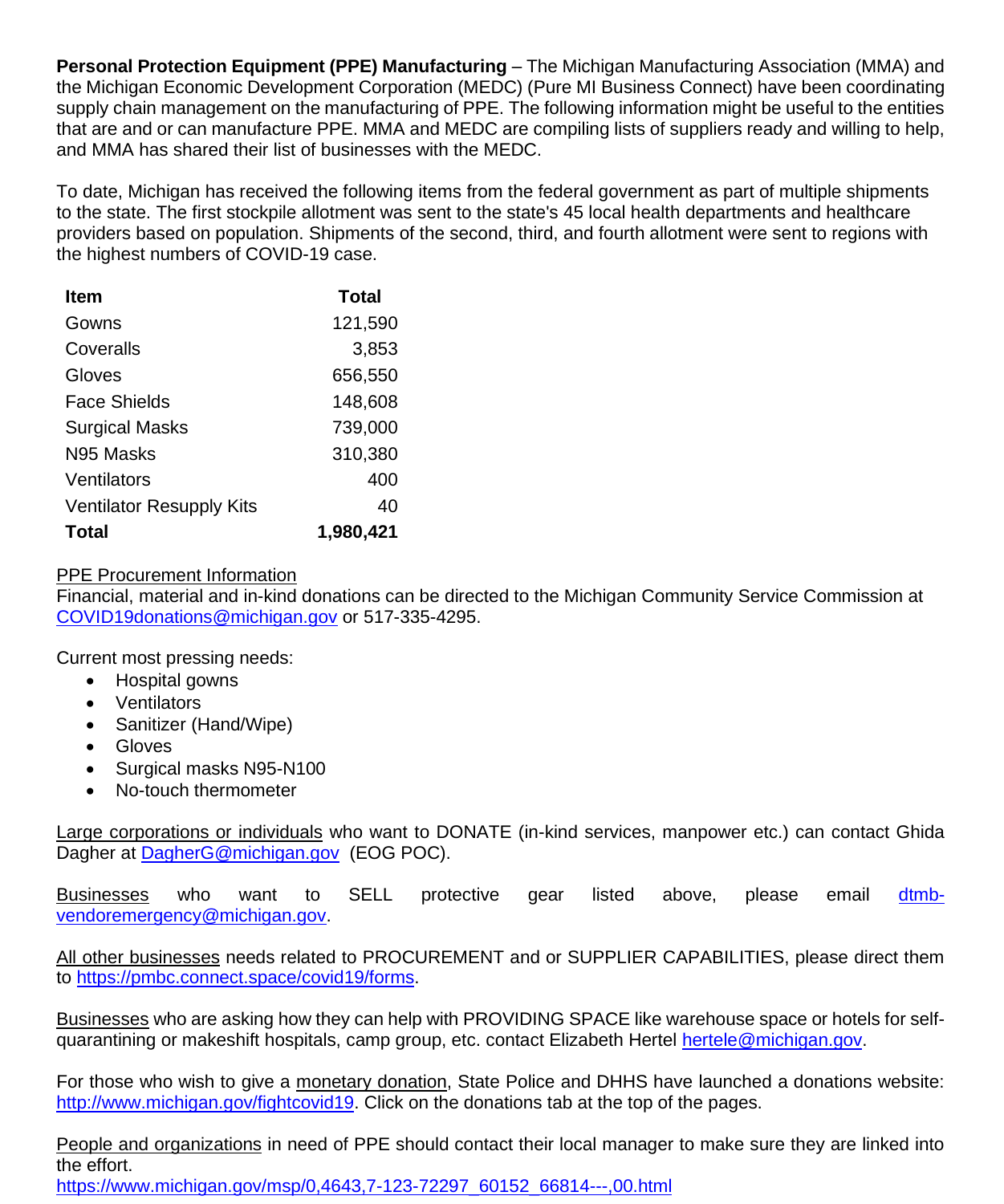The Michigan Economic Development Corporation's Pure Michigan Business Connect program has launched a new grant program providing a total of \$1 million in grants to Michigan's small manufacturers looking to retool and produce critical health and human service supplies in response to the COVID-19 outbreak. The PMBC COVID-19 Emergency Access and Retooling Grants program will award grants of \$10,000 to \$150,000 to companies that can quickly and effectively manufacture critical health and human service supplies. Michigan small businesses (per SBA size standards) and established nonprofits are eligible to apply. Businesses can use the funds to support the purchase of equipment necessary to manufacture critical supplies, logistics and shipping costs of procuring necessary equipment, technology upgrades and other costs related to operationalizing new product lines. Please direct manufacturers to this link if they wish to apply.

Vendors with the ability to perform or supply items 1, 2 and 3 below are requested to send capabilities statements to our dedicated COVID-19 Contracting mailbox: COVIDContracting@usace.army.mil.

1. "Build-out" or retrofit of existing space (arenas, convention centers, dormitories, hotels, or other facilities) into alternate care facilities 2. Field Medical Units 3. Temporary Medical Enclosures

Vendors of other supplies and services are welcome to submit capability or interest statements regarding support of the USACE COVID-19 Response. All interested parties are requested to register at the SAM.gov website under the "Disaster Registry" tab.

MDHHS has started posting PPE availability and bed tracking by region to the Coronavirus website. Data is self-reported by hospitals daily to the EM Resource System per MDHHS Director Gordon's Emergency Order. The EMResource platform is used to track healthcare resources, availability, and facility operational status. More specifically, hospitals are required to self-report PPE inventory, Laboratory testing capacity, number of ventilated patients, number of ventilators, patient census, staffing shortages, units of areas dedicated to COVID-19 treatment, other data that may help in the response to COVID-19. The information will be updated daily by 7 p.m. and is sorted by the MDHHS Healthcare Coalition Regions. Information about Healthcare Coalition Regions is available on the MDHHS website.

**MEDC COVID-19 Assistance -** MEDC is working to assist small businesses affect the by the COVID-19 pandemic. The Michigan Small Business Development Center can provide resources for small businesses impacted by COVID-19. Visit their website https://sbdcmichigan.org/small-business-covid19/ for additional information. For more information, visit MEDC's website: www.michiganbusiness.org or call 888.522.0103.

**Michigan Army National Guard Assisting in COVID-19 Response -** Governor Whitmer announced on 3/18/20 that she has activated the Michigan Army National Guard to aid the Department of Health and Human Services with loading and delivering medical equipment (e.g. gloves, gowns, and face shields) to county health departments. Thus far, the Michigan Army National Guard has been involved from a planning and coordination perspective through the State Emergency Operations Center.

**Michigan's Major Disaster Declaration -** On March 27, 2020, President Trump approved Governor Whitmer's request for a Major Disaster Declaration to be made for Michigan. The Major Disaster Declaration allows Michigan access to the Federal Emergency Management Agency's (FEMA) Disaster Relief Fund. Major Disaster Declarations are typically issued by the President during natural disasters when the disaster's impact exceeds the capability or resources of the state and federal assistance becomes necessary. This power is granted to the President under the Stafford Act and requires requests from affected states be made by the Governor. The Governor's request must include findings from FEMA that the damage is of such a severe magnitude that the state needs federal supplemental assistance to address the damage.

Governor Whitmer's request included the following needs for federal assistance: Disaster Unemployment Assistance, Disaster Crisis Counseling, Disaster Case Management, Individuals and Household Program, Disaster Supplemental Nutrition Assistance Program, Disaster Survivor Assistance, Disaster Legal Services, and Volunteer Agency Coordination. However, President Trump only approved the Governor's request for Disaster Crisis Counseling and Emergency Protective Measures from the Public Assistance Category.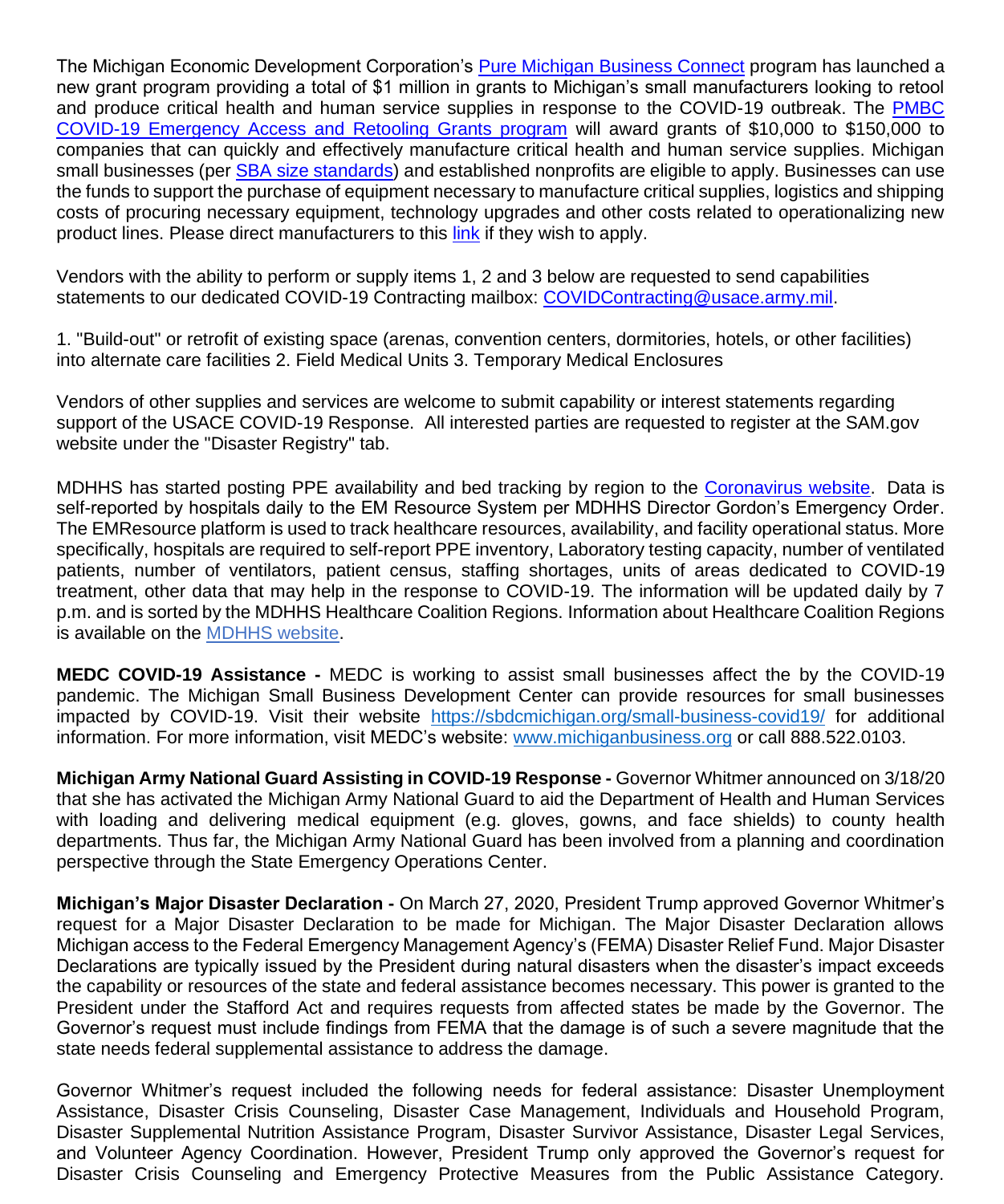Consequently, Michigan will receive federal supplement funding for mental health resources to help those that have been impacted by COVID-19 as well as "funding for transporting and pre-positioning equipment, Emergency Operation Center (EOC)-related costs, medical supplies and personal protective equipment, medical care and transport, and childcare."<sup>2</sup> Although only a few of the Governor's requests were approved by the President, President Trump has the authority to review and approve the additional requests at any time.

According to media reports, there are 15 states that have received a Major Disaster Declaration from President Trump. Those states include California, Florida, Illinois, Kentucky, Louisiana, Maryland, Massachusetts, Michigan, Missouri, New Jersey, New York, North Carolina, South Carolina, Texas, and Washington. How the Major Disaster Declaration affects these states may be different than Michigan based on their Governor's request and what aspects of the request the President approved. For example, the Governor of Missouri requested Disaster Unemployment Assistance, Disaster Crisis Counseling, as well as Emergency Protective Measures. President Trump granted Emergency Protective Measures to Missouri. Additionally, Florida's Governor requested supplemental funding for Disaster Unemployment Assistance, Crisis Counseling, Community Disaster Loans and the Disaster Supplemental Nutrition Program, but President Trump only approved Crisis Counseling. President Trump has the authority to approve any additional requests as the situation continues to develop in each state.

According to FEMA's website, only California and Louisiana have been awarded money from the Major Disaster Declaration. The awarded money can be tracked here. Lastly, no state has been awarded Disaster Unemployment Assistance as that is included in the federal "Stimulus Package."

**LARA's Actions on Hydroxychloroquine or Chloroquine:** Earlier this week, the Michigan Department of Licensing and Regulatory Affairs (LARA) sent a letter to physicians and pharmacists outlining concerns with over prescribing and or inappropriate prescribing of hydroxychloroquine or chloroquine. LARA did not prohibit the prescribing these drugs but did suggested that future actions by physicians to over or inappropriately prescribe would be investigated.

In response to questions asked by the caucus during Friday's conference call, the Michigan Department of Health and Human Services (DHHS) indicated familiarity with the issue and LARA's letter. DHHS stated that overprescribing hydroxychloroquine or chloroquine could create a shortage for patients with lupus, rheumatoid arthritis, and other ailments for which the drugs are proven treatments and urged caution.

President Donald Trump has called the drugs a "game-changer" and as such, a rush to procure the pharmaceuticals drugs has spurred several states to take measures to prevent shortages. Both drugs generally pose lower risks than a newly developed drug. However, some states have seen recent adverse effects and or deaths related to recent usage. As such, New York, which has suffered the most positive cases of coronavirus in the nation, moved to begin clinic trials this week. Various health officials have urged caution, including Dr. Anthony Fauci, the director of National Institute of Allergy and Infectious Diseases who has appeared alongside Trump at several news conferences. Dr. Fauci has said evidence of the drugs' effectiveness is only anecdotal.

However, Food and Drug Administration (FDA) is actively working with government agencies to learn whether chloroquine can reduce symptoms and stem the spread of Covid-19 and working with drug manufacturers about potentially increasing production. On March 30, 2020 the FDA issued an emergency-use authorization of these drugs to combat the rapid spread of the novel coronavirus. This authorization would allow 30 million doses of hydroxychloroquine sulfate and 1 million doses of chloroquine phosphate to be donated to the Strategic National Stockpile. According to federal health offices, these products will be distributed and prescribed by doctors to hospitalized teen and adult patients with COVID-19, as appropriate, when a clinical trial is not available or feasible.

<sup>&</sup>lt;sup>2</sup> https://www.michigan.gov/whitmer/0,9309,7-387-90499\_90640-523407--,00.html.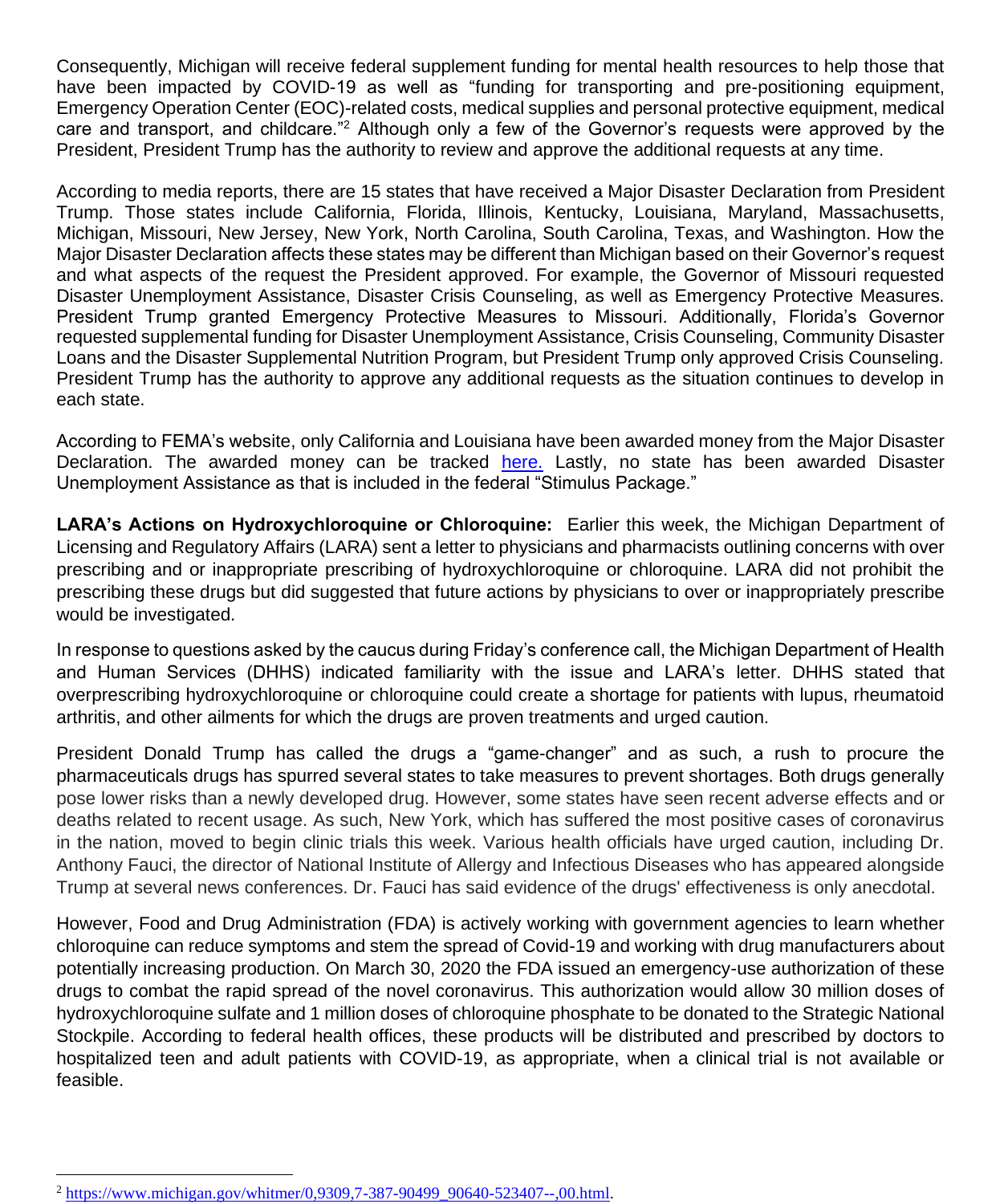On March 31, 2020, Reps. Yaroch and Glenn sent a letter for LARA seeking clarity that physicians were permitted to prescribe in accordance with FDA guidelines.

**Henry Ford Update -** In addition to providing healthcare to patients, Henry Ford Health System (HFHS) conducts important academic medical research. In conjunction with other treatments, HFHS has been using the drug hydroxychloroquine in severe cases of COVID-19 that require hospitalization. To date, researchers have discovered that using hydroxychloroquine has reduced viral shedding (the amount of the virus a person has) in patients that have received the drug. While positive, HFHS has stressed that these are early results. Dr. Marcus Zervos, the infectious disease specialist for HFHS, has stated that more data is needed.

HFHS will soon embark on a much more robust clinical trial. This study will involve 3000 volunteers made up of frontline workers. The basis of the study is to determine the effectiveness of using hydroxychloroquine to prevent COVID-19. Currently HFHS is recruiting volunteers. Once the study begins, it will take 8 weeks to complete. It is important to note that this study will not impact the supply of hydroxychloroquine for patients in need. For more information and future updates HFHS has created a webpage at www.henryford.com/whip-covid-19. Further inquiries can also be sent to Sam Champagne at SChampa1@hfhs.org.

**Michigan Unemployment Benefit Expansion** - Gov. Gretchen Whitmer today announced new programs for workers affected by COVID-19. The governor, under the federal CARES Act, signed an agreement between Michigan and the U.S. Dept. of Labor to implement Pandemic Unemployment Assistance and Compensation programs that grant benefits to workers who do not already qualify for state unemployment benefits. Workers include self-employed, 1099-independent contractors, gig, and low-wage workers who can no longer work because of the pandemic. The agreement also increases weekly benefits for all unemployed workers by \$600 a week for up to four months and extends benefit payments from 26 to 39 weeks.

"The State of Michigan is dedicated to implementing measures to protect the health of all our residents and we understand financial health is critical as we meet this challenge together," said Whitmer. "This increase and expansion of unemployment benefits will provide a measure of security for Michigan working families who lost their income due to the pandemic. We are committed to ensuring emergency financial relief for unemployed residents who continue to stay home and stay safe."

*The Michigan Unemployment Insurance Agency (UIA) will provide additional guidance regarding eligibility and application details in the coming days as it implements these new programs.*

# Benefits Extended to Self-Employed, Low-Wage, and Other Workers Affected by COVID-19

Under the CARES Act, individuals who are not already eligible for Michigan's unemployment programs will now be provided a set amount of \$600 a week for up to four months on top of the state benefit. Benefits are available for up to 39 weeks. These newly eligible individuals include self-employed workers, independent contractors, low-wage workers and those with a limited work history.

### Benefits Increased for All Unemployed Workers

Under the CARES Act, weekly benefits for all unemployed workers will be increased by a set amount of \$600 a week for up to four months. This applies to workers already in the unemployment system and eligible employees about to apply. These workers do not need to reapply and those about to apply do not need to take additional steps and should file as usual. If a worker's application has previously been denied by the UIA in the past three weeks there is no need for them to reapply at this time. They will be notified by the agency with any additional action that may need to be taken.

"We appreciate the patience Michigan residents have shown with the unemployment system over the last few weeks as we continue to provide emergency financial assistance during this historical demand. I want to assure every eligible worker in our state who needs to apply for unemployment benefits that they will receive them," said Dept. of Labor and Economic Opportunity Director Jeff Donofrio. "We continue to urge workers to apply online at **Michigan.gov/UIA** and to utilize our new filing schedule based on their last name. UIA staff is working as hard and fast as they can to process claims and we continue to reallocate resources and upgrade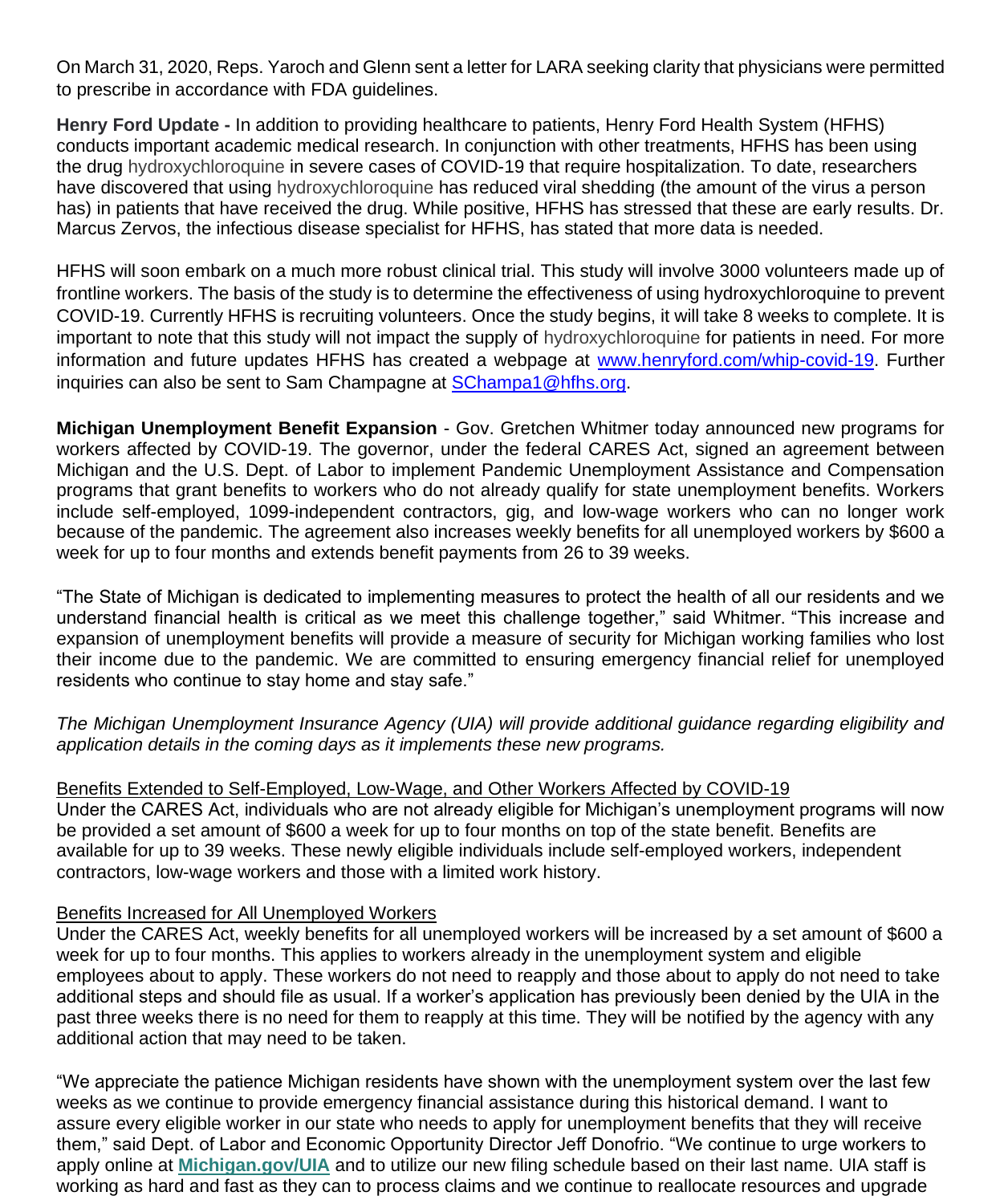technology to serve our customers."

The day or time of day in which a claim is filed will not impact whether a worker receives benefits or their benefit amount. Additionally, claims will be back-dated to reflect the date in which a claimant was laid-off or let go from their job due to COVID-19. The eligibility window to apply has also been increased from 14 to 28 days from the date of their work stoppage.

#### New Filing Schedule:

Online Filing Schedule - Michigan.gov/UIA. Workers are encouraged to go online during off-peak times between 8PM-8AM

- Last names beginning with letters A-L are asked to file claims on Mondays, Wednesdays, Fridays.
- Last names beginning with letters M-Z are asked to file claims on Sundays, Tuesdays, or Thursdays.
- Saturdays will be available for anyone to accommodate those who could not file during their allotted window.

Call Center Filing Schedule - 866-500-0017:

- Last names beginning with letters A-L are asked to call on Mondays and Wednesdays between 8:00am  $-5:00$ pm.
- Last names beginning with letters M-Z are asked to call on Tuesdays and Thursdays between 8:00am 5:00pm.
- Fridays (8:00am 5:00pm) will be available for anyone to accommodate those who could not file during their allotted window.

For more information visit **Michigan.gov/UIA**.

#### **Legislative Unemployment Insurance Agency Information -**

| Week Ending | <b>Initial Claims Filed</b> |                 |         |
|-------------|-----------------------------|-----------------|---------|
| March 21    | 127,810                     | April 11        | 219,320 |
| March 28    | 303,638                     | <b>April 18</b> | 136,707 |
| April 4     | 388,554                     | <b>April 25</b> | 81,312  |

*Data for the previous week is released on Thursdays following the US DOL weekly report.*

### *UIA Constituent Inquiries*

Michigan Web Access Manager (MiWAM) - The MIWAM toolkit for claimants is a resource for legislative offices and constituents for many issues related to MILogin concerns. The toolkit contains sections on Frequently Asked Questions, how to file a claim, changing and resetting passwords, and other items related to MiWAM management. We encourage offices to download this toolkit to provide answers on some the more common questions.

MILogin - MILogin is the single-sign-on portal to access critical state services that have seen a sharp increase in transactions during the COVID-19 pandemic. Many state applications such as Michigan Web Account Manager (MiWAM) for unemployment benefits and MI Bridges to apply for food assistance utilize MILogin. Constituents can access MILogin through MiWAM on the Unemployment website, www.michigan.gov/uia.

Below are answers to two frequently asked questions related to MILogin issues: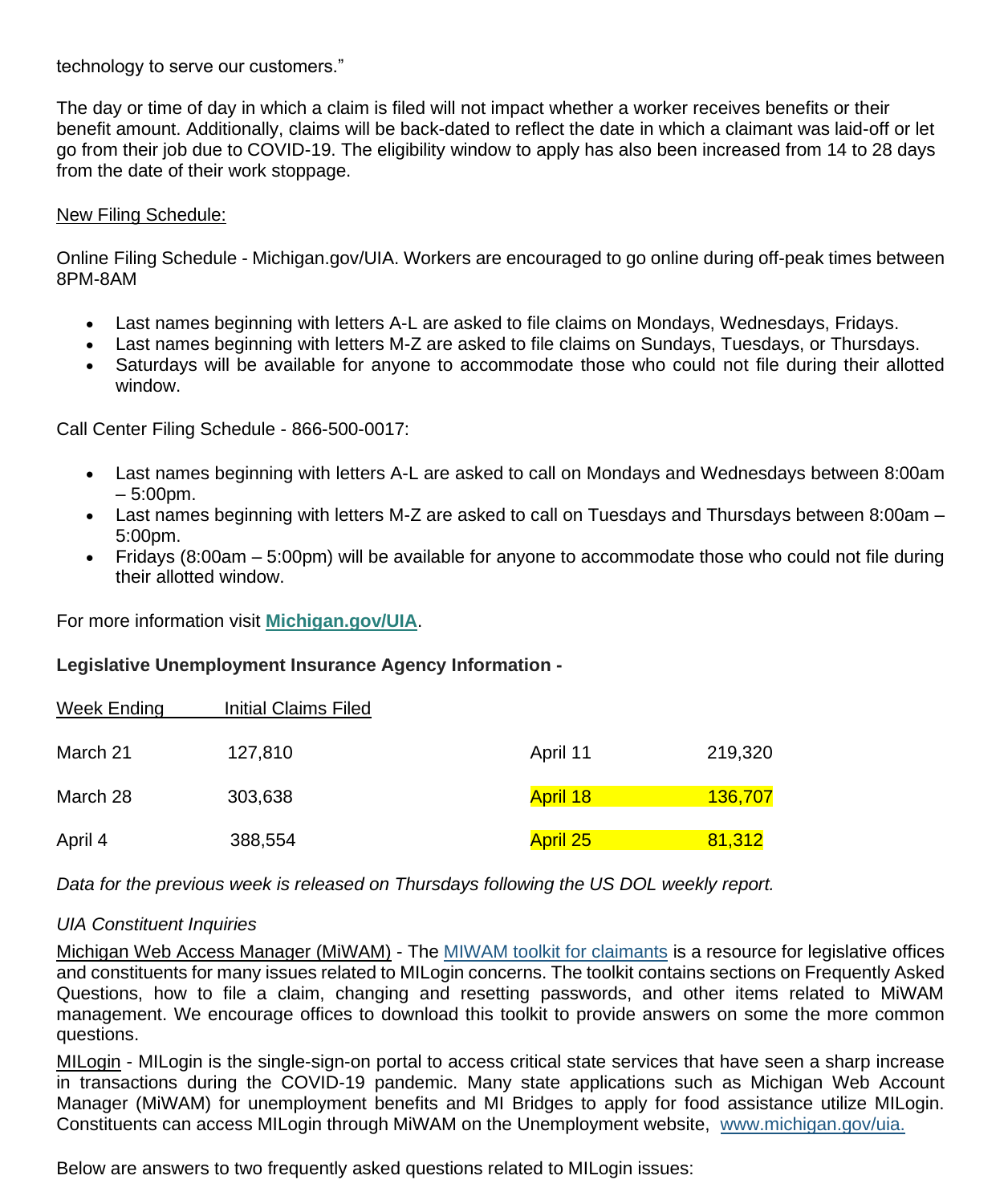- *What if I forgot my password?* Click on the "Forgot your password?" link from the MILogin for Citizens page, milogin.michigan.gov, to initiate the password reset. You will be asked to enter your current User ID, select a security option to verify your identity, and enter a new password to reset the forgotten password. If you are unable to reset the password from that link, you may contact Unemployment Insurance at UIA-MiWAMIssues@michigan.gov.
- *What if my account has been locked***?** If your account has been locked, it will automatically be unlocked after 30 minutes.

### *Shareable Resources*

We have developed several shareable graphics and one-pagers available on Michigan.gov/CoronaVirus under Resources, For Employers and Workers. Additional resources are being added, so check back often.

Here are the top two to share:

Unemployment Insurance 101 – One-Pager (PDF)

Unemployment Alphabetic Filing – Graphic (PNG)

## *Resources for Employers*

Work Share - Employers are encouraged to implement the State's Work Share program that permits employers who may be facing maintain business operations during declines in regular activity instead of laying off workers. The program allows employers to keep their employees working with reduced hours, while employees collect partial unemployment benefits to make up a portion of the lost wages. More information about Work Share is available online at www.michigan.gov/WorkShare.

**Restrictions on State Discretionary Spending – Executive Directive 2020-3** Effective immediately, the Governor has ordered all state departments and agencies to restrict any discretionary spending. The new directive requires that they fully implement all cost containment strategies, including implementing administrative efficiencies, wherever possible outside of activities necessary to address the COVID-19 pandemic. The restrictions apply to all non-essential contracts, purchases, travel, training, and any other forms of discretionary spending.

Under the new directive the following activities are exempt:

- COVID-19 response activities undertaken by the State Emergency Operations Center to address the emergency.
- Activities required by legal mandate, federal mandate, or court order.
- Activities critical to protecting the public health, safety, and welfare.
- Activities necessary to produce budgetary savings, protect state revenue, or secure additional state revenue.

Finally, under the order, the State Budget Office and DTMB must review the expenditures of all departments and agencies on a regular basis and must make every effort to reduce state spending. If any department or agency is found to be in violation of the directive, DTMB must rescind procurement authority delegated to the department immediately. The directive will remain in place until rescinded by the Governor.

**Self-Employed, Other Newly Eligible Workers Can Apply for Unemployment on Monday, \$600 Federal Payments Also Begin** Michigan's self-employed workers, gig workers, 1099-independent contractors and lowwage workers affected by COVID-19 can apply for federal Pandemic Unemployment Assistance (PUA) beginning Monday, April 13 at 8AM. Under the federal CARES Act, workers on state unemployment have already begun receiving the set \$600 federal weekly payment in addition to their state benefit amount. Michigan is one of the first states to begin sending the \$600 payment.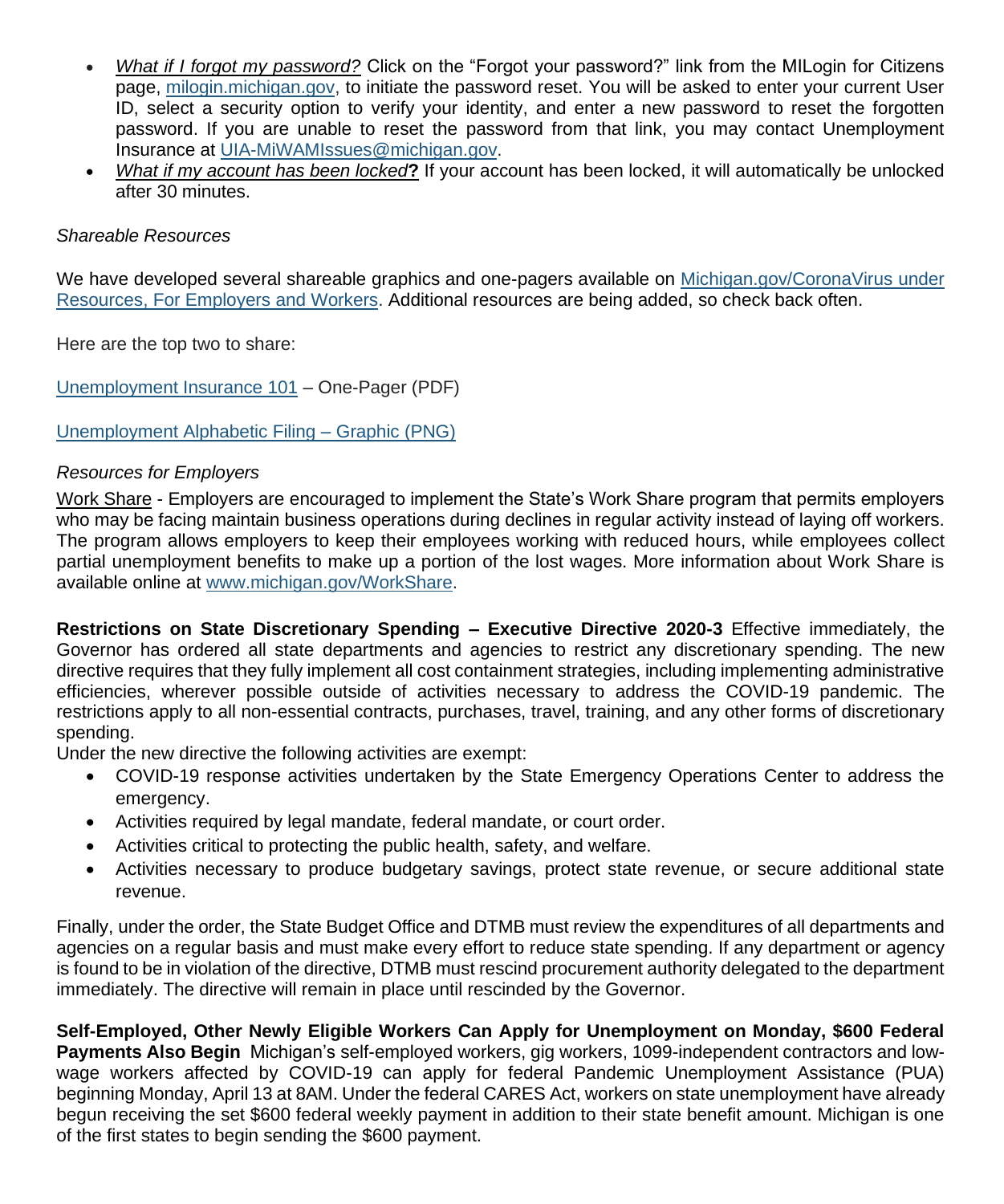"Ensuring Michiganders have access to state and federal benefits during this pandemic is a critical part in protecting everyone's health and safety," Governor Whitmer said. "We will do everything we can to continue providing emergency financial assistance as quickly as possible to the Michigan working families who have lost income as a result of COVID-19."

## **Newly eligible workers who have yet to apply for unemployment benefits**

Self-employed workers, gig workers, 1099-independent contractors and low-wage workers can apply for federal benefits beginning Monday, April 13 at 8AM online at Michigan.gov/UIA. Online is the fastest and easiest way to access these benefits. Workers need to use the UIA's daily filing schedule based on their last names which can be found below. For example, last names beginning with letters A-L should start filing claims Monday.

## **Newly eligible workers who have been previously denied benefits**

Self-employed workers, gig workers, 1099-independent contractors and low-wage workers who have previously applied for unemployment benefits and have been denied should login to their MiWAM account to complete the next steps for PUA federal benefits. These steps will also be emailed to workers. They should not file a new claim, as that may delay the time it takes to get their benefits.

All newly eligible workers will need to provide proof of income to receive the maximum amount they are entitled. This could include W-2s, 1099 tax forms, and pay stubs. These workers will begin receiving federal benefits as early as April 20 after their bi-weekly certification. Individuals on paid sick leave or other paid leave – and those who have the ability to telework with pay – are not eligible for PUA.

"We're committed to making sure everyone who is eligible for unemployment assistance receives their benefits as quickly as possible," Dept. of Labor and Economic Opportunity Director Jeff Donofrio said. "Michigan is one of the first states to begin sending the additional \$600 benefit to workers and our dedicated Unemployment Insurance Agency team is working tirelessly to provide emergency benefits during this crisis."

### **\$600 federal payments for workers already receiving state benefits**

Workers already collecting state unemployment benefits have begun receiving the \$600 federal set amount in addition to up to \$362 they were previously eligible for. These payments are disbursed at the same time as their state benefits through direct deposit or debit card after their bi-weekly certification.

### **\$600 federal payments for newly eligible workers**

Eligible self-employed workers, gig workers, 1099-independent contractors, and low-wage workers will begin receiving their state benefit amount (paid with federal funds) and the \$600 federal payment as early as April 20.

### **All eligible workers will receive benefits**

The UIA assures every eligible worker in Michigan who applies for unemployment benefits that they will receive them. The UIA will be accepting claims and benefit applications back-dated to reflect the date on which the claimant was laid-off due to COVID-19, beyond the previously established 28-day period (\$600 federal payment is only retroactive back to March 28).

### **Historical demand**

The latest U.S. Dept of Labor report shows that since March 15, more than 800,000 Michigan workers filed for unemployment, a more than 5,000 percent increase over a three-week period. Michigan has seen a record number of claims for three consecutive weeks.

### **Online filing schedule at Michigan.gov/UIA**

Customers are encouraged to use off-peak times 8 p.m. – 8 a.m. Earlier today, the UIA announced new resources to help workers resolve online technical issues with their account.

- Last names beginning with letters A-L: file claims on Mondays, Wednesday, Fridays.
- Last names beginning with letters M-Z: file claims on Sundays, Tuesdays, or Thursdays.
- Saturdays will be available for anyone to accommodate those who could not file during their allotted window.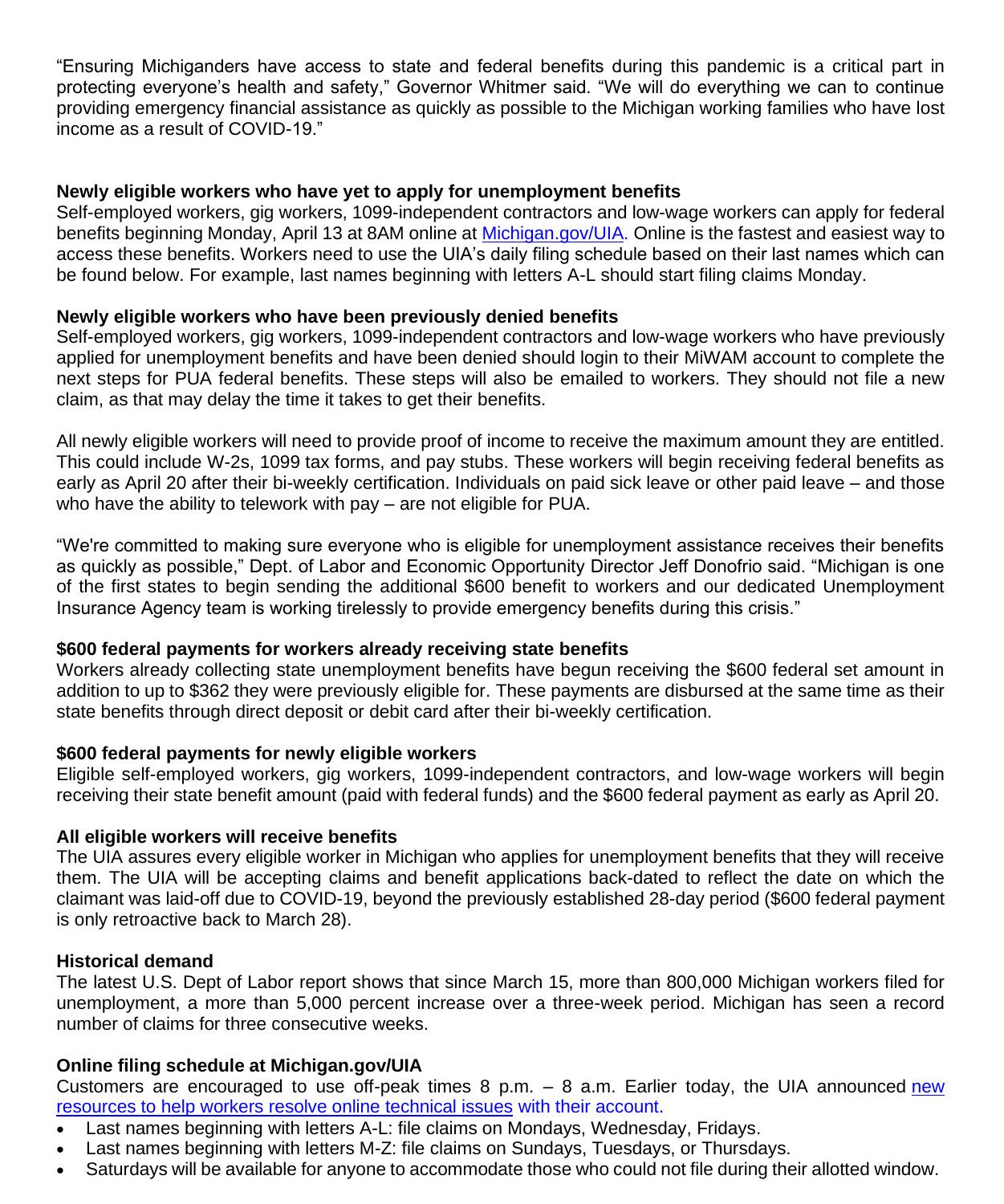Information around this outbreak is changing rapidly. The latest information is available at Michigan.gov/Coronavirus and CDC.gov/Coronavirus

**Moratorium on State Hiring – Executive Directive 2020-4** Under Executive Directive 2020-4, departments and agencies are prohibited from hiring employees into classified and unclassified positions within the executive branch. Additionally, no new positions can be created, no vacant positions can be filled, no transfers or promotions can occur between departments or agencies, and no internal promotions can occur within a department or agency.

Exceptions can be granted to this moratorium by the state budget director on a limited basis but only if the position is part of COVID-19 response activities, the position is necessary to meet a legal or federal mandate, the position is critical to protecting the health and welfare, or the position would create additional savings. As with ED 2020-3, the moratorium will remain in effect until rescinded by the Governor.

**COVID-19 Death Reporting Emergency Order under MCL 333.2253** – The Department of Health and Human Services issued an emergency order which requires the following actions to be taken upon the death of a person confirmed or suspected of a COVID-19 infection

- At the time of death, a physician who knows or suspects that the deceased individual was infected with COVID-19 shall endeavor to relay this information to the applicable funeral director or authorized agent.
- If a funeral director learns that a death resulted or is suspected to have resulted from COVID-19 they are required to initiate the death record and submit that information to the mortician within 24 hours. Further, they must file the death record with the local registrar where the death occurred within 48 hours after becoming aware that the death was or is suspected to be from COVID-19, or within 72 or the death whichever is earlier.
- Funeral directors must file all reported deaths through the Michigan Electronic death Record System.
- A physician who receives a death record for medical certification where the deceased is known to or is suspected to be infected with COVID-19 shall endeavor to certify the death record within 24-hours.
- All physicians are strongly encouraged to use the Michigan Electronic death Record System to certify death records, particularly medical examiners and hospitalists.

This order is effective immediately and remains in effect until lifted.

**MPSC Order/Case No. U-20757** provides consumer protection provisions for utility and telecommunications customers, particularly individuals with low income, seniors or those who have been impacted by COVID-19. The order provides shutoff protections and instructs providers to identify those who are without service. It also instructs providers to further assist those in need in finding assistance. The order further addresses regulatory and cost challenges resulting from the COVID-19 emergency.

### **FEDERAL ACTIONS TAKEN:**

### **H.R. 6074**

On March 6, 2020 the Federal government passed the Coronavirus Preparedness and Response Supplemental Appropriations Act. The Act (H.R. 6074) provides \$8.3 billion in emergency supplemental funding for the Centers for Disease Control, the Food and Drug Administration, the National Institutes of Health, and the Public Health and Social Services Emergency Fund.

The bill also allocates funds for the Small Business Administration (action noted above), Department of State, and the U.S. Agency for International Development. These funds are intended to assist in developing, manufacturing, and procuring vaccines and other medical supplies, assist state and local authorities in their response efforts, provide loans for businesses, support evacuations and emergency preparedness activities at embassies and other facilities located overseas, and provide humanitarian assistance to affected countries.

Lastly, the act provides nearly \$1 billion in additional funding for state and local governments. The funding is to support local health agencies, in testing, infection control, contact tracing and other virus mitigating efforts.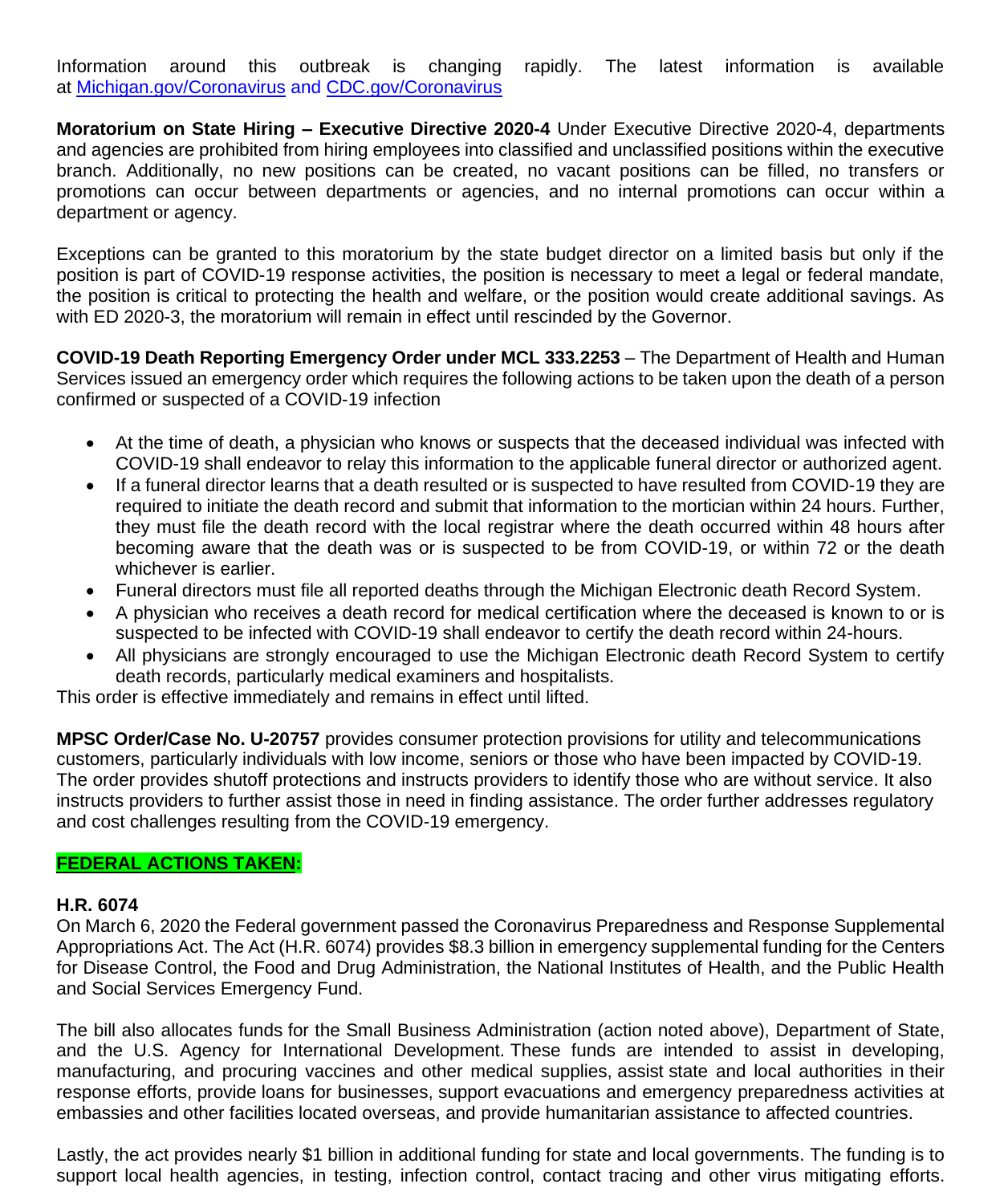According to some estimates, the state of Michigan is slated to receive roughly \$14 million in federal funds from the federal act.

# **H.R. 6201**

Introduced on March 12, 2020, the Families First Coronavirus Response Act (H.R. 6201) was signed into law on March 18, 2020. The bill specifically includes an additional \$2.5 billion in supplemental funding which is distributed to in the following manner:

The bill provides supplemental funding to the Department of Agriculture (USDA) for nutrition and food assistance programs, including

- the Special Supplemental Nutrition Program for Women, Infants, and Children (WIC) \$500 million;
- the Emergency Food Assistance Program (TEFAP), and supplemental nutrition assistance grants \$400 million.

The bill also provides over \$1.3 billion in additional funding to the Department of Health and Human Services for health services associated with COVID-19 and nutrition programs that assist the elderly.

The supplemental appropriations provided by the bill are designated as emergency spending, which is exempt from discretionary spending limits.

The bill modifies USDA food assistance and nutrition programs to

- allow certain waivers to requirements for the school meal programs,
- suspend the work requirements for the Supplemental Nutrition Assistance Program (SNAP, formerly known as the food stamp program), and
- allow states to request waivers to provide certain emergency SNAP benefits.

In addition, the bill requires the Occupational Safety and Health Administration to issue an emergency temporary standard that requires certain employers to develop and implement a comprehensive infectious disease exposure control plan to protect health care workers.

The bill also includes provisions that

- establish a federal emergency paid leave benefits program to provide payments to employees taking unpaid leave due to the coronavirus outbreak,
- expand unemployment benefits and provide grants to states for processing and paying claims,
- require employers to provide paid sick leave to employees,
- establish requirements for providing coronavirus diagnostic testing at no cost to consumers,
- treat personal respiratory protective devices as covered countermeasures that are eligible for certain liability protections, and
- temporarily increase the Medicaid federal medical assistance percentage (FMAP).

A complete summary of the bill can be found here.

**S. 3546 (CARES Act)** Signed into law by President Trump on March 27, the CARES Act is a \$2.2 trillion stimulus bill that will support, government agencies (federal, state and local), various corporations, businesses, and the millions of workers without jobs due to the COVID-19 outbreak.

From the first two combined stimulus bills, Michigan is guaranteed to receive over \$385 million for health and food assistance programs. Under the CARES Act, \$150 billion will go directly to states to cover their costs incurred from the pandemic, allocated by population. While the lowest payment under the Act is \$1.25 billion, Michigan would be expected to potentially receive nearly \$4 billion in total funding under this portion of the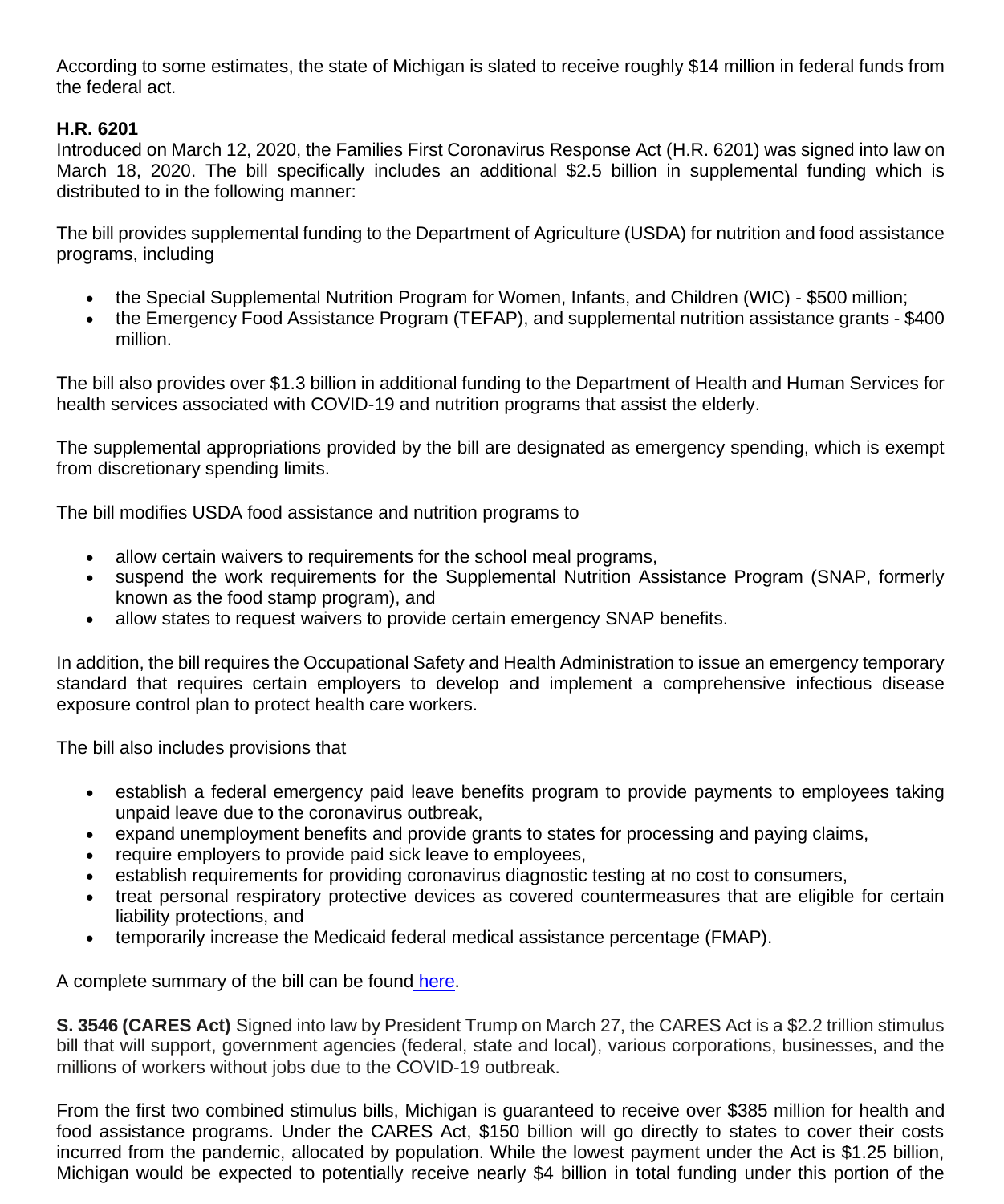package. Further, there are several other large funding pieces that will provide additional funding to state and local programs.

While more detailed information is being compiled, some of the Acts highlights include:

- **Federal Stimulus Payments:** Payments would be up to \$1,200 for an individual, \$2,400 for couples, and \$500 per child. Adults making \$75,000 or less per year would receive \$1,200 per individual or married couples making \$150,000 or less per year would receive \$2,400. There would be an additional \$500 for each eligible child. For individuals making over \$75,000, payments would be reduced \$5 for every \$100 over \$75,000 up to \$99,000 and married couples making over \$150,000 would have the same payment reduction of \$5 for every \$100 over \$150,000 up to \$198,000. Payments would be considered tax rebates and would not be counted as income and therefore not taxable. Incomes would be based on 2018 tax filings unless 2019 tax filing information is available. Payments are expected to arrive in early April.
- **Unemployment Benefits:** The Federal Coronavirus Aid, Relief, and Economic Security (CARES) Act provides an additional \$260 billion in unemployment benefits to help individuals financially impacted by the COVID-19 pandemic. The CARES Act relies on each state's standards to determine who is eligible and creates a Pandemic Unemployment Assistance for individuals not traditionally eligible for unemployment benefits. Additionally, if you qualify for unemployment benefits there will be an additional \$600 per week from the federal government. Individuals that were on unemployment for reasons unrelated to the COVID-19 pandemic will also start to receive the additional \$600.

Pandemic Unemployment Assistance – This new program would extend unemployment benefits to gig workers, independent contractors, self-employed individuals, certain non-profits, part time workers, and other employees that aren't covered by current unemployment programs. These individuals will be eligible to receive roughly half of the state's average unemployment benefit plus the additional \$600 that is available under the CARES Act.

Additionally, the CARES Act extends unemployment benefits by an additional 13 weeks for a total of 39 weeks that an individual can receive unemployment. Individuals that have already exhausted their unemployment benefits would be eligible for the additional 13 weeks.

- **Student Loans (Only Federal Student Loans)** Payments on federal student loans will automatically be stopped for the next 6 months and no interest will accrue regardless of whether or not an individual was impacted by COVID-19. During this time individuals enrolled in a federal student loan forgiveness program will continue to receive credit for payments. An individual can elect to continue making payments.
- **Mortgage Assistance (Only Federally Backed Mortgages)** The CARES Act gives individuals that have experienced financial hardship either as a direct or indirect result of COVID-19 a 180 forbearance on their residential mortgage. The forbearance can be extended an additional 180 days at the request of the borrower. During this time no additional interest or fees will accrue and late payments will not be reported on an individual's credit report. Your normal interest and principal balance will continue during this period and individuals should be cautious. Your loan balance will continue to grow and you could potentially be adding years onto your mortgage.

Additionally, a landlord with a mortgage on multifamily (5 or more units) housing may request a 30-day forbearance on payments and up to two 30-day extensions. During this time there would be no additional interest or fees, but borrowers should exercise caution.

• **Retirement Early Withdrawal** As part of the CARES Act, individuals are allowed to withdraw up to \$100,000 without penalty from their retirement account. The amount will be treated as income and will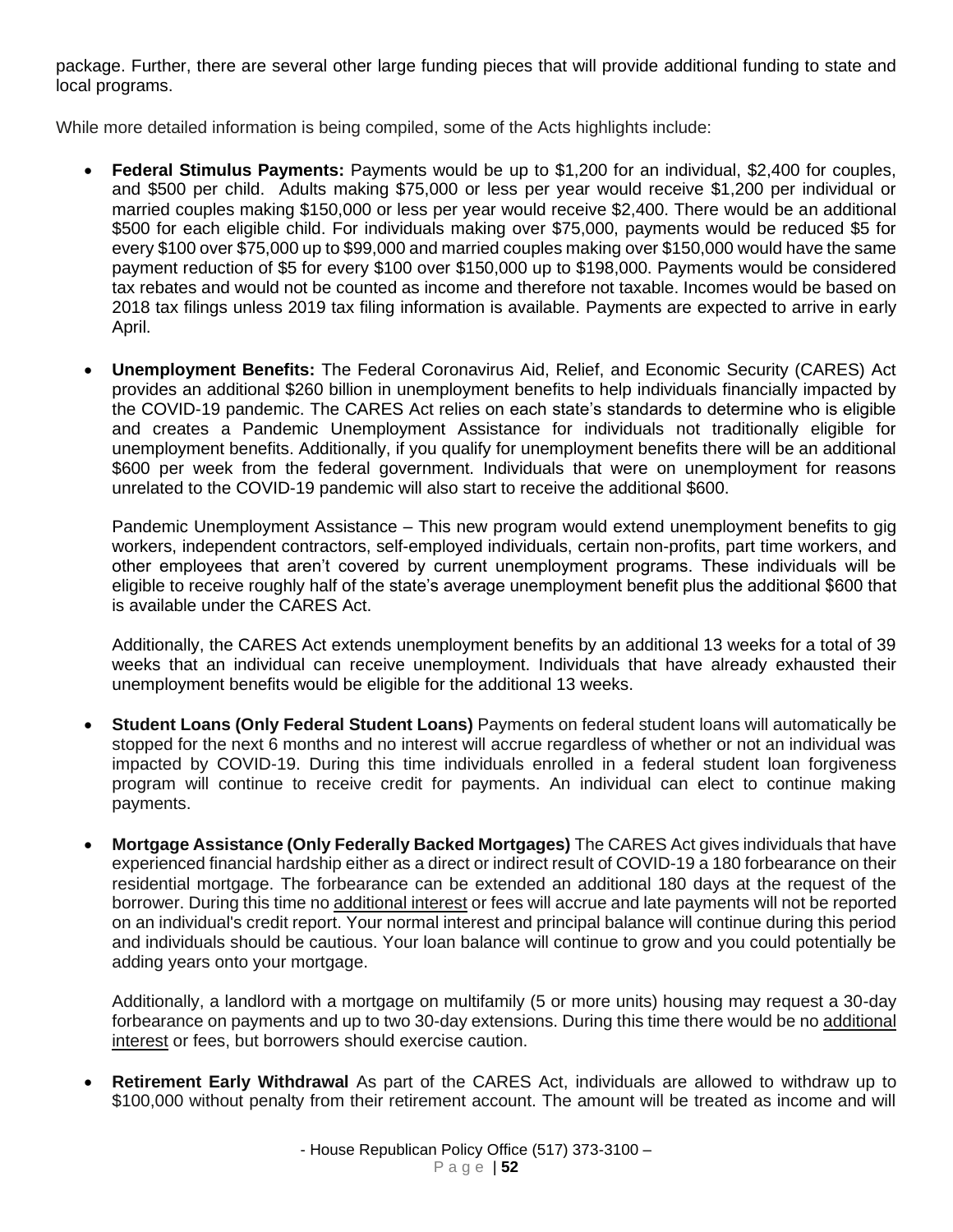be subject to the individual's normal tax rate. Individuals that elect to withdraw from their retirement account would be eligible to repay the amount pre-tax over the next three years if they choose.

• **US Small Business Association Loans -** On March 16th Governor Whitmer formally requested the US Small Business Administration (SBA) issue an Economic Injury Disaster declaration for the state. This allows small businesses in the state to access emergency loans to assist with the temporary loss of revenue small businesses may be experiencing as a result of the COVID-19 pandemic.

Recently, Congress passed bills that would provide \$350 billion for low-interest forgivable SBA loans. A small business can apply for a loan of \$10 million or 2.5 times their payroll, whichever is less. Additionally, SBA has made available Economic Injury Disaster Loans (EIDLs) and grants to small businesses to meet the short term ordinary and necessary financial obligations that cannot be met as a direct result of the disaster These loans have incentives for retaining employees that could convert the loans into grants.

Small businesses that could benefit from these loans can find additional information through the SBA district offices in Detroit or Grand Rapids, or information can be found online here.

#### **MISCELLANEOUS FEDERAL ACTIONS:**

#### **CDC Non-emergency Procedures Guidance**

On March 17, 2020 the CDC released guidance recommending the all health care providers cancel (if possible) all non-emergency procedures (specifically elective and preventative procedures). This guidance will impact and close most, if not all, dental and optometrists' offices throughout the state. These providers are particularly susceptible to the coronavirus.

#### **Federal Medicaid Waiver**

March 17<sup>th</sup>, 2020 the Centers for Medicare and Medicaid Services expanded access to Medicare Tele health services. This policy change provides additional flexibility for health care providers to assist individuals who think they may have the coronavirus while that individual is in the comfort of their home. This temporary expansion is an easy to use benefit that can keep health care workers from getting sick and contain the community spread of the coronavirus.

#### **Federal Waiver for Student Assessment and Accountability Requirements**

On Friday, March 20, US Secretary of Education Betsy DeVos notified states that they may apply to waive federal assessment and accountability requirements under the Every Student Succeeds Act. If applied for and granted by the US Department of Education, Michigan would not need to administer its statewide assessments (MSTEP & MME) to all students, make annual accountability determinations or identify schools for support and improvement. In a letter to Secretary DeVos on March 17, State Superintendent Michael Rice and State Board President Cassandra Ulbrich requested a waiver from the federal assessment requirement.